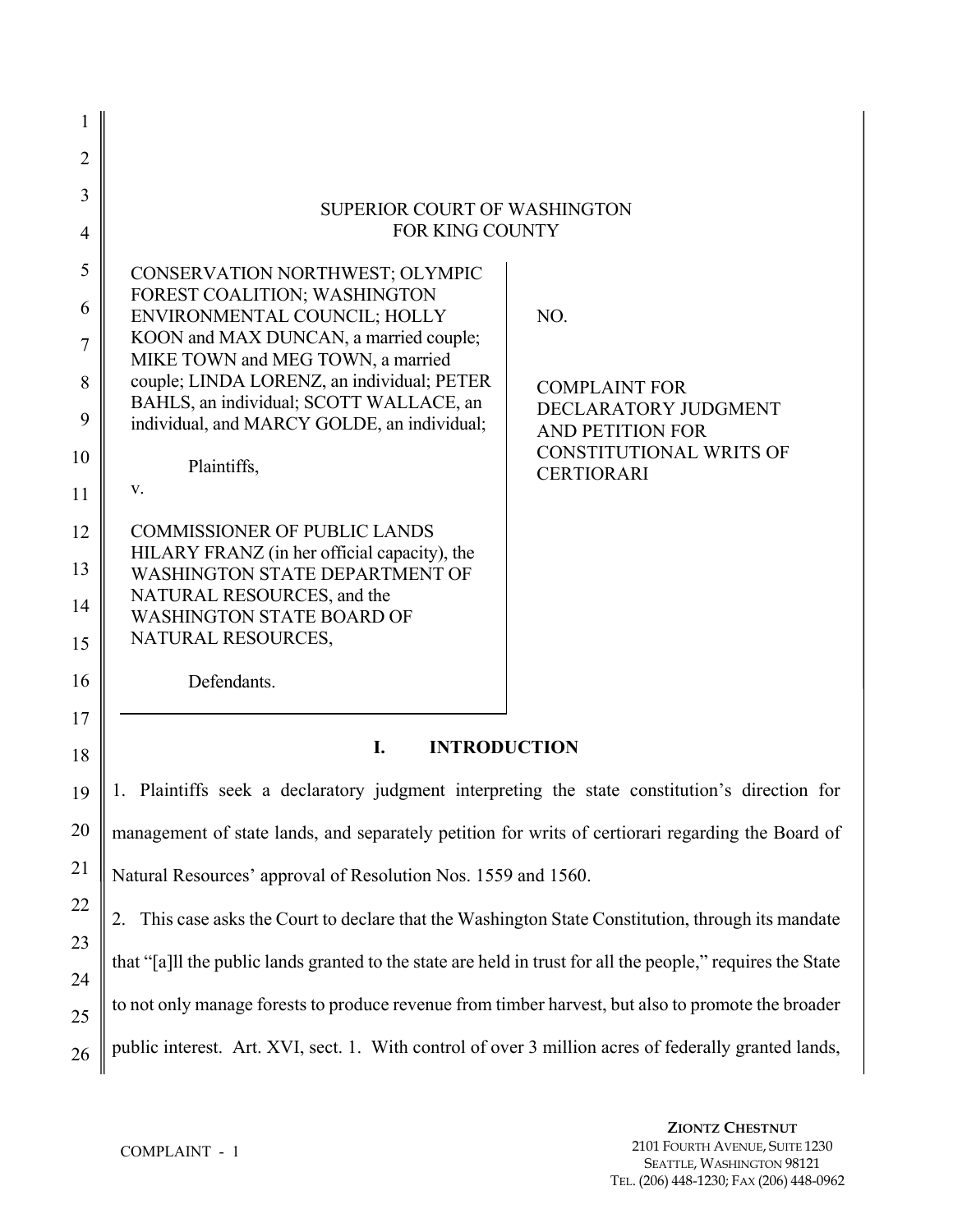and 546,000 acres of lands transferred from counties, the State has the opportunity and obligation to transition from an antiquated system which strictly prioritizes generating revenue from logging to an approach that balances commercial logging with promotion of forest health, diverse regional economies, and the vast carbon sequestration value of some of the world's most productive forests. This better, more balanced approach would allow the State to manage public lands for the public interest, as the plain language of the state constitution requires.

3. The Department of Natural Resources (DNR or Department) and its Board of Natural Resources (BNR or Board) assert they must treat public lands as a private trust, in which the agency is the trustee and specific state and local government entities are the trust beneficiaries. Under this view, DNR must as a matter of law manage public lands for the exclusive best financial interest of beneficiaries, and that this legal duty does not permit the BNR or DNR to implement any approach that reduces revenue return for the benefit of any broader public interest. DNR refers to this view as the "trust mandate."

4. As a result of DNR fealty to the perceived trust mandate, the DNR manages public lands in a manner similar to a private timber company or real estate development entity, and regularly makes decisions that provide cash benefit to trust beneficiaries while imposing significant costs on plaintiffs, the broader public, and future generations. DNR's implementation of the trust mandate constrains and shapes agency decisions on both landscape and site-specific levels and violates the Washington State Constitution's clear command to manage public lands for "all the people." 5. There is deep on-going conflict between DNR's status as a state agency, which administers public lands with publicly-elected leadership, state employees, and some state funding, and the agency's view that it must absolutely prioritize maximizing revenue from public lands. These dual missions are increasingly incompatible as Washington's population increases and expands into

# COMPLAINT - 2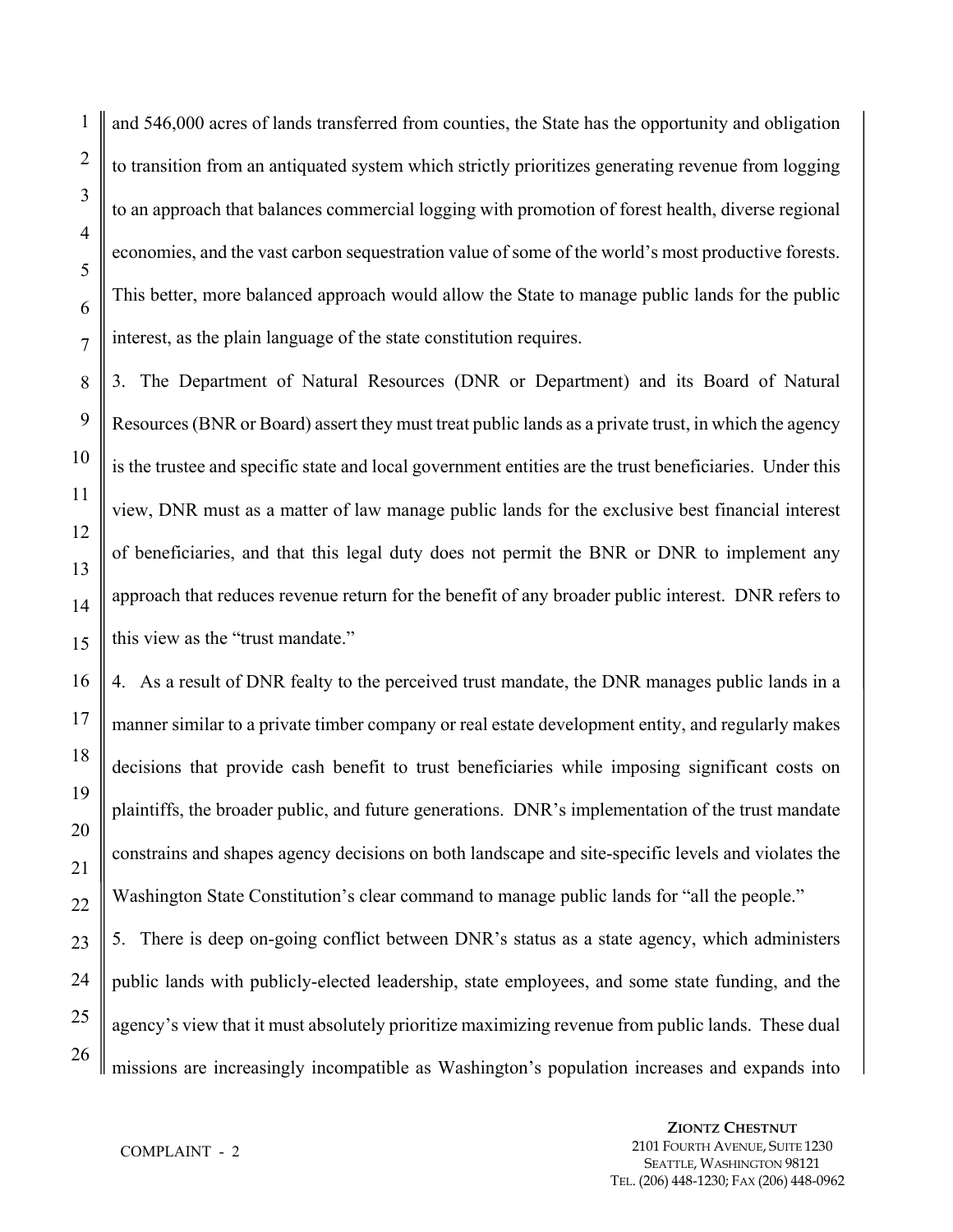areas traditionally focused on logging, logging is generally becoming less capable of supporting local economies and generates relatively less revenue, and public and scientific understanding of the non-timber value of forests grows. As set forth in this Complaint, DNR's view of its trust mandate is often at odds with the community in which it seeks to carry out logging activities, constrains agency staff from implementing creative management solutions that they may otherwise pursue, and harms public interests in a stable climate, public safety, and a vibrant local economy. 6. On December 3, 2019, the BNR approved two major resolutions that shape the future of forest management on public lands. Resolution 1559 adopted DNR's "Sustainable Harvest Calculation," which dictates the volume and location of timber from state lands that must be logged in the next decade and whether and how quickly prior years' deficits must be logged. Resolution 1560 adopted a major amendment to DNR's federal Habitat Conservation Plan for the marbled murrelet, known as the "Marbled Murrelet Long-Term Conservation Strategy." DNR and BNR expressly relied on and sought to implement the trust mandate as part of the development and approval of both of these land management decisions.

7. DNR's implementation of the "trust mandate" violates Plaintiffs' constitutional right to have their interests taken into account in on-going projects and at site-specific levels, and also undermines DNR's larger planning efforts in the approval of the sustainable harvest calculation and the marbled murrelet long-term conservation strategy challenged here. The request for declaratory judgment and appeals of Resolutions 1559 and 1560 each require the Court's interpretation of article XVI, section 1 of the Washington Constitution.

24 25 26 8. While revenue from timber harvest on federally granted State lands goes in part to fund public school construction (today comprising less than 10% of such funds), those funds are inconsistent and insufficient. The perverse system of intensively managing public forests to fund school

1

2

3

4

5

6

7

8

9

10

11

12

13

14

15

16

17

18

19

20

21

22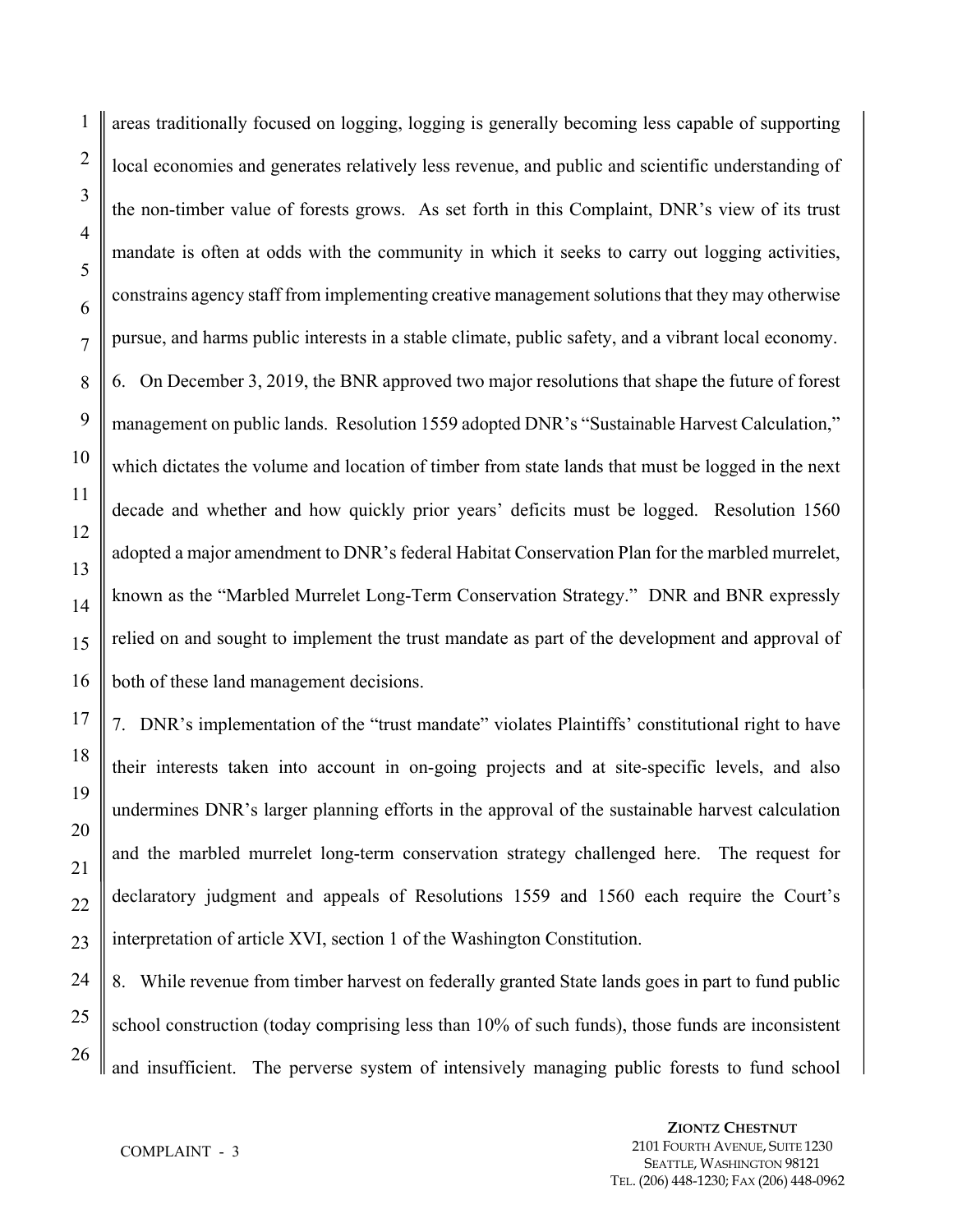construction—the very forests upon which future generations rely for clean water and a safe climate—is part of an antiquated funding structure that the Washington Supreme Court ruled was "broken" and violates the State constitution. *McCleary v. State*, 173 Wash. 2d 477, 539, 269 P.3d 227, 258 (2012).

9. Indeed, Superintendent of Public Instruction Christopher Reykdal, who by statute has a position on the Board of Natural Resources, said the following at the BNR's December 2, 2019 meeting regarding management of State forests:

the State of Washington needs something else…my school districts right now are sticking this money into a common construction account that is becoming an almost invisible share of the 3.5 billion we spend every year on school construction. This is not the future of school construction. It just isn't. This money would be better used to protect species, to protect habitat, and to take care of industries and the impacted counties.

10. The status quo approach under DNR's trust mandate is both proving harmful to the public good and incapable of adequately supporting the growing needs of state and local institutions and rural economies. Plaintiffs support ongoing sustainable and environmentally-sound logging on state forests and revenue distribution to trust beneficiaries. However, to actually sustain economies and promote the public interest DNR must manage public lands according to the constitutional requirement to benefit "all the people."

11. DNR oversees a management system that is not serving either the trust beneficiaries or the general public. While logging provides some local employment and revenue in rural parts of Washington, it has not proven able to adequately support those economies and institutions. Mechanization and outsourcing of milling to other countries (of logs from private lands) has rendered the forest industry less and less capable of supporting rural economies. DNR's studies report that it takes at least one million board feet per year of timber volume from public lands to

1

2

3

4

5

6

7

8

9

10

11

12

13

14

15

16

17

18

19

20

21

22

23

24

25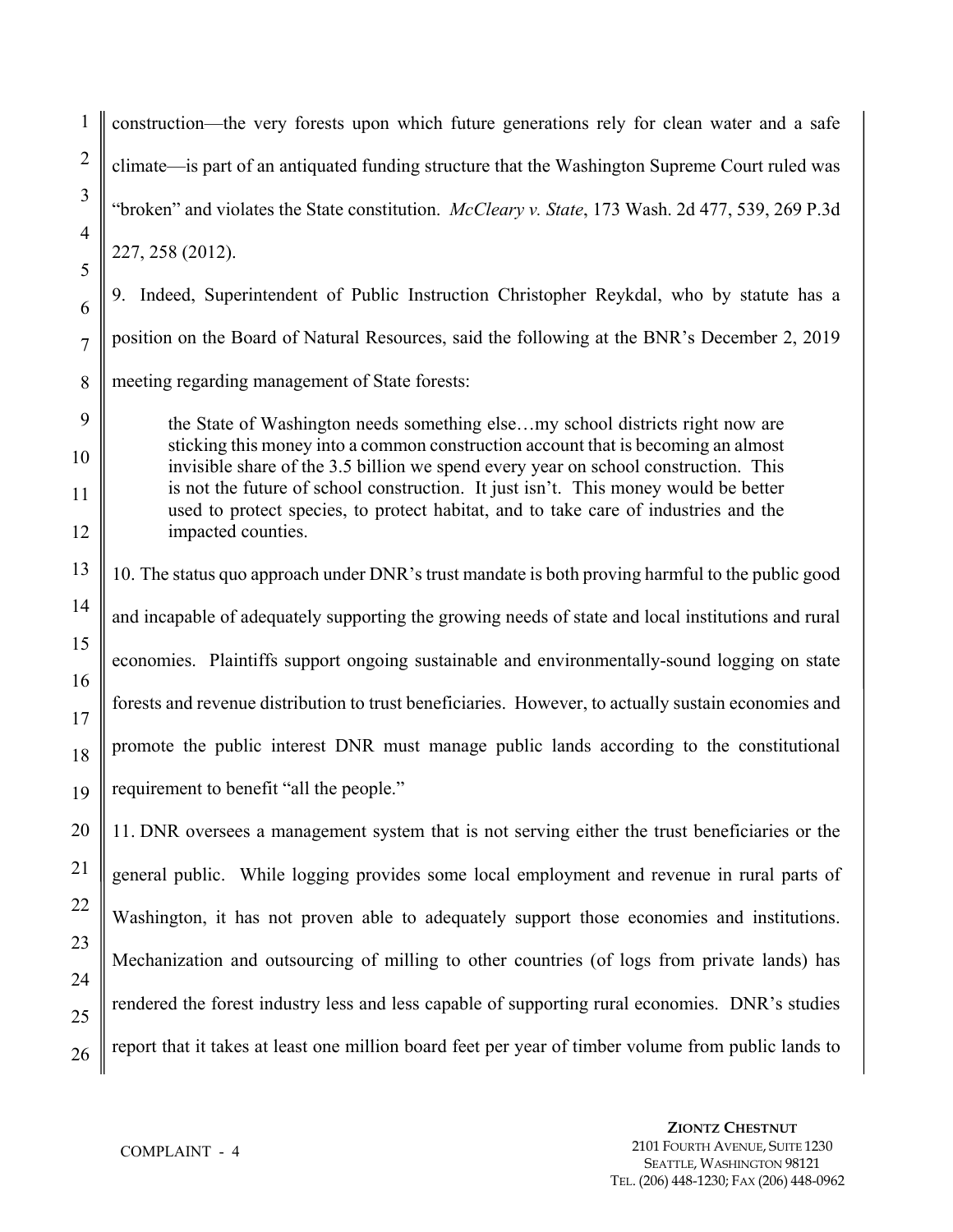1 2 3 provide just 7.8 jobs. As evidenced by a complaint filed by Skagit County on December 30, 2019 for breach of trust against DNR, many trust beneficiaries are dissatisfied. Given these disputes and the great implications, clear judicial resolution of DNR's constitutional authority and obligations in the management of public lands is required.

12. While DNR, some beneficiaries, and the timber industry trade associations rely on the Washington Supreme Court case *Skamania v. State*, 102 Wn. 2d 127, 685 P.2d 576 (1984) for the principle that DNR must manage public lands to maximize revenue for the enumerated trust beneficiaries, that is a mistaken and overly broad reading of dicta in that case. *Skamania* concerned the outcome of timber sales that had already been planned and sold at public auction to timber companies. Following a downturn in residential construction that coincided with the recession of the early 1980's, the State passed legislation releasing timber companies from their contracts. *Skamania* only stands for the unremarkable proposition that, consistent with the Washington State Constitution, when the State sells trust assets it must do so at "full market value" and cannot give away legally-secured funds to private timber companies. Indeed, the first sentence of the opinion states: "This case concerns the **sale** of timber from state lands." 102 Wash. 2d 127, 129 (emphasis added).

13. Unlike *Skamania*, this case pertains to the scope of the State's duties when **managing** public lands. Management encompasses the many decisions the DNR makes regarding where, when, and how to conduct forestry and facilitate other uses of public lands. Well-managed public forests are one of the State's greatest resources. They hold immense potential value based on their ability to generate revenue from logging, sequester carbon, provide resilience from climate change, promote diverse and strong economies, and preserve fish and wildlife habitat.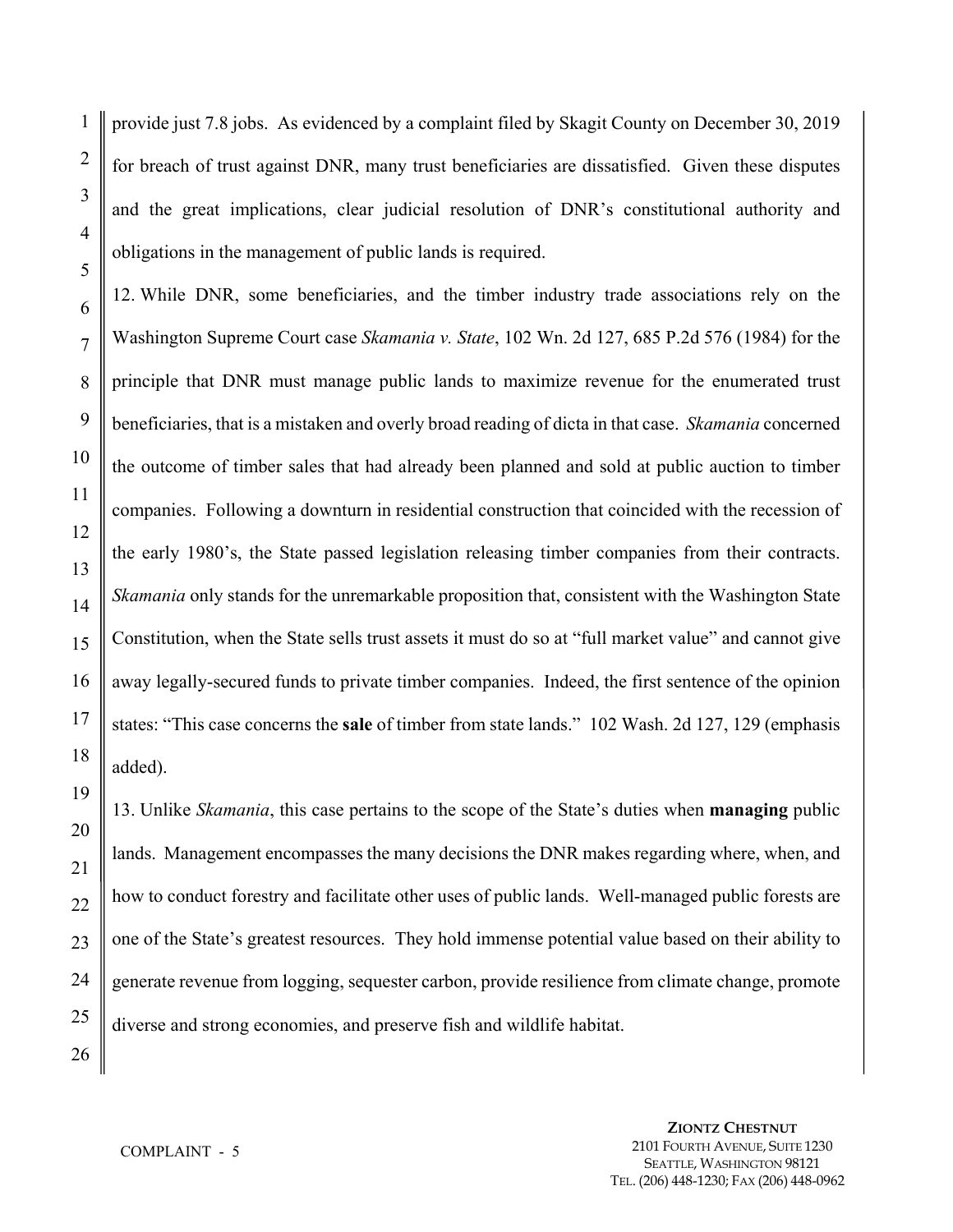14. Plaintiffs' success in this suit would require DNR to take into account "all the people" when it makes decisions in managing State forests. In most instances, that would still entail commercial forestry to generate revenue for specific trust beneficiaries. A ruling for the plaintiffs would simply give DNR broader authority and obligation to consider more than simply maximizing cash revenue for a narrow subset of Washington residents. The more inclusive approach complies with the Washington State Constitution, diversifies use of public lands, and allows DNR to adapt to a modern world where forests have increasingly recognized economic and social value.

#### **II. PARTIES**

## *Conservation Northwest*

15. Conservation Northwest is a non-profit organization whose mission is to protect, connect and restore wildlands and wildlife from the Washington Coast to the British Columbia Rockies. Conservation Northwest has approximately 4,000 members, most of whom reside in Washington State. Conservation Northwest and its members have tirelessly advocated for protection of wildlife and connectivity on Washington State lands for decades.

16. Conservation Northwest prioritizes collaboration between stakeholders in the management of natural resources. For example, the organization has spent years working effectively with ranchers to reduce wolf-livestock conflicts, to both promote ranching and allow wolf populations to thrive. The organization has taken a similar approach to forestry, collaborating on federal and state lands to advocate for balanced forestry that takes into account the needs of local communities, the most recent science, and impacts to the public. Conservation Northwest spends significant staff resources advocating for supplemental non-timber revenue for trust beneficiaries, including actively participating in a "Solutions Table" convened by DNR attempting to resolve the ongoing tension between the interests of different stakeholders for public lands.

1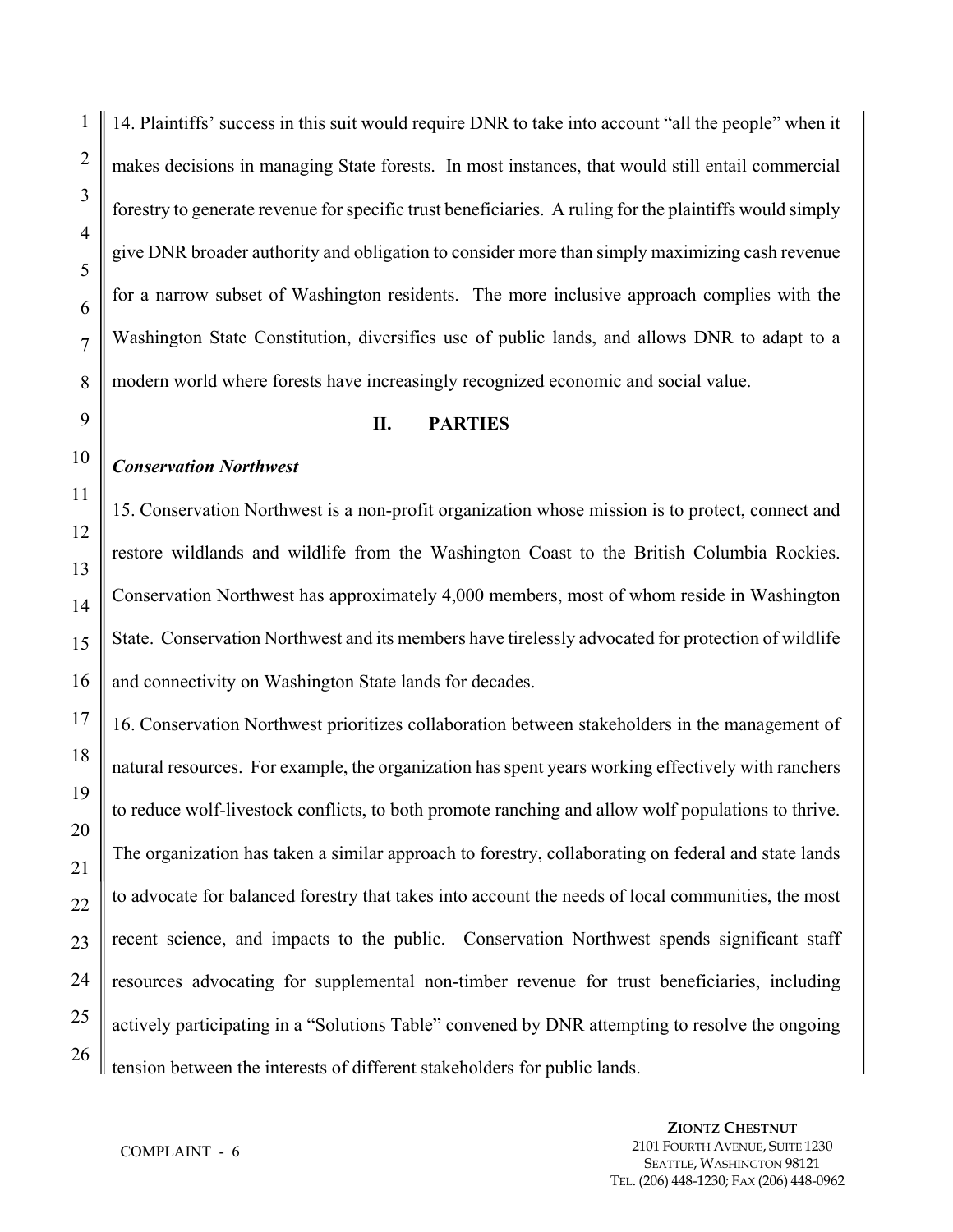17. WEC is a nonprofit, statewide advocacy organization that has been driving positive change to solve Washington's most critical environmental challenges since 1967. WEC's mission is to protect, restore, and sustain Washington's environment for all.

18. For over 50 years, WEC has championed and defended the laws and programs that make Washington a national leader in environmental protection. WEC's fundamental strategies have been to build partnerships, find common ground, mobilize the public and involve voters, engage decision-makers, and, when necessary, take legal action.

19. WEC has over 34,000 members. WEC is guided by a 21-member Board representing a nonpartisan and diverse set of interests from business, labor, conservation, and academic communities with expertise in climate change, forestry, water quality, equity, and health. WEC, through staff, lobbyists, and members, has long sought to promote supplemental non-timber revenue for trust beneficiaries, including actively participating in the DNR "Solutions Table."

# *Olympic Forest Coalition*

20. OFCO is a non-profit corporation organized and existing under the laws of the State of Washington since 2002. The organization's purpose is to promote the protection, conservation and restoration of natural forest ecosystems and their processes on the Olympic Peninsula, including fish and wildlife habitat, and surrounding ecosystems. OFCO maintains its principal place of business in Jefferson County, Washington. OFCO members have monitored timber sales, commented on individual sales and land plans throughout the Olympic Peninsula; calling for science-based solutions that meet the needs of local communities, government services, and education while also preserving habitats and species.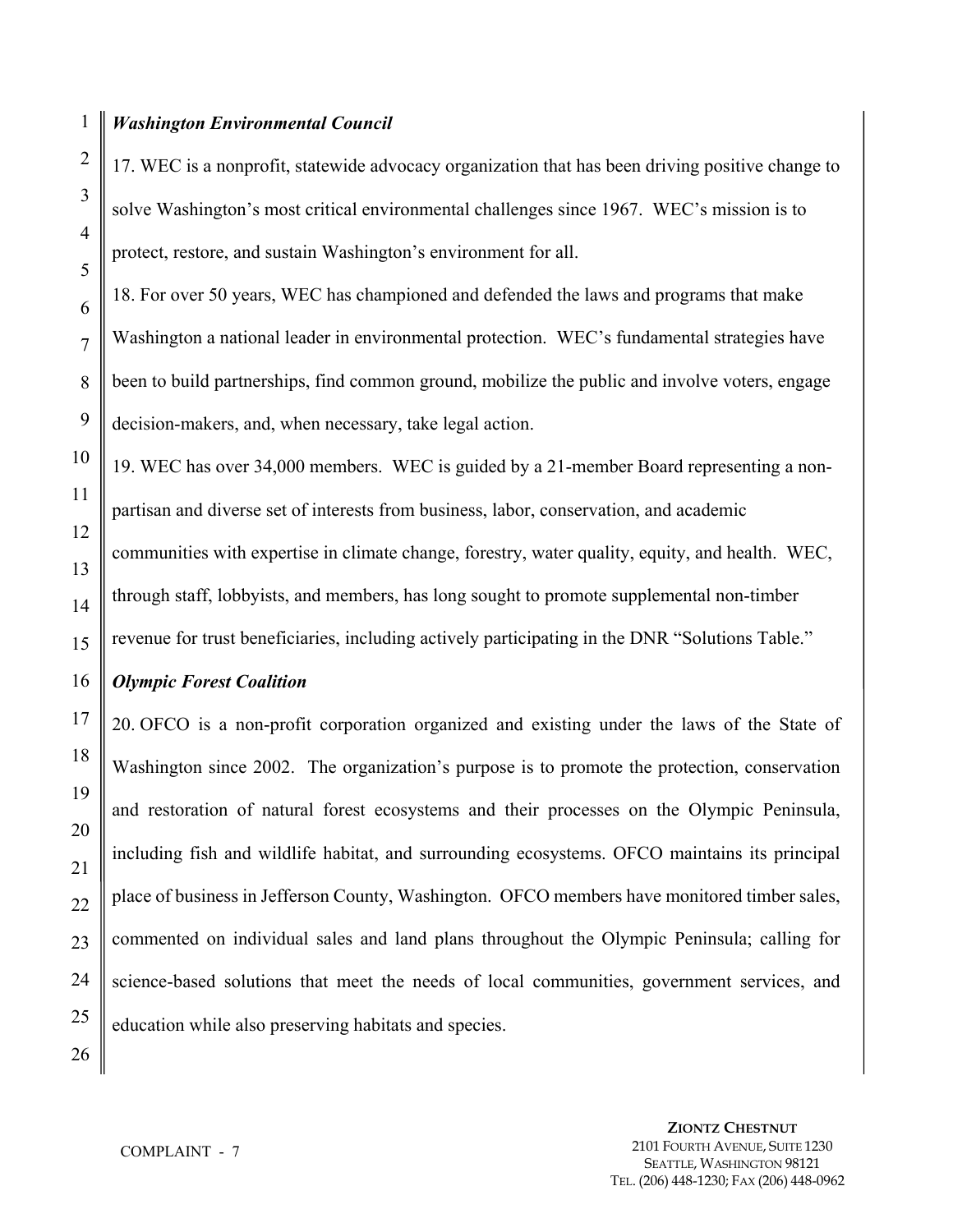21. OFCO members, grandparents and parents have dedicated their time, resources and efforts to preserve, protect and restore ecological treasures—particularly the iconic forests of the Olympic Peninsula—for future generations. OFCO's members are witnessing the effects of climate change on public forests and marine waters of the Olympic Peninsula. Important species of trees and mosses are struggling to adapt to the changing climate. Wildfires in 2018 and 2019 on the Peninsula were viewed as a clarion warning bell concerning business-as-usual management of public forest lands.

22. The OFCO Board of Directors has resolved to prioritize conservation action to reduce and mitigate effects of climate change as a foundational principle of the organization. In the face of the climate crisis, OFCO seeks to raise the public interest for this generation and future generations, and to the honor the sacred trust we have as human beings in defense of wildlife, waterways, salmon, and the majestic trees that give life. OFCO recognizes the need to develop revenues to supplement those supplied by logging to communities and schools, and also dedicated significant resources to DNR's Solutions Table. Supplemental revenues based on the irreplaceable values of ecosystem services would promote the resiliency and future well-being of Washington's citizenry.

#### *Mike and Meg Town*

23. Mike Town, and his wife, Meg Town, are members of the public residing in Duvall, WA. Mr. Town has a B.S. in environmental science from Huxley College of the Environment (Western Washington University) with a concentration in terrestrial ecosystem analysis and a master's degree in education from the University of Washington. He worked as a silviculturist for the US Forest Service and conducted extensive research on mountain pine beetles. He taught science in public schools for 33 years including courses in environmental science and forestry. He also was

COMPLAINT - 8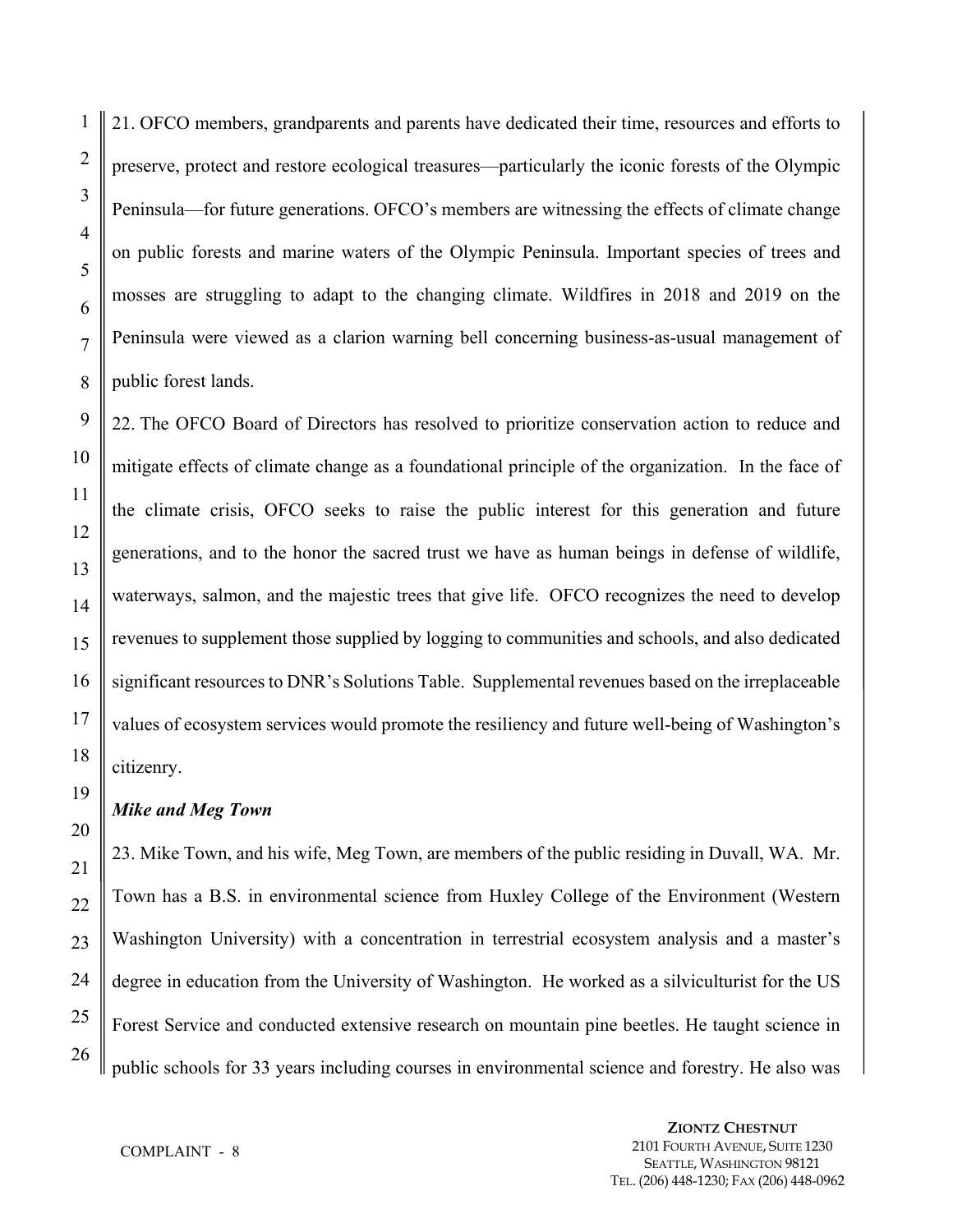an Einstein Fellow for the National Science Foundation in Washington, DC and served for 6 years on the Teachers Advisory Committee for the National Academy of Science. Ms. Town taught in the Sultan School District and the Towns have been very active in volunteering for their local schools. The couple share a passion for protection and sound management of Reiter Foothills, as well as for securing an adequate and reliable source of funding for schools and local government.

# *Holly Koon and Max Duncan*

24. Holly Koon and Max Duncan are married members of the public residing with their child in Kendall, WA, in Whatcom County. Their home is at the base of Sumas Mountain, below State forests that DNR manages. Mr. Duncan works at the nearby Kendall Elementary School.

# *Peter Bahls*

*25.* Peter Bahls is a member of the public residing in Port Townsend, WA, in Jefferson County.

*26.* Mr. Bahls is Executive Director of the Northwest Watershed Institute, a non-profit organization. NWI's mission is to provide scientific and technical support to protect and restore fish and wildlife habitats and watershed ecosystems of the Pacific Northwest.

# *Marcy Golde*

27. Marcy Golde is a member of the public residing in Seattle, WA, who spends significant time at her cabin in Jefferson County, WA, in close proximity to State forests. Ms. Golde participates in this lawsuit both as a member of the public and in her capacity as a founding member of the Olympic Forest Coalition.

28. Ms. Golde is an avid and longtime forest advocate. She has followed and commented on DNR policy from an environment perspective since 1979, including the negotiation of the 2005-2014 Sustainable Harvest Calculation settlement, and the 20-year effort to secure a long-term conservation strategy for the marbled murrelet. Ms. Golde has provided public comment on the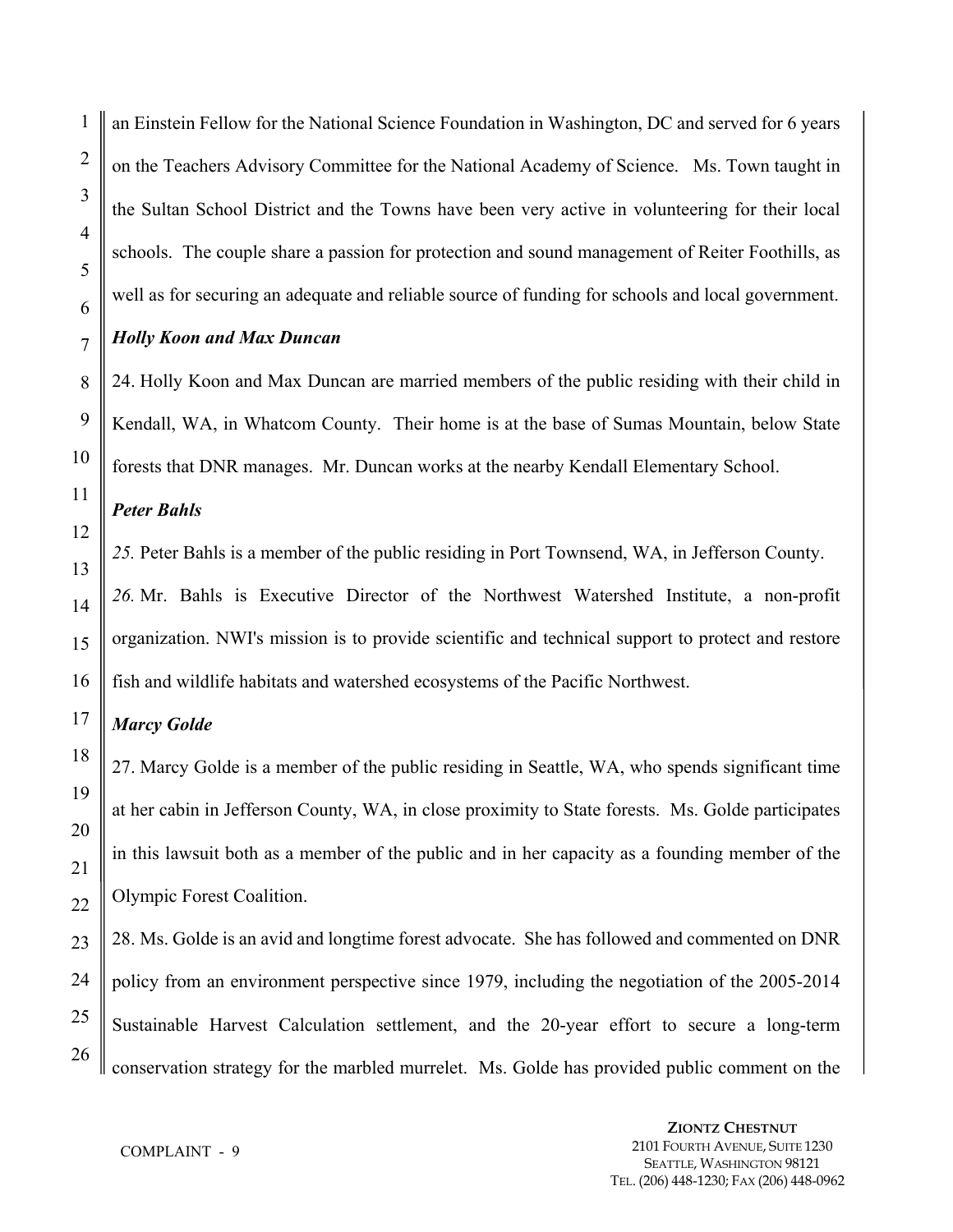1

DNR trust mandate, the development of the 2015-2024 Sustainable Harvest Calculation, and the long-term conservation strategy. Ms. Golde has also overseen the creation of a database monitoring DNR timber sales in the Olympic Experimental State Forest from 2004 to the present.

# *Scott Wallace*

29. Scott Wallace is a member of the public residing in Twisp, WA, Okanogan County.

30. Mr. Wallace owns property adjacent to 160 acres of DNR property slated to be transferred to the land bank for sale along with several other parcels within the surrounding area of Twisp and his neighborhood. Mr. Wallace's interest in conservation was forged on his family dairy farm in the Snoqualmie Valley in King County. The property along the Snoqualmie river was bisected by streams that contained essential salmon spawning beds. Over the decades, runoff from ridgeline development had major impact on the valley floor. As young dairy farmer and student he worked on the Farmland Preservation Program, a successful, and ongoing, King County effort to preserve farmland from development. This early effort informs his current concerns with DNR's planned sale of public lands adjacent to his home.

## *Linda Lorenz*

31. Linda Lorenz is a member of the public who owns property across from DNR forests near the East Fork of the Lewis River in Clark County. Ms. Lorenz' property is directly across from the East Fork of the Lewis River, near the Moulton Falls and Hantwick Trail trailheads. Ms. Lorenz uses the Hantwick Trail on a regular basis and has spent years working with the local community to protect it and the forested corridor in which the trail lies. The Hantwick Trail is unique in that it is accessible to disabled individuals and provides health and recreational benefits to a broad community who enjoy the East Fork of the Lewis river watershed.

*Defendants*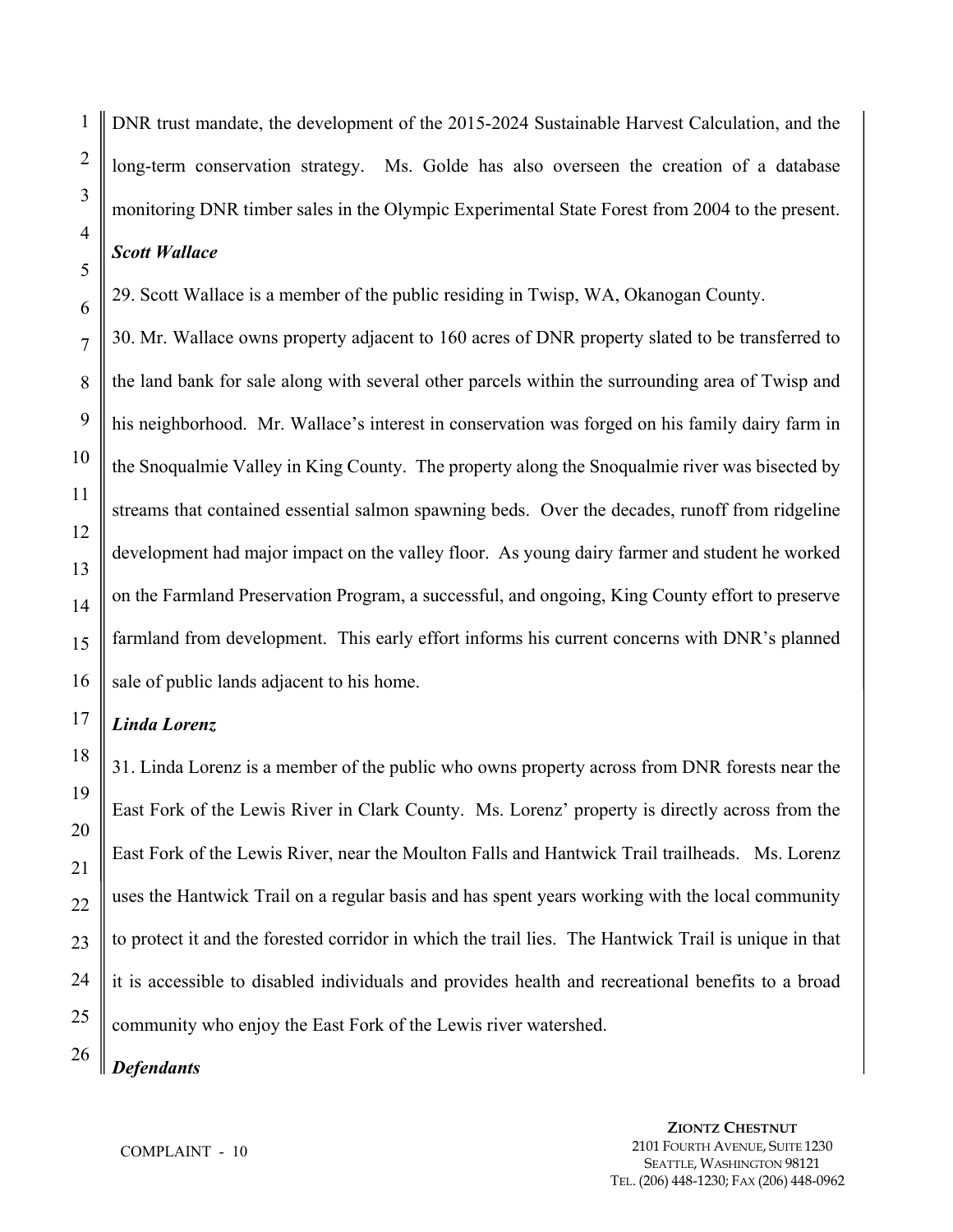32. The Washington State Department of Natural Resources is an agency of the State of Washington and is responsible for managing forests on Washington State lands. *See* RCW 43.30.030.

33. The Board of Natural Resources is part of DNR, RCW 43.30.030, and has the authority and duty to set land management policy according to sound principles of resource management. RCW 43.30.215. In this Complaint, unless otherwise specified, reference to DNR includes the BNR.

34. Commissioner of Public Lands Hilary Franz is the administrator of the DNR, responsible for performing all the powers, duties, and functions of DNR except those specifically assigned to the Board. RCW 43.30.105; RCW 43.30.421.The Commissioner of Public Lands has a seat on the Board by law, RCW 43.30.205, and is chair of the Board by choice of the other Board members. The Commissioner also chairs the Forest Practices Board. RCW 76.09.030.

35. The state constitution requires that the Commissioner is "severally chosen by the qualified electors of the state at the same time and place of voting as for the members of the legislature." Art. III, section 1. The Commissioner's duties and compensation are established and may be changed by the Legislature. Art. III, section 23.

36. With respect to the declaratory judgment claim in Count I, the Court has jurisdiction pursuant to RCW 7.24.010. RCW 7.24.010, *et. seq.*, authorizes declaratory relief.

**III. JURISDICTION AND VENUE**

37. With respect to the appeals of Board Resolutions 1559 and 1560, the Court has jurisdiction and authority to issue a constitutional writ of certiorari pursuant to the Washington State Constitution, art. IV, section 6, and the Court's resulting "inherent constitutional power to review illegal or manifestly arbitrary and capricious action violative of fundamental rights." *Pierce*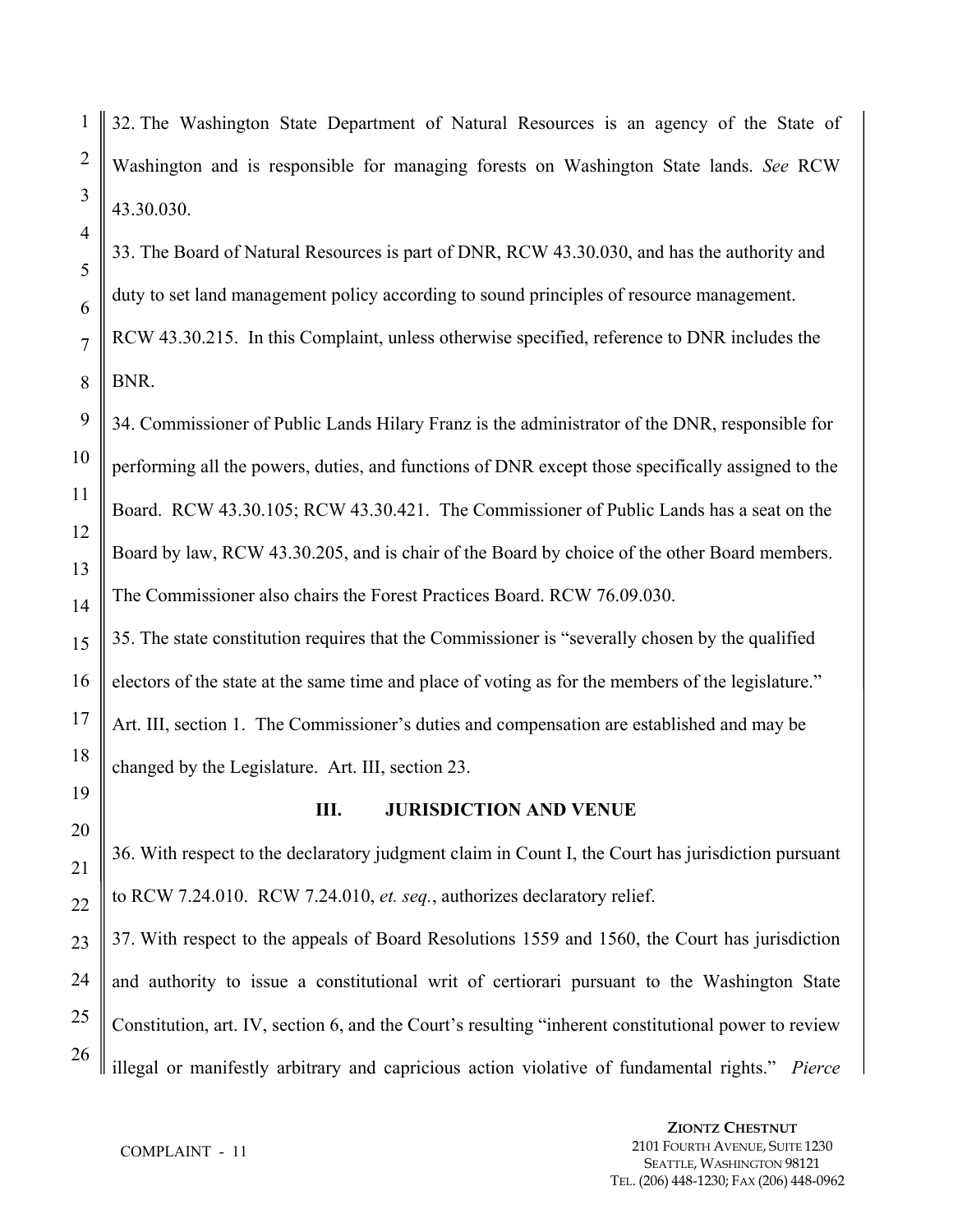1 *County Sheriff v. Civil Service Comm'n for Sheriff's Emps.*, 98 Wn.2d 690, 693, 658 P.2d 648 (1983) (internal quotation omitted); *Saldin Sec. v. Snohomish County*, 134 Wn.2d 288, 292-294 (Wash. 1998).

38. King County is an appropriate venue because a Washington State agency and official are defendants, and because plaintiffs Conservation Northwest and Washington Environmental Council have their principal place of business in King County, and because plaintiff Marcy Golde resides in King County. RCW 4.92.010.

39. All claims in this case are timely filed. Claim I is timely and justiciable because the correct interpretation of the trust mandate is an issue of significant public concern, the parties have settled legal positions, and because Plaintiffs are today members of "all the people" of Washington who have been harmed or threatened by the current interpretation of the trust mandate and suffer a concrete threat to their interests resulting from DNR's pending actions and decisions.

40. Claims II and III timely seek writs of review of two Board resolutions approved on December 3, 2019. Plaintiffs seek a constitutional writ of certiorari to appeal the two Board Resolutions because DNR's proprietary decisions in the management of public lands are considered exempt from judicial review under the Administrative Procedure Act (APA). RCW 34.05.010(3)(c). While there is no prescribed appeal deadline for seeking a constitutional writ of certiorari, courts often apply the analogous 30-day appeal deadline imposed by the APA, RCW 34.05.542(2). In the event it is determined that the appealed Board Resolutions are subject to the APA, Plaintiffs appeal in the alternative under RCW 34.05.570.

41. As detailed in the complaint, Plaintiffs have standing to pursue the declaratory judgment action. The individual plaintiffs, and members of plaintiff organizations, are affected members of the public who face ongoing procedural and substantive harm caused by DNR's management of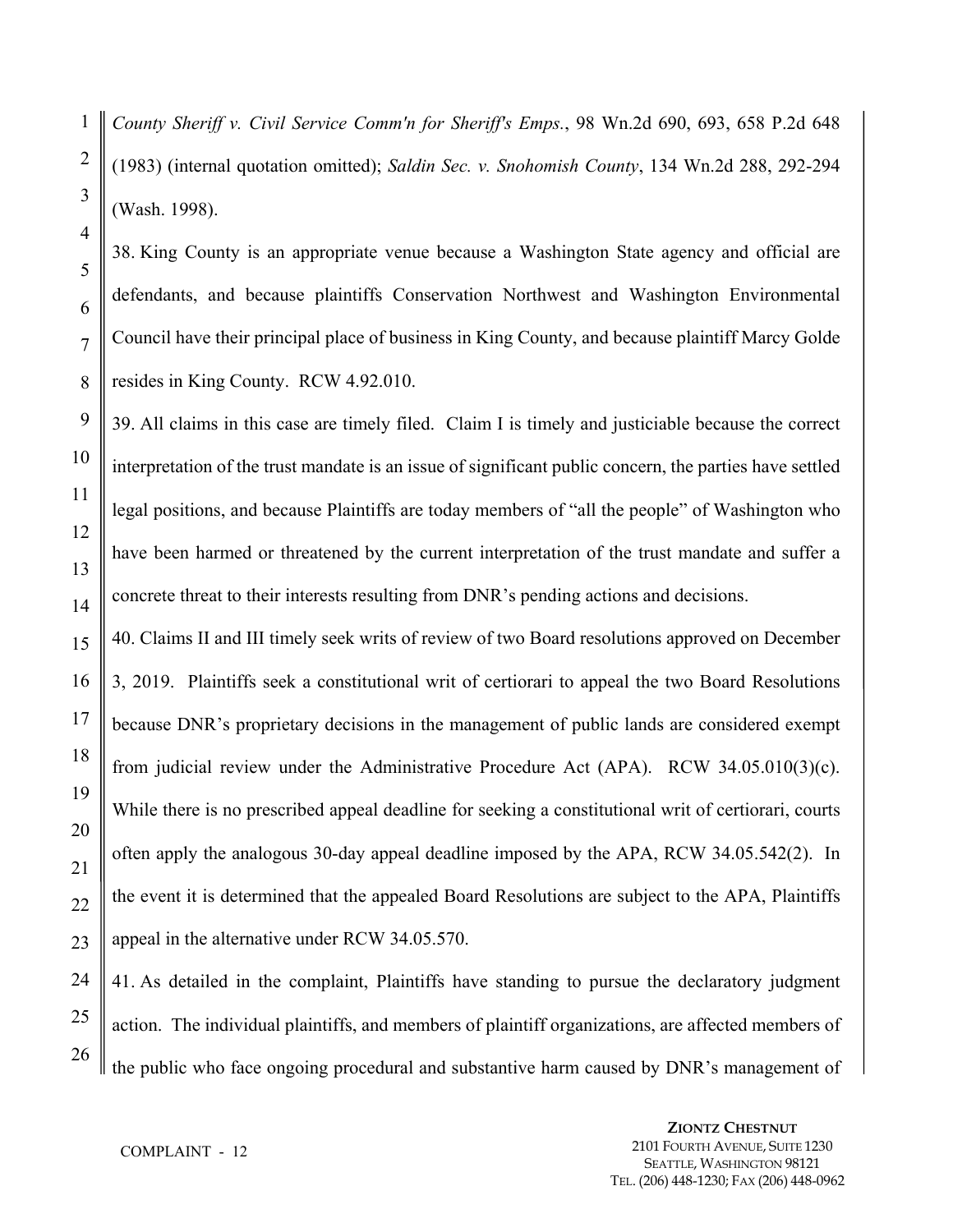public lands. With respect to each plaintiff DNR has caused procedural harm by asserting that, as a matter of law, DNR must strictly prioritize its perceived fiduciary obligations to specific trust beneficiaries and may not manage public lands in a manner that reduces harms to Plaintiffs if it potentially lessens financial returns to trust beneficiaries. DNR's legal position is incorrect and violates Plaintiffs' procedural rights under the Washington State Constitution to have their interests taken into account when DNR manages state forests.

42. Individual plaintiffs and members of plaintiff organizations reside near and regularly visit State forests managed by DNR, and have concrete plans to do so in the future. Plaintiffs suffer resulting concrete harm or imminent threat of harm to their safety, recreational, aesthetic, and other interests as a result of DNR's management of state forests.

43. Plaintiffs also have standing to challenge the BNR's adoption of Resolutions 1559 and 1560. The plaintiff organizations Conservation Northwest, Washington Environmental Council, and Olympic Forest Coalition each have missions that include advocating for sound management of public lands in Washington. The organizations have extensively participated in the administrative processes leading up to the BNR's adoption of Resolutions 1559 and 1560, including repeated written and oral comments submitted to BNR and DNR. Some of the organizations' comments were dismissed by DNR and BNR as non-compliant with the perceived trust mandate. Members of plaintiff organizations suffer procedural and substantive harm from the implementation of the trust mandate, as well as the SHC and marbled murrelet long-term conservation strategy. Members of each organization regularly visit State forests managed by DNR, have concrete plans to do so in the future, and suffer health, economic, recreational, aesthetic, and/or other harms from logging carried out under the sustainable harvest calculation (SHC) and the marbled murrelet long-term

1

2

3

4

5

6

7

8

9

10

11

12

13

14

15

16

17

18

19

20

21

22

23

24

25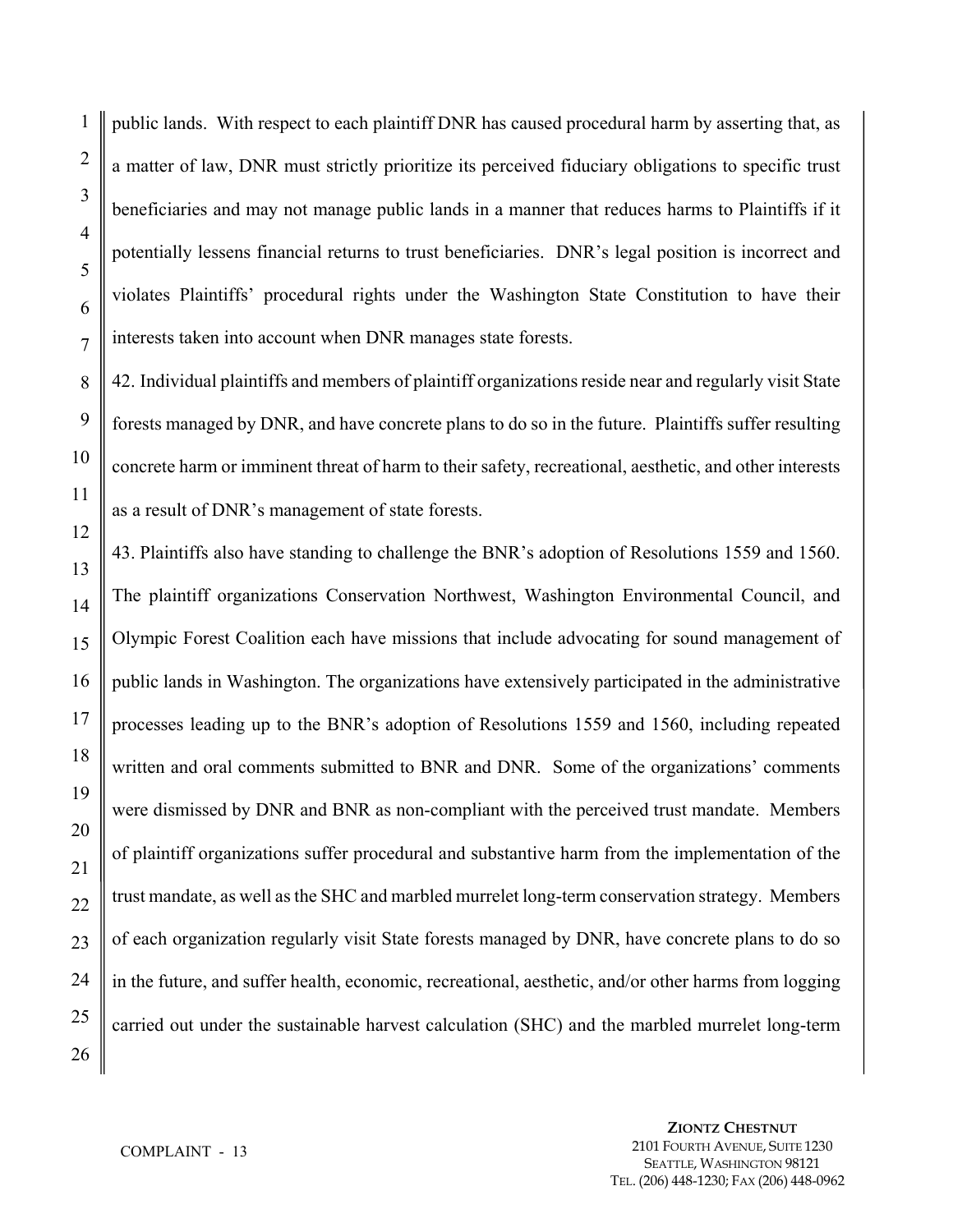conservation strategy (MMLTCS or "long-term strategy"). Members of each organization are also harmed by the reduced opportunity to view marbled murrelets as a result of DNR's logging. 44. A grant of the requested relief would redress Plaintiffs' injuries. Correct interpretation of the constitution to require DNR to manage state forests on behalf of "all the people" would require DNR to take Plaintiffs' interests into account when managing state forests where management decisions impact Plaintiffs, including on a site-specific basis and when determining the SHC and long-term strategy.

#### **IV. STATEMENT OF THE CASE**

#### *Background and Legal Framework*

45. Washington is blessed with some of the richest and most vibrant forests in the world. In western Washington, prolific rain, a moderate climate, and rich soils grow large trees quickly. Those forests support vibrant ecosystems of salmon, old-growth dependent species, wolves, bears, orcas, owls, and plant life. In eastern Washington, mature dry forests benefit from abundant sun and snow, and provide valuable shade, fire resiliency, and wildlife habitat.

46. In 1889, forests were among the most commercially valuable natural resource in Washington. The Federal government granted the territory of Washington approximately 3 million acres of lands in the Omnibus Enabling Act of 1889 (25 U.S. Statutes at Large, c. 180 p. 676) in a checkerboard pattern of the  $16<sup>th</sup>$  and  $36<sup>th</sup>$  sections of each township. The lands were granted "in the support of common schools," § 10, and the Enabling Act mandates that "all lands herein granted for educational purposes shall be disposed of only at public sale, and at a price not less than ten dollars per acre, the proceeds to constitute a permanent school fund." *Id.* at § 11. The Enabling Act never uses the word "trust," "fiduciary," or "beneficiary."

1

COMPLAINT - 14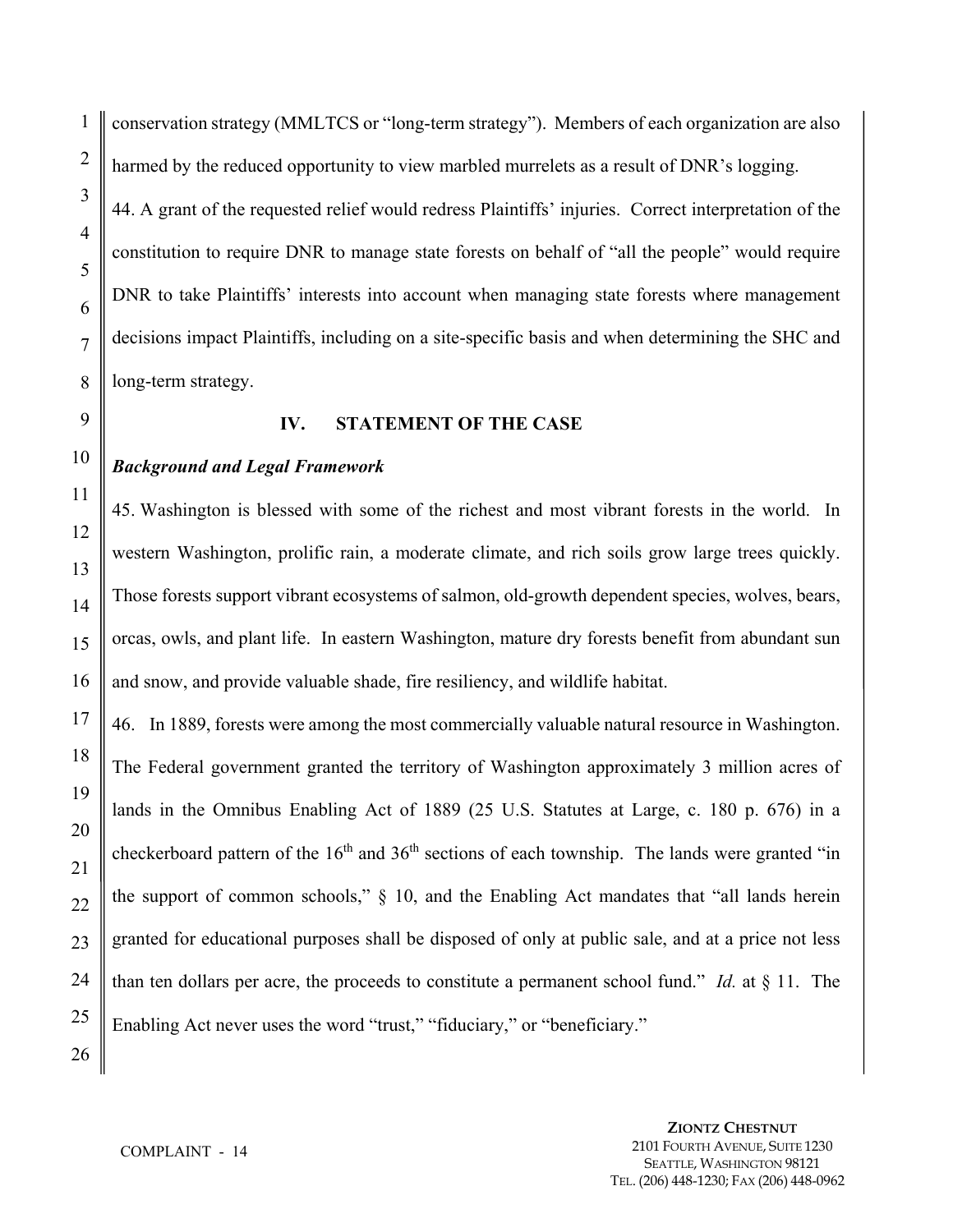47. The grant provided a low-cost means for the Federal government to provide startup revenue to new states. The federally granted lands include forest land, range land, and agricultural land, and lands which now comprise commercial real estate. Washington accepted the granted lands. At the constitutional convention, the Framers considered, but rejected, an amendment to require revenue maximization from the management of state lands.

48. Art. XVI, sect. 1 specifies that state lands are managed for "all the people" and must be "disposed of" at full market value, section 2 details the manner of sale at public auction, and section 3 states that "[n]o more than one-fourth of the land granted to the state for educational purposes shall be sold prior to January 1, 1895, and not more than one-half prior to January 1, 1905." Section 3 also authorizes the State to sell "timber or stone off of any of the state lands in such manner and on such terms as may be prescribed by law…."

49. Read together, article XVI, sections 1-3 evidence the understanding that lands and timber would be held and managed for the interests of "all the people" until sold, but when lands and timber are sold they must be sold in a transparent process for full market value as prescribed by the Constitution and applicable law. Funds generated from sale would be dedicated to K-12 school construction and other designated state institutions. This corresponded with the prevailing concern of the era regarding public land, which was that corrupt state governments would give away public lands to well-connected timber barons.

50. Unlike other western states, Washington opted to retain nearly all of the federally granted lands and specifically dedicated them to "all the people." The Washington State Legislature delegated management of state forests to the Department of Natural Resources and the Board of Natural Resources. Over time, DNR consolidated grant lands into larger blocks through land swaps,

1

2

3

4

5

6

7

8

9

10

11

12

13

14

15

16

17

18

19

20

21

22

23

24

25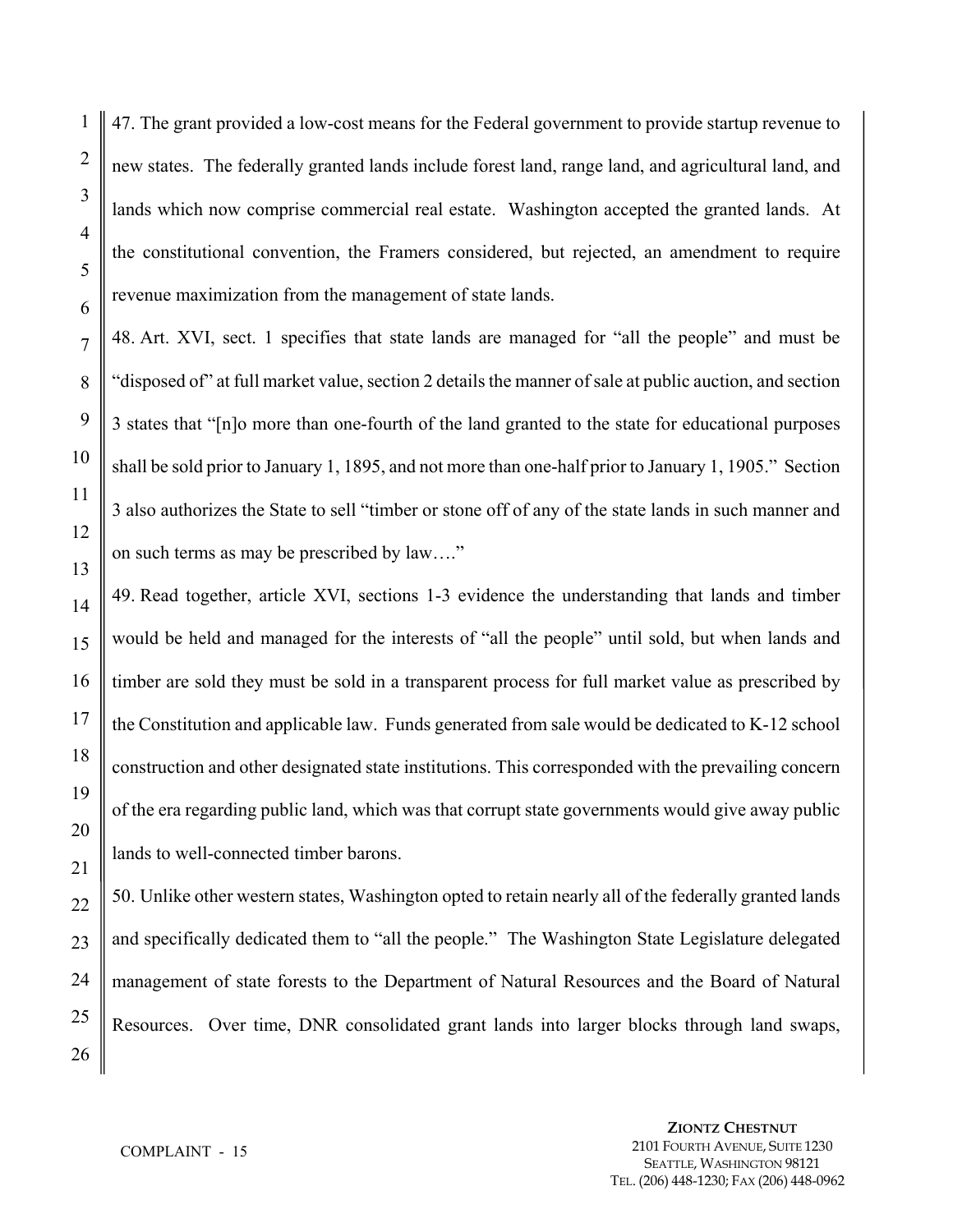1 auctions, and purchases. Through this process the federally granted lands morphed from fractured and scattered parcels to a consolidated land base.

51. DNR also owns and manages approximately 546,000 acres of forests acquired from Washington counties. After logging old growth on private lands, many private individuals and entities largely abandoned their cutover lands, and in the 1920s and 1930s, counties acquired these forest lands through tax foreclosures. Later, 21 of these counties opted to transfer lands to the state of Washington to make use of the State's considerable management resources. In exchange for the deed transfer, the county and junior taxing districts in which the land is located are given a majority of the revenue from timber sales and other revenue-producing activities on these lands. The Legislature has directed that the "state forest transfer lands" be managed in the same manner as the federal grant lands. RCW 79.22.040. From time to time, the State also acquires forest lands via purchase or donation, referred to as state purchase lands. There are approximately 80,000 acres of such lands.

52. State forests therefore are comprised primarily of forests in three categories: federal grant lands, which derive from lands received at Statehood, "forest board transfer lands," which were acquired from certain Counties, and "state forest purchase lands," which DNR has acquired via purchase or donation. Collectively DNR manages these forests under the same interpretation of the "trust mandate." Plaintiffs refer to these forested lands collectively as "state forests," and all forested and non-forested lands collectively as "public lands."

53. Each stand of trees within DNR's forests are assigned to a specific entity based on the origin of the lands used to acquire the property. DNR serves a variety of specific entities, including the common schools construction fund, various state universities, and prisons, as well as the 21 counties who transferred lands to the state for management. DNR refers to these entities as "trust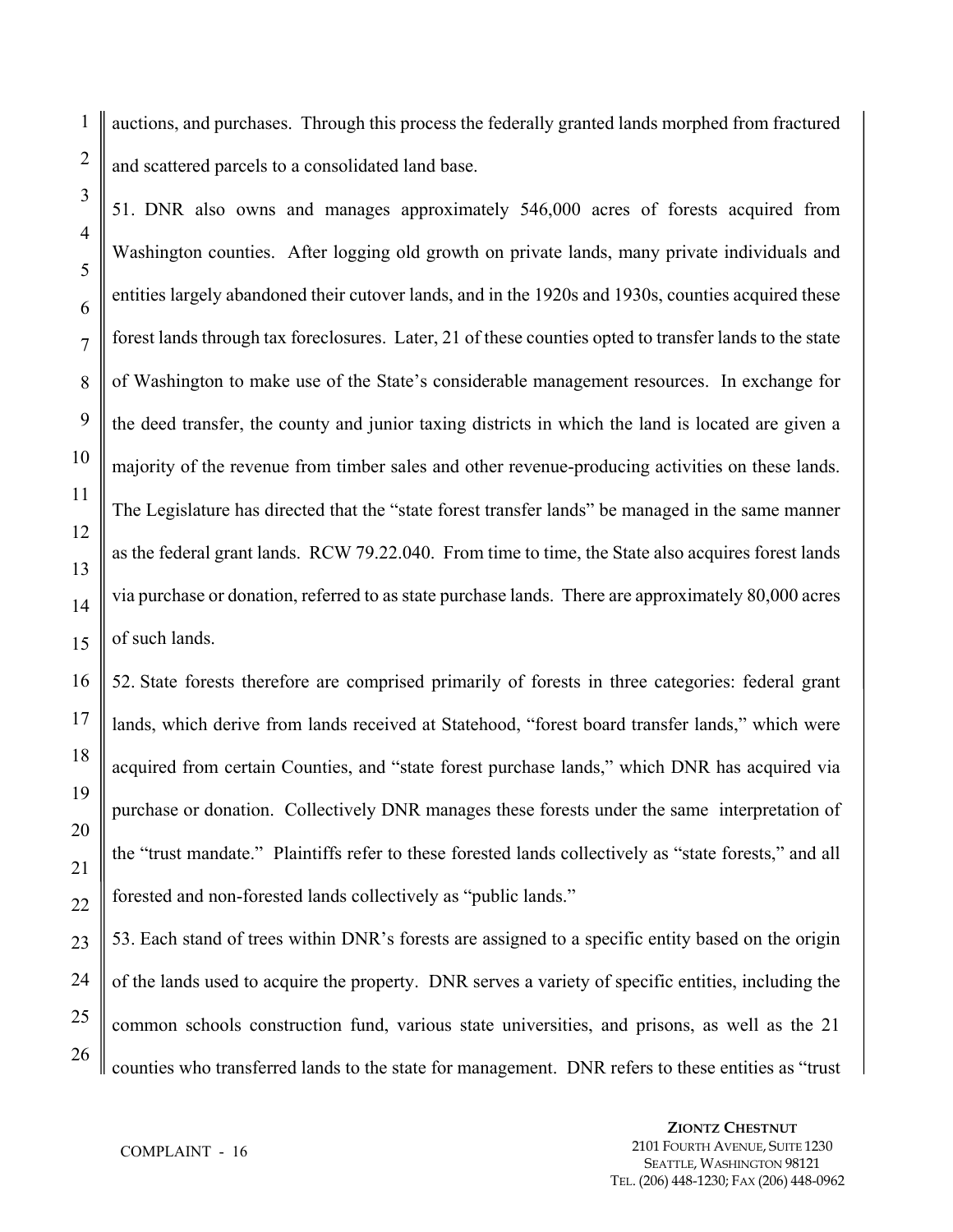beneficiaries." The county trust beneficiaries in turn distribute funds to junior taxing districts in proportions determined by the counties.

#### *DNR's Timber Management System under the "Trust Mandate"*

54. DNR's view is that under the Washington State Constitution, the Enabling Act, and common law, all legally available forests must be logged in a manner designed to generate maximum revenue for the trust beneficiaries. DNR implements a management system focused on the development and auction of timber sales with the primary objective of maximizing revenue. As a result, DNR manages State forests in a manner similar to a private timber company or investment entity and real estate developer.

55. DNR carries out its duties subject to state and federal law. Specific laws directing public lands management are set forth in the Public Lands Act, RCW 79.10.010 *et seq*. The State Legislature has never set forth its understanding of the trust mandate in statute, and provides BNR and DNR with broad discretion in management of public lands.

56. The BNR's organic act tasks BNR with the obligation to "[e]stablish policies to ensure that the acquisition, management, and disposition of all lands and resources within the department's jurisdiction are based on sound principles designed to achieve the maximum effective development and use of such lands and resources consistent with laws applicable thereto." RCW 43.30.215(2). The Public Lands Act requires that logging be conducted on lands "which are primarily valuable for the purpose of growing forest crops" on a sustained yield basis, but does not preclude lands having other values and does not require logging to occur for maximum sustained yield. RCW 79.10.320. The Act also provides that "the department is authorized to identify and to withdraw from all conflicting uses at such times and for such periods as it shall determine appropriate, limited acreages of public lands under its jurisdiction." RCW 79.10.210. These set-aside lands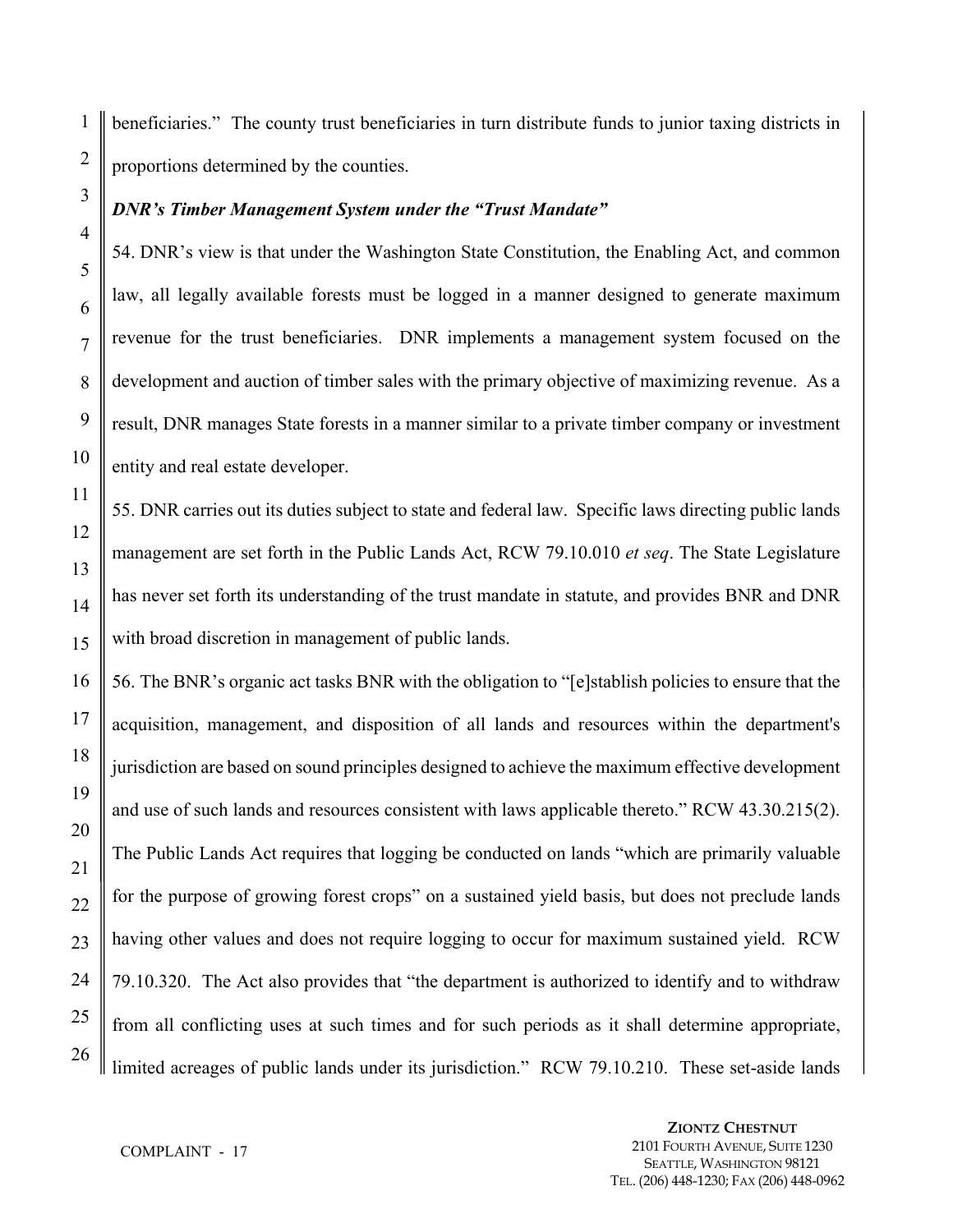"shall be maintained for the benefit of the public and, in particular, of the public schools, colleges, and universities, as areas in which may be observed, studied, enjoyed, or otherwise utilized the natural ecological systems thereon." *Id.* With respect to non-timber values, the Public Lands Act recognizes and authorizes "uses additional to and compatible with those basic activities necessary to fulfill the financial obligations of trust management," but does not set forth what those basic activities or financial obligations are. RCW 79.10.120.

57. The DNR and BNR have never promulgated regulations explaining the nature or scope of the trust mandate.

58. DNR's management of public lands is subject to the State Environmental Policy Act, RCW 43.21C.010, *et seq.*. There, the Legislature established *inter alia* that "it is the continuing responsibility of the state of Washington and all agencies of the state to use all practicable means, consistent with other essential considerations of state policy, to improve and coordinate plans, functions, programs, and resources to the end that the state and its citizens may: (a) Fulfill the responsibilities of each generation as trustee of the environment for succeeding generations." RCW 43.21C.020(2).

59. DNR manages State forests under several programmatic legal requirements and policies, including the 2006 "Policy for Sustainable Forests," which sets forth broad objectives for forest management, a 1997 "Habitat Conservation Plan" that addresses obligations under the Federal Endangered Species Act and long-term strategy, and the 2015-2024 sustainable harvest calculation, which projects decadal timber volumes, and which sets forth broad agency policies for management related to issues such as recreation and aesthetics. In developing, adopting, and implementing these policies, DNR takes the legal position that the "trust mandate" requires that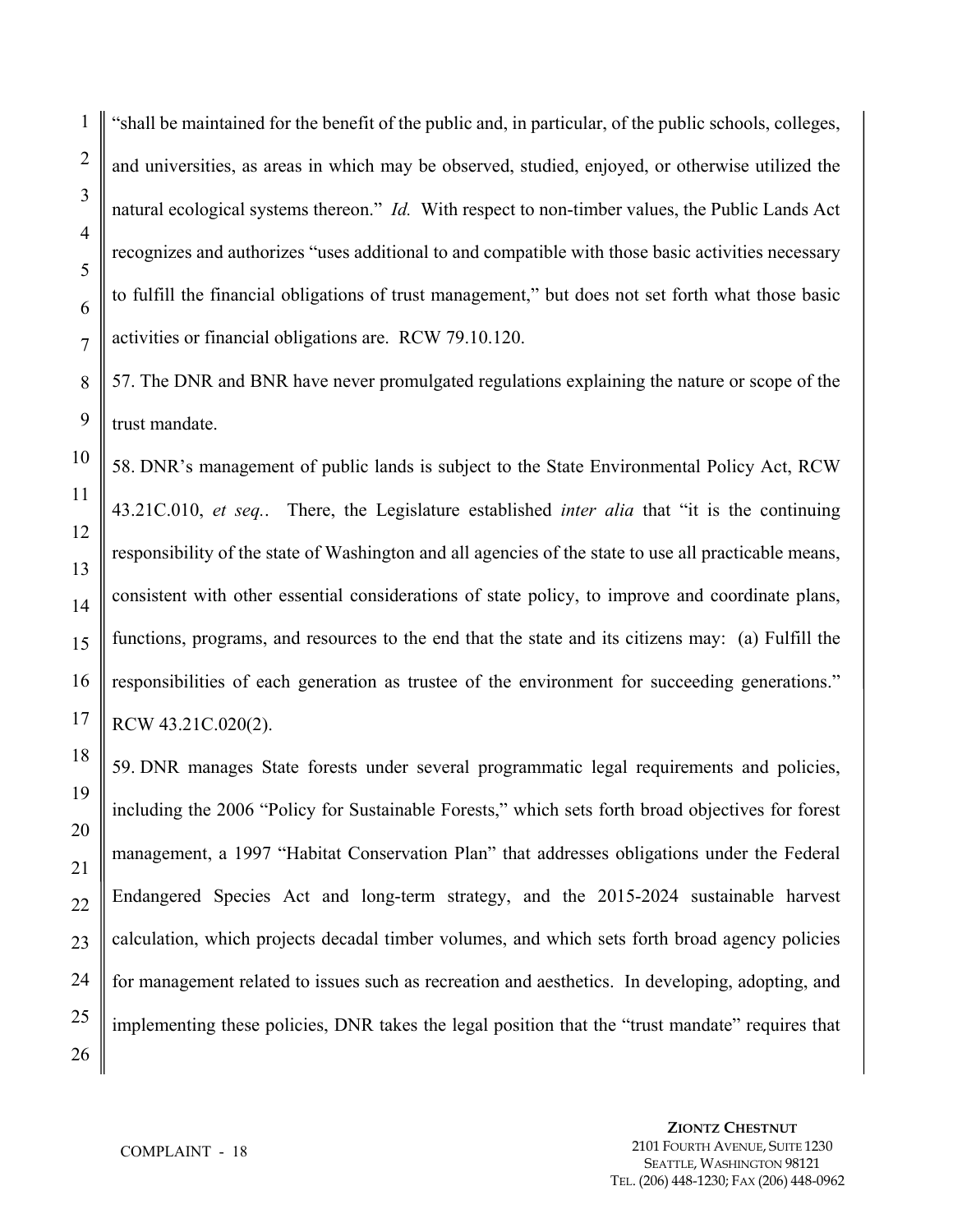1 the agency provide the minimum protections necessary to comply with applicable law, but otherwise must maximize revenue for trust beneficiaries as its primary objective.

60. In the Policy for Sustainable Forests, DNR states: "[t]he state of Washington, acting through DNR, has specific obligations in managing the forestlands that are covered by the Policy for Sustainable Forests because they are trust lands.… With the state as trustee, the Legislature has designated DNR as manager of the Federal Grant Lands and State Forest Lands. The fiduciary aspect of trust management requires DNR to manage these lands to produce perpetual income for the beneficiaries (the trusts)." *See* Policy at 14-15.

61. In the Final Environmental Impact Statement for the SHC, DNR references and incorporates the Policy for Sustainable Forests and states: "As a trust lands manager, DNR must follow the common law duties of a trustee. Two of these duties were defined in the 1984 landmark decision *County of Skamania v. State of Washington*: 1) a trustee must act with undivided loyalty to the trust beneficiaries *to the exclusion of all other interests*, and 2) a state's duty as trustee is to manage trust assets prudently." SHC EIS at 1-5 (emphasis added).

62. To implement its legal interpretations and policies, DNR staff uses modelling to project harvest over the next 100 years. DNR staff plans individual timber sales and conducts review of proposed sales under the State Environmental Policy Act (SEPA), RCW Chapter 43.21C, the Forest Practices Act, Chapter RCW 76.09, and other statutes and policies.

63. A typical timber sale is a major industrial undertaking which involves road construction; logging with a feller-buncher and other machinery; yarding, stacking, sorting, and hauling logs; replanting; and spraying of herbicides and fertilizers. DNR's most common management regime is "variable retention harvest," a technical term for what is commonly known as clearcutting. In a variable retention harvest, DNR leaves 8 trees per acre and some additional trees around protected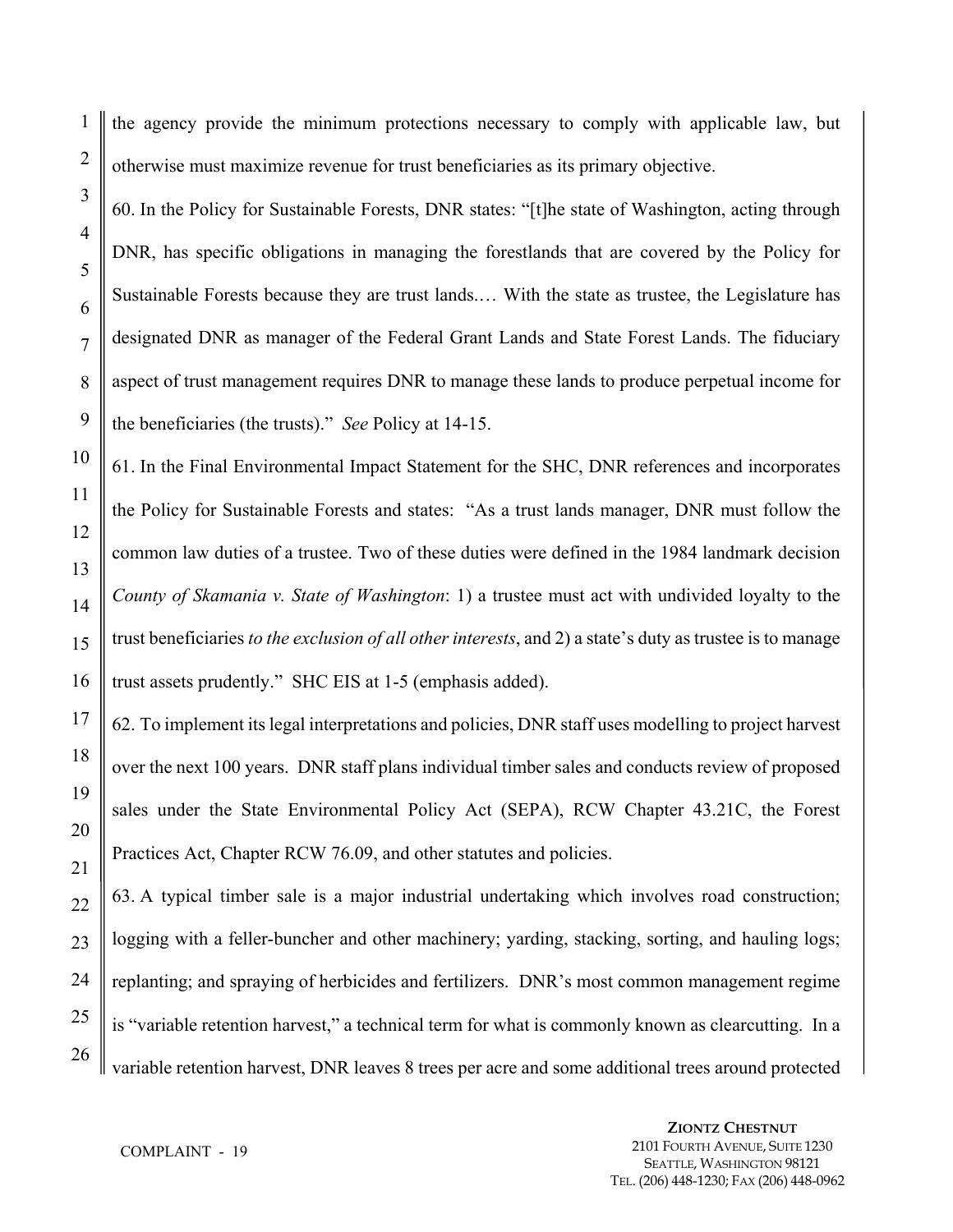resources (primarily fish-bearing streams and steep and unstable slopes). The result of this approach over time is that more than 85 percent of DNR-managed forests are in "competitive exclusion phase," comprised of densely packed stands of relatively young, homogenous commercial trees that are replanted following logging.

64. The Forest Practices Act and SEPA provide for public comment. Often, affected members of the public provide input on anticipated impacts of the proposed sale. Despite accepting public comment, DNR takes the legal position that regardless of identified impacts or concerns, as a matter of law the only measures DNR may take in response to public comment is to adjust legally required protections but only to the extent those adjustments do not reduce revenue for trust beneficiaries.

65. Following public comment and SEPA review, DNR presents those sales for approval to the Board of Natural Resources, which is primarily comprised of representatives of entities that benefit from timber sale revenue. The BNR approves the sales and they are presented for public auction. At auction, a small number of private timber companies bid for the right to harvest the timber from State forests according to the specifications in the sale. DNR takes 25 to 50 percent of the revenue to fund management and pay other administrative costs, depending on the land classification. The remaining revenue is distributed to specific trust beneficiaries.<sup>1</sup>

66. Logging on state forests comprises an important source of revenue through timber auctions, taxes, and employment. However, due to past overharvest, planning challenges, and increasing administrative costs, the volume of timber and resulting revenue delivered to specified trust

25

26

 $\overline{a}$ 

1

2

3

4

5

6

7

8

9

10

11

12

13

14

15

16

17

18

19

20

21

22

23

<sup>&</sup>lt;sup>1</sup> DNR takes 50% of the revenue for state forest purchase lands. These lands are those donated or purchased for counties at low value, and may be in poor condition and require greater management expenditures.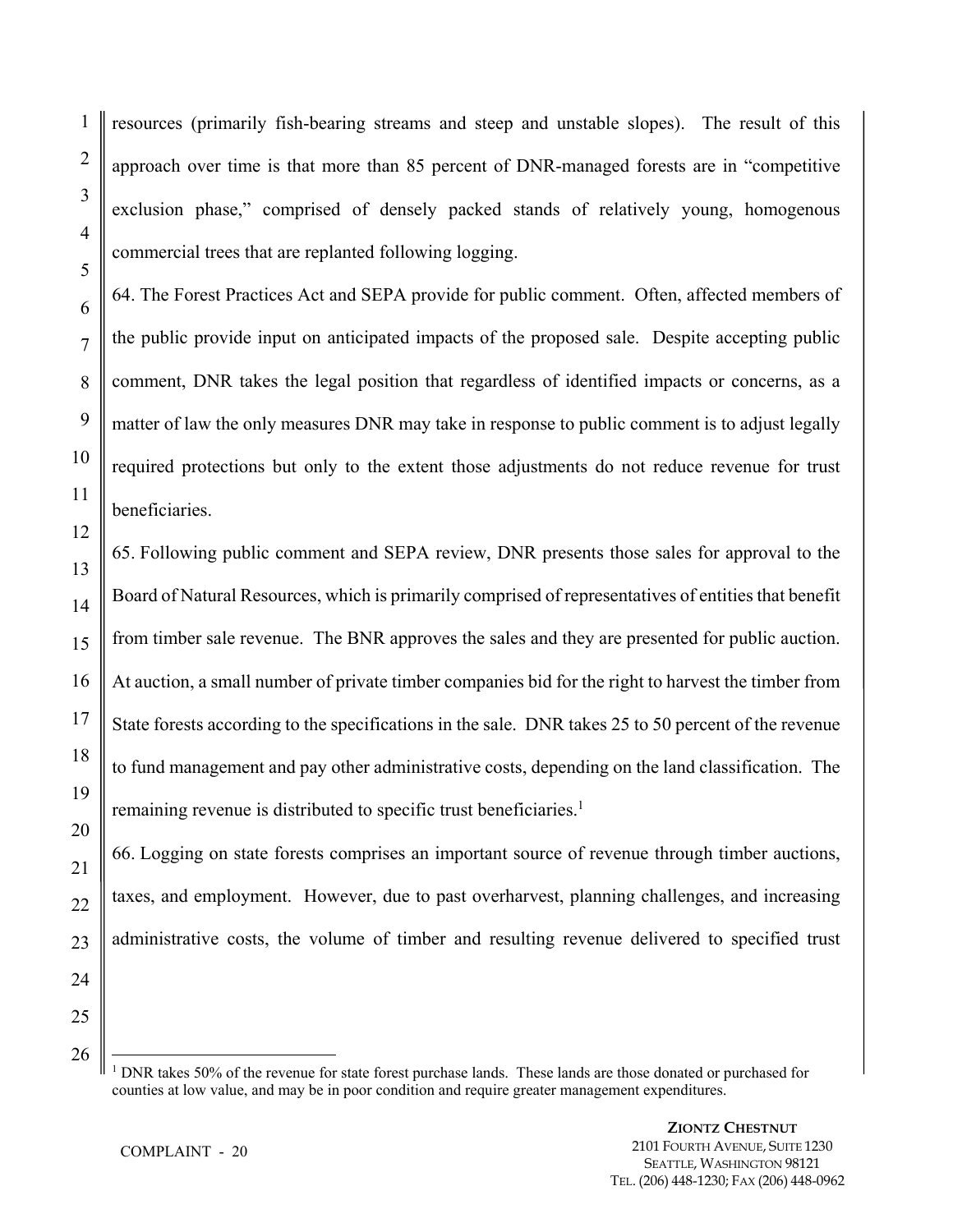1 2 beneficiaries is often erratic and is generally declining both in an absolute sense and relative to the funding needs of the trust beneficiaries.

67. As a result of DNR's primary objective of maximizing revenue, the agency designs intensive timber harvest that can easily be carried out by machine, and the agency cannot take into account local economic benefits of forestry other than revenue generated at auction. Greatly increased mechanization and consolidation of the timber and milling industries mean that even when there is significant timber volume, the number and quality of local jobs is declining. DNR's studies report that it takes at least one million board feet per year of timber volume to provide 7.8 jobs, and that logging on state forests has little impact on paper manufacturing and wood products manufacturing jobs. *See* Marbled Murrelet EIS at 3-79.

68. In addition to timber harvest, DNR generates revenue for trust beneficiaries from land leasing and commercial real estate on forested and non-forested lands. In making land management decisions DNR asserts that it must consider only the financial interests of the trust beneficiaries, and may take into account the interests of the general public only to the extent it does not affect such revenue.

69. Pursuant to its perceived trust mandate and RCW Ch. 79.19, DNR is engaging in an aggressive program to auction and swap out lands that it deems to be insufficiently economically productive. This program is focused on lands in areas of high social and ecological value, where surrounding communities oppose intensive logging and other management. In implementing the land exchange program and selecting properties for exchange, DNR contends that it must solely focus on potential revenue for trust beneficiaries, and consideration of broader public or ecological impacts have no role in the agency's decisionmaking.

*Impacts and Costs of DNR's Timber Management System Pursuant to the "Trust Mandate"* 

3

4

5

6

7

8

9

10

11

12

13

14

15

16

17

18

19

20

21

22

23

24

25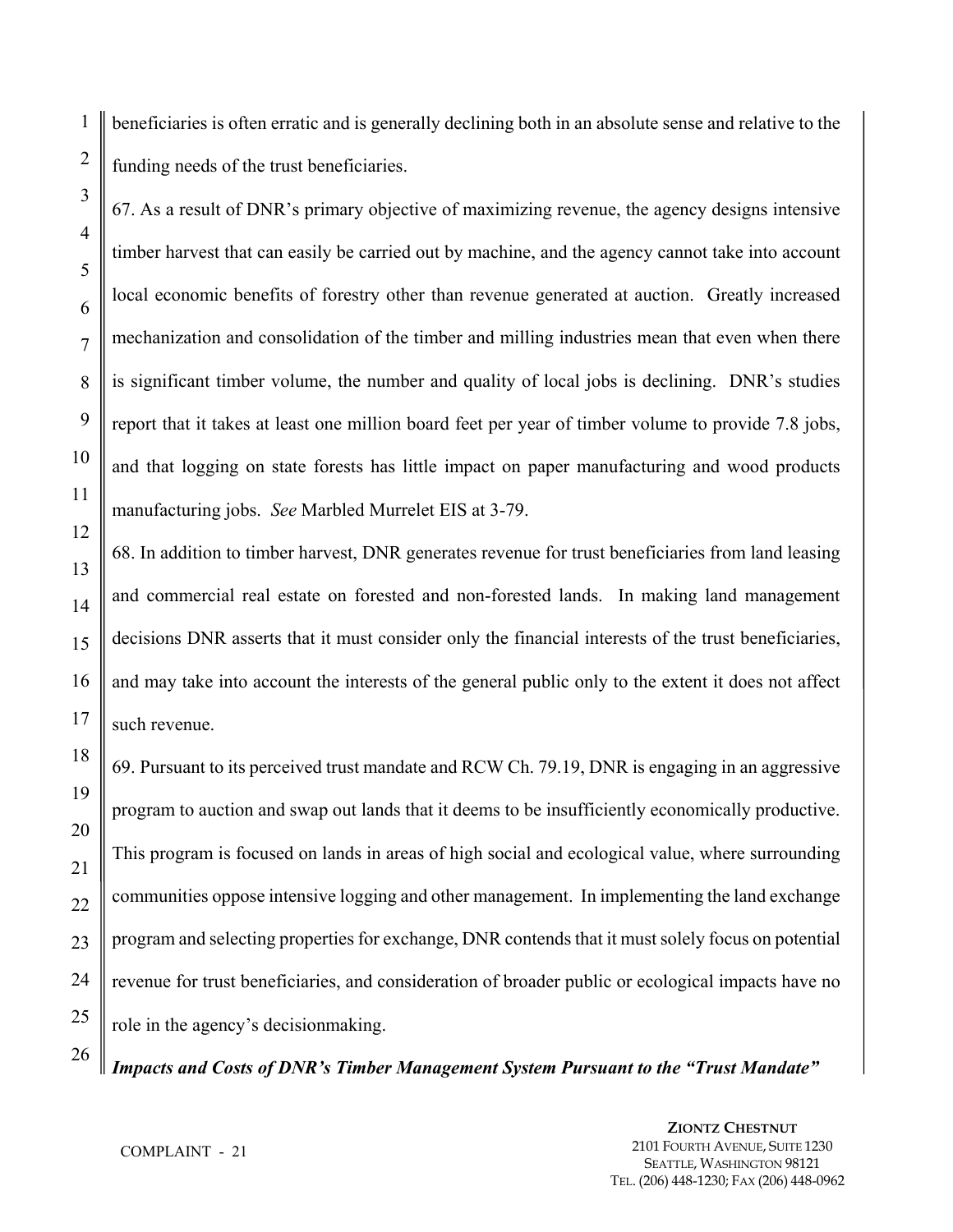70. DNR faces serious challenges in its attempts to apply the private trust legal framework to management of public lands. There is untenable tension between DNR's status as a state agency, with publicly-elected leadership, state employees, state facilities, and oversight of public lands, and the agency's view that it must absolutely prioritize maximizing revenue from public lands. These dual missions are increasingly incompatible as Washington's population grows and expands into areas traditionally focused on logging, and public and scientific understanding of the nontimber value of forests grows. The result is a management system that is failing to serve both the trust beneficiaries and the general public.

71. Logging and associated forest practices as carried out by DNR under its perceived legal obligations generate diverse and significant costs to the public and public resources. Plaintiffs and members of Plaintiff organizations are members of the public affected by DNR's management of public lands, and therefore have a right under the Washington State Constitution to have DNR take their interests into account in making management decisions. As detailed below for purposes of establishing Plaintiffs' claim for declaratory judgment, DNR violates Plaintiffs' rights under article XVI of the constitution. The individuals highlighted below are illustrative, and similar harms are also suffered by members of each of the Plaintiff organizations.

## **Climate Change Impacts**

1

2

3

4

5

6

7

8

9

10

11

12

13

14

15

16

17

18

19

20

21

22

23

24

25

26

72. In a January 4, 2018 letter to the Washington State Legislature, Commissioner Franz wrote "we know with certainty that climate change will impact our wildfires, forests, waters and soils, and the timber, fish, shellfish, crops, and wild plants that sustain our communities. In fact, we are already living with such impacts and know that they will grow in the coming decades." She then urged that "[t]he threats to our healthy and productive lands are real, we are already late in responding, and we cannot afford to wait for others to bring leadership to this challenge."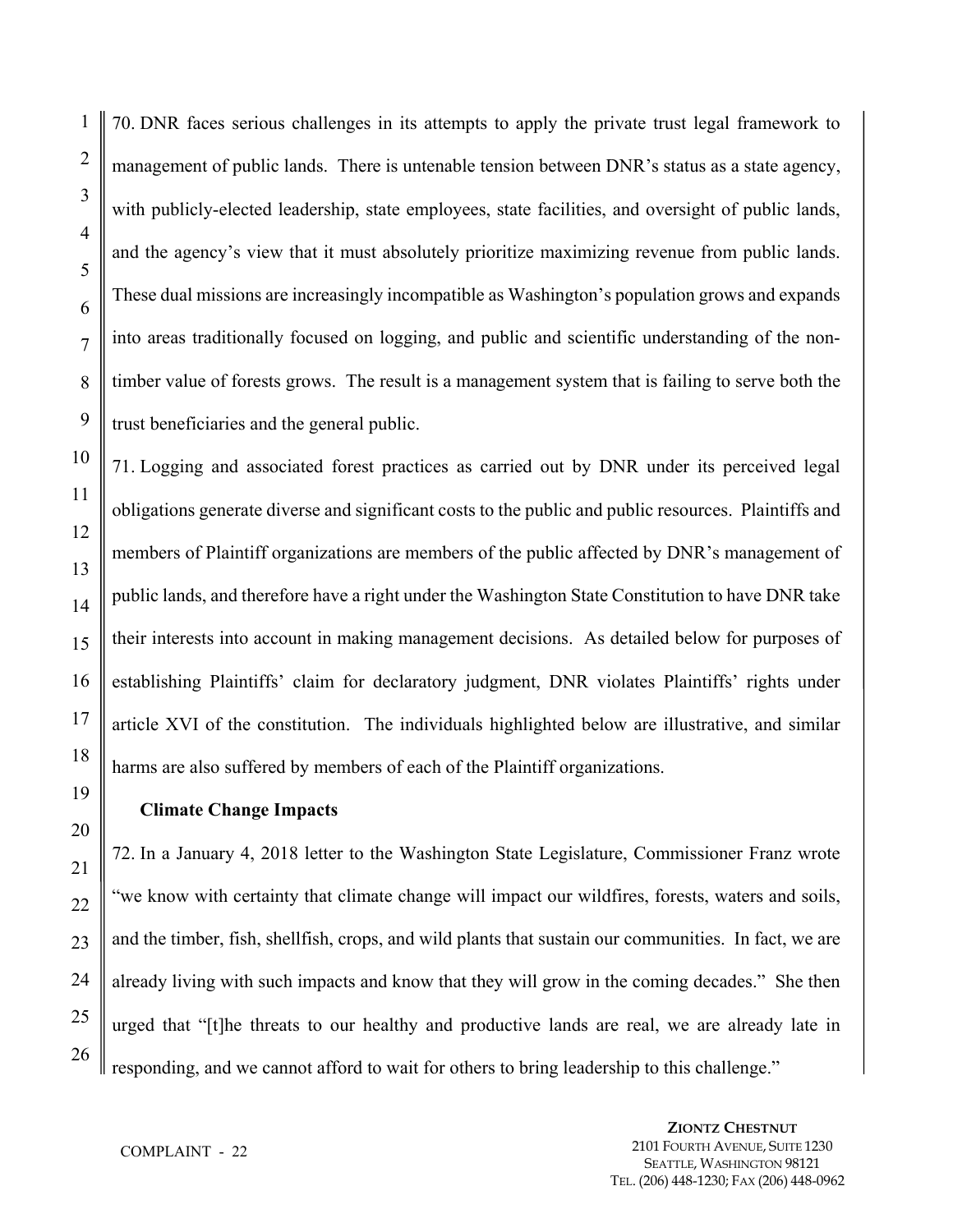73. Commissioner Franz went on to explain DNR's newly established "resilience principles." With respect to forest management, these principles include to "[i]ncentivize and invest in the management of working forests in ways that increase carbon storage, grow forest management jobs, increase soil moisture storage, increase timber value, sustain timber production, improve summer stream flows, and increase resilience to disturbance."<sup>2</sup> This letter correctly describes the fact that forest management can optimize carbon sequestration, revenue, and jobs.

74. Unfortunately, despite these public statements, the well-established relationship between forestry and climate change, and the vast carbon sequestration potential of public lands in Washington, DNR no plans in place to adapt to climate change, promote resilience, or to prioritize sequestration of carbon. By the agency's own admission "DNR does not currently have a policy that specifically addresses climate change." SHC EIS at 3-13. Instead, DNR adheres to an outdated 2006 Policy for Sustainable Forests (PSF), which mentions climate change exactly once, in passing. PSF at 31. DNR also has not implemented creative opportunities like carbon projects that would benefit both climate impacts from additional carbon storage as well as provide a diversified source of revenue for beneficiaries. While these projects can be more complicated on public lands, they have shown to be successful in other areas, including WEC's Nisqually Carbon Project.<sup>3</sup> Instead, DNR is pursuing a status-quo continuation of commercial forestry, in large part to serve what it views as its legal obligation under the trust mandate to prioritize financial value from logging.

<u>.</u>

1

2

3

<sup>2</sup> *Washington State Department of Natural Resources Resilience Principles*. Available at https://www.dnr.wa.gov/publications/em\_resilience\_principles.pdf

<sup>26</sup> 3 Swedeen *Lessons from Exploring the Use of California's Carbon Market to Leverage Forest Conservation in Washington State. The Nisqually Land Trust Case*. (2016.) Available at https://wecprotects.org/wpcontent/uploads/2016/11/Nisqually-Lessons-Learned\_full.pdf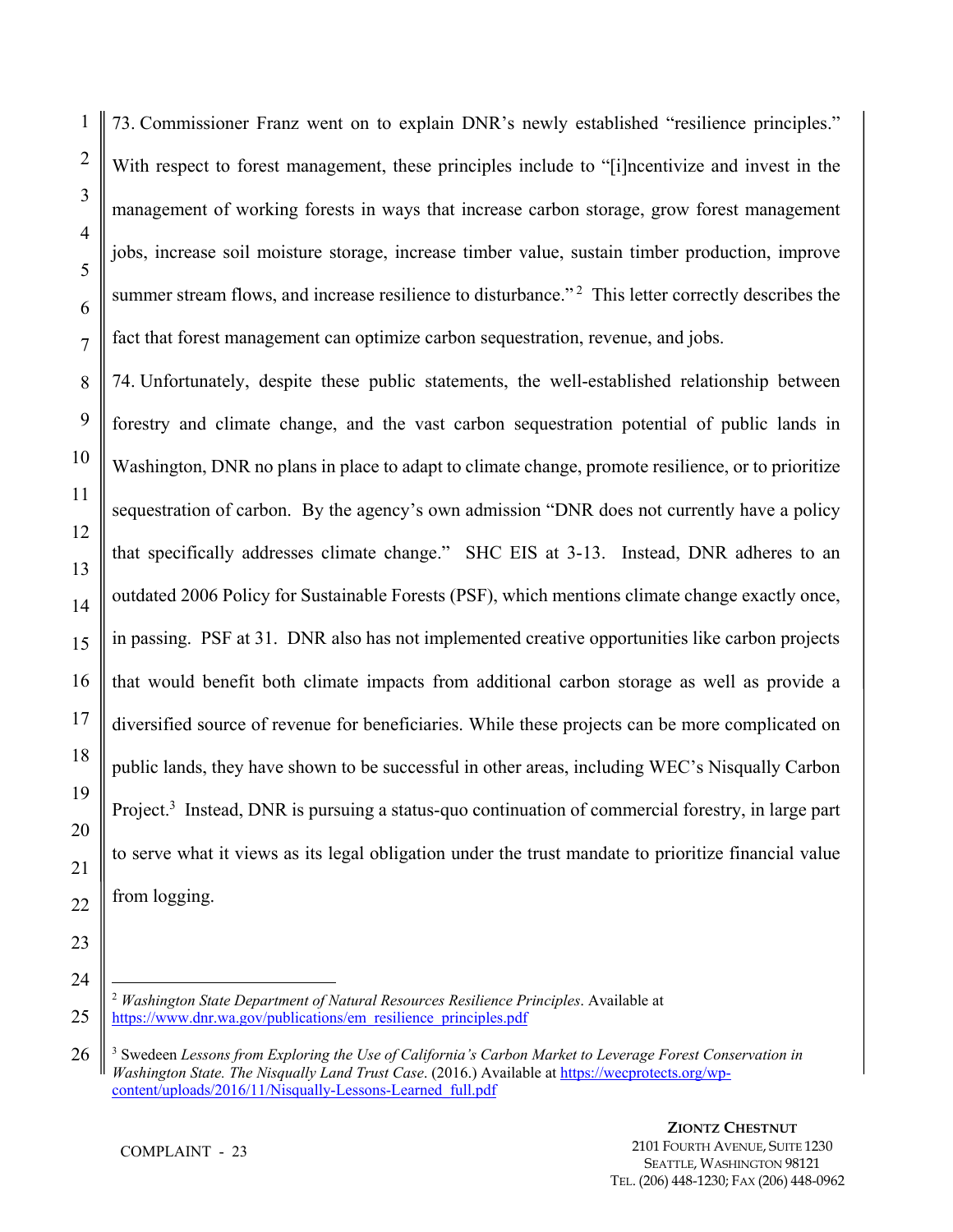75. Every aspect of forest management is affected by climate change. According to DNR in a summary of climate change impacts, "[t]imber production may be negatively affected by increased disturbance and prolonged moisture stress in some locations. Increased disturbance will likely affect critical habitats for forest dependent species and may challenge the existing strategies that support species recovery. Increased landslide risk may result from heavier rainfall and more rain in winter, potentially threatening public safety, damaging public resources such as fish and water, and causing the loss of productive timber lands. Seed diversity and supply may be insufficient to support reforestation needs. The financial viability of dry forests in eastern Washington is expected to become more challenging due to reduced productivity. Reforestation of some dry forest areas may no longer be ecologically viable due to low moisture levels."<sup>4</sup>

76. DNR further predicts that public safety will be placed at risk, as "[l]arge fires are projected to become more frequent and the fire season is likely to start earlier and last longer, requiring increased resources over a longer period. Increased wildfire activity is expected to increase the risk to wildland firefighters, communities, infrastructure and natural resources across the state."

77. DNR's forestry contributes to climate change, both from emissions and foregone sequestration. Wood product emissions are the result of fuel burned by logging equipment, the hauling of timber, milling, wood burned during forestry activities, and the ongoing decomposition of trees after they are cut. Relative to preservation or less intensive, longer-rotation forestry, DNR's industrial forestry is a significant source of carbon emissions, both as a result of timber harvesting operations and related trucking and milling, and as a result of foregone carbon sequestration. A recent study

24 25

 $\overline{a}$ 

1

2

3

4

5

6

7

8

9

10

11

12

13

14

15

16

17

18

19

20

21

22

<sup>4</sup> *Assessment of Climate Change-Related Risks to DNR's Mission, Responsibilities and* 

<sup>26</sup> *Operations, 2014-2016 Summary of Results, Department of Natural Resources*, 1,

https://www.dnr.wa.gov/publications/em\_climate\_assessment010418.pdf?ovn8b8.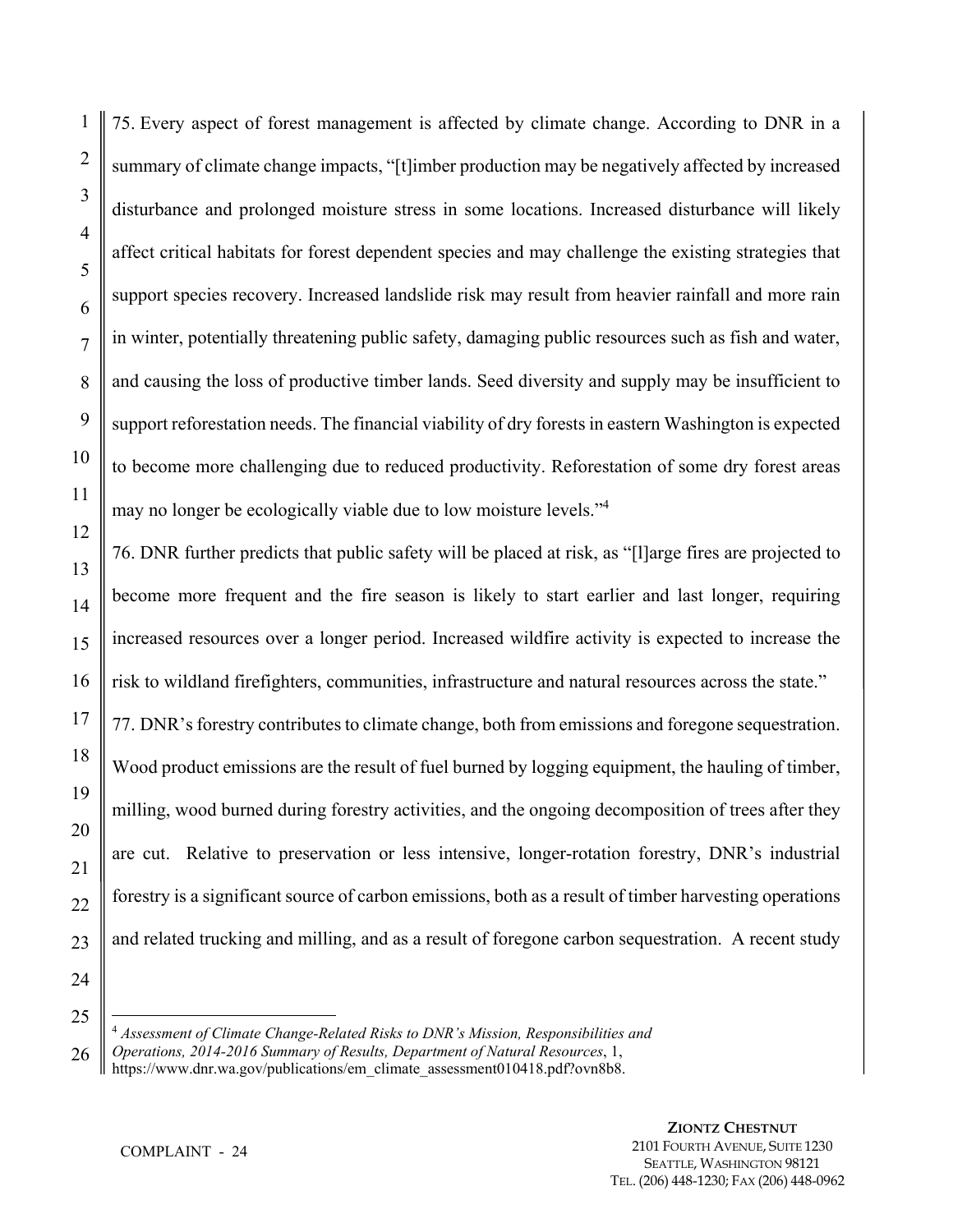titled "Land use strategies to mitigate climate change in carbon dense temperate forests," (Law et al. 2018) concluded that forestry is Oregon's single largest carbon polluter.<sup>5</sup> While forestry under Oregon law is more intensive than in Washington, similar practices and conditions strongly suggest high carbon emissions from logging on DNR-managed State forests.

78. The location and extent of DNR-managed State forests positions those forests to sequester and store vast amounts of carbon in trees, roots, and soils if allowed to grow older and not overharvested. A recent study, which includes consideration of private lands, suggests that carbon sequestration in Washington's forests could be increased by 44% and timber production by 2% through adoption of more protective management standards coupled with longer rotations.<sup>6</sup>

79. A separate study, published by Oregon State University, identifies forests in southwest Washington and the Olympic Peninsula as "high" forest carbon priority rank. It is titled "Carbon sequestration and biodiversity co-benefits of preserving forests in the western USA," by Buotte et al.<sup>7</sup> The paper concludes that preserving high-carbon-priority forests in the western United States, which include DNR-managed forests in southwestern Washington and the Olympic Peninsula, would offset approximately *6 years* of regional fossil fuel emissions.

80. The 2019 OSU study concludes in part that in high priority forests, "proforestation," which consists of measures to return forests to a more natural ecological state, has tremendous potential to prevent and mitigate the catastrophic impacts of climate change. The paper states:

Preservation of high carbon density Pacific Northwest forests that are also economically valuable for timber production will have costs and benefits to consider, including socioenvironmental benefits, the feasibility of preservation, and

1

2

3

4

5

6

7

8

<sup>1</sup> 5 Law et al., *Land use strategies to mitigate climate change in carbon dense temperate forests. (*2018) Available here: https://www.pnas.org/content/pnas/115/14/3663.full.pdf

<sup>6</sup> Davies et al., *Climate Smart Forestry for a Carbon-Constrained World* (Sept. 12, 2017)

us.fsc.org/download.ecotrust-forest-carbon-report.415.htm. 7 Buotte et al., *Carbon sequestration and biodiversity co-benefits of preserving forests in the western United States.*  (Dec. 4, 2019) Available here: http://dx.doi.org/10.1002/eap.2039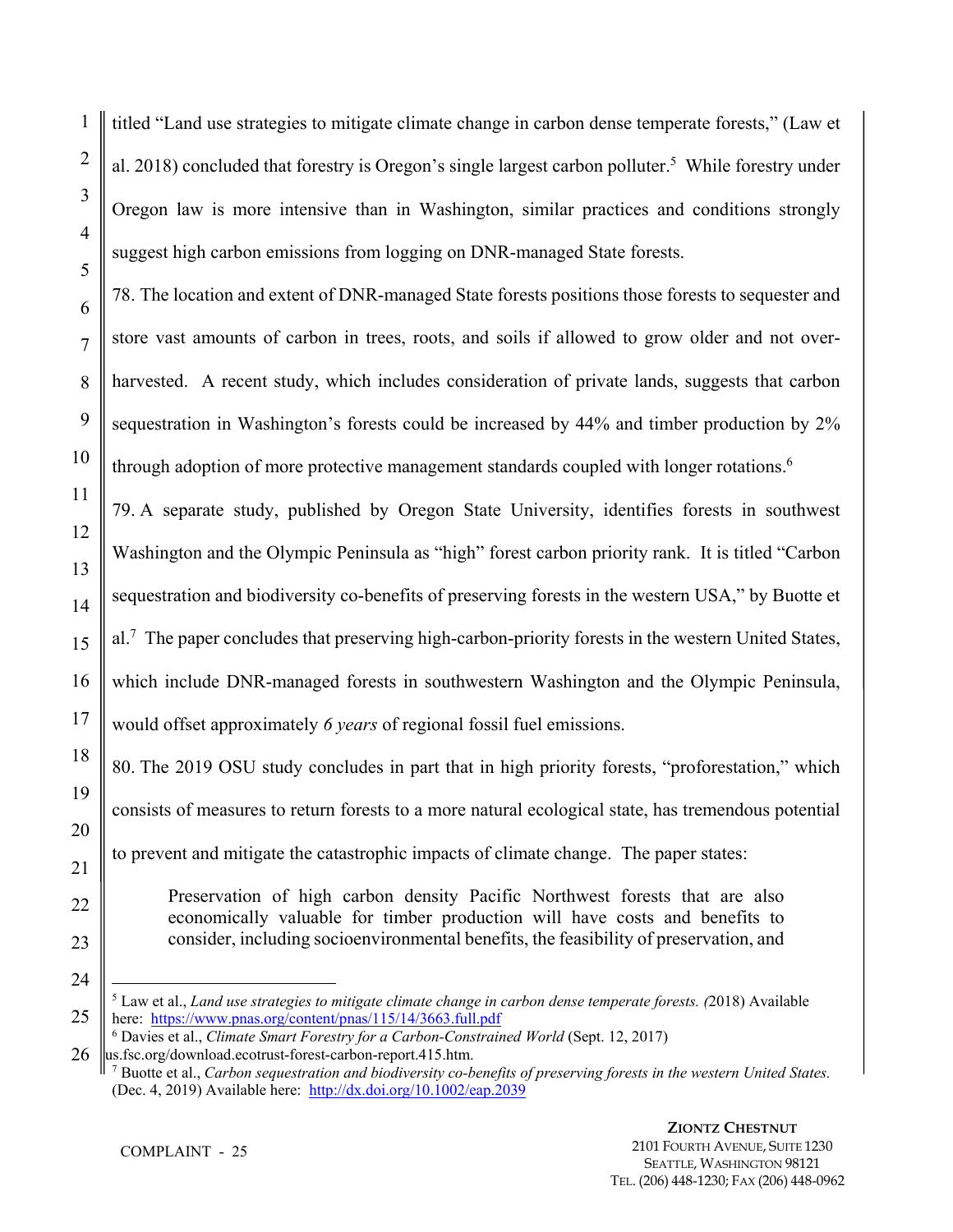opportunity costs harvest. There is tremendous potential for proforestation, growing existing forests intact to their ecological potential, which is an effective, immediate, and low-cost approach to removing carbon dioxide from the atmosphere (Moomaw et al. 2019). Proforestation serves the greatest public good by maximizing co-benefits such as biological carbon sequestration and unparalleled ecosystem services including biodiversity enhancement, water and air quality, flood and erosion control, and low impact recreation. The development of governance programs to promote forest preservation will be critical.

DNR has not contended with the costs and benefits of managing forest for carbon sequestration or developed corresponding policies.

81. Climate change poses a severe threat to the wellbeing and livelihoods of Washington's residents, and also to the health and productivity of State forests and other public lands. Governor Jay Inslee has recognized that immediate actions can and must be taken to protect families and businesses from the threat of climate change. According to Governor Inslee, Washington leaders simply "cannot be passive witnesses to catastrophic change." To spur agencies to take muchneeded action, he issued Executive Order 18-01, State Efficiency and Environmental Performance (Jan. 16, 2018). The Order directs all Washington agencies to consider how their actions contribute to climate change and to find solutions that will reduce greenhouse gas emissions. According to the Governor, "if we don't act, our children and grandchildren will inherit these problems on a scale that's hard to imagine."<sup>8</sup>

82. As detailed herein, DNR's failure to adjust to climate change and take advantage of the opportunity presented by modernizing management of the enormous carbon sink embodied in State forests harms Plaintiffs, members of Plaintiff organizations, and the people of Washington, and fails the constitutional requirement to manage State forests on behalf of "all the people."

<sup>8</sup> Governor Jay Inslee, *Climate Impacts in Washington State*, https://www.governor.wa.gov/issues/issues/energy-environment/climate-impacts-washingtonstate (last visited May 17, 2019).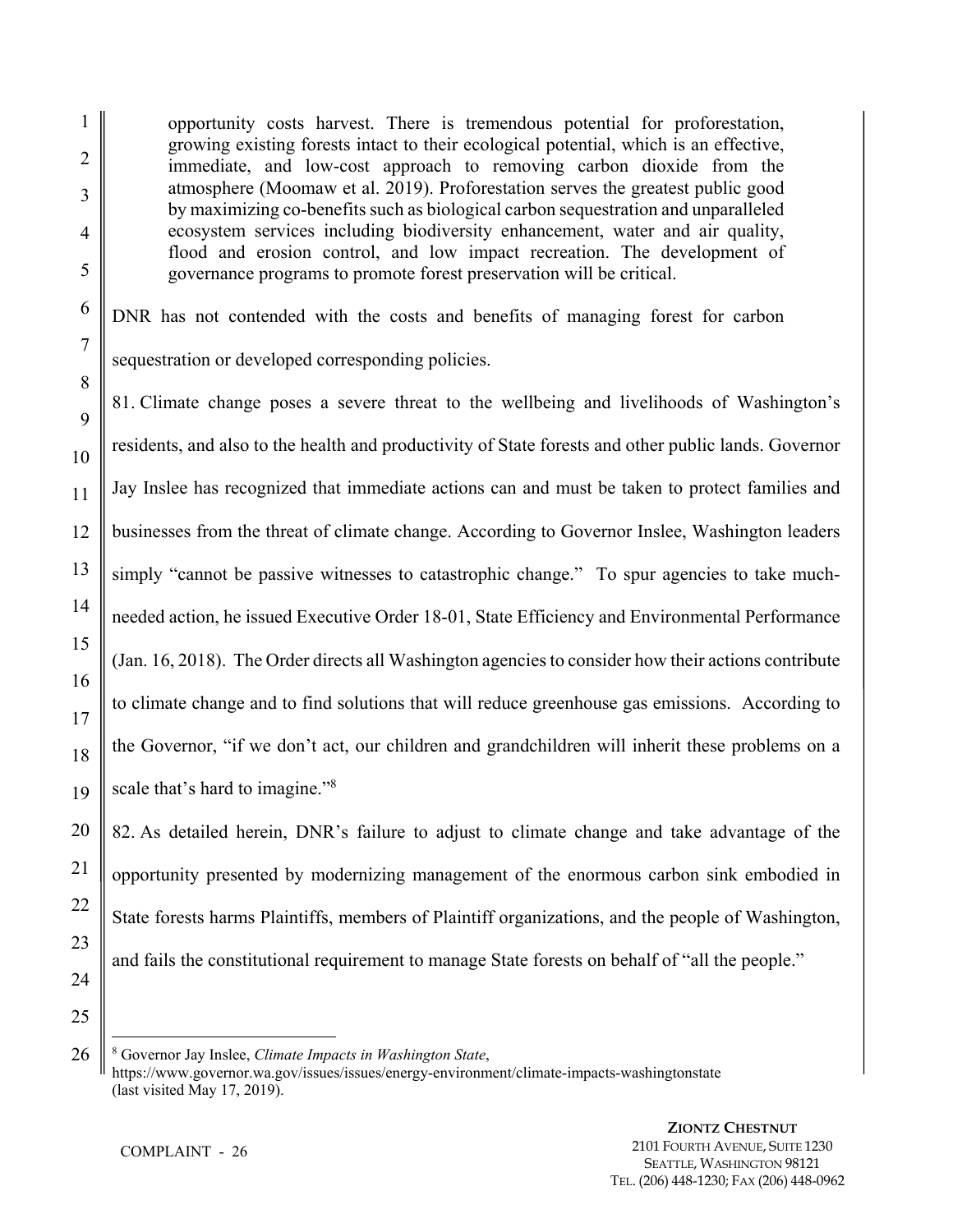#### **Public Safety**

83. State forests are often located between rural residential areas and private forestlands. As Washington's population and economy quickly grow, there is increasing pressure created by the incompatibility between industrial, clearcut logging and the many other economic and social values of forest land.

84. DNR's legacy of decades of intensive logging has drastically reduced old forest conditions and complex forests on DNR lands. By DNR's account, 86% of State forests in western Washington (1.27 million acres) are in a "competitive exclusion phase," which refers to the dense homogenous forests that occur after logging. SHC EIS 3-27.

85. Increasingly, wildfires occur in both western and eastern Washington. While DNR seeks to carry out thinning and prescribed burns to reduce fire risk and has focused recent attention on fire and forest health planning, DNR contends that it is unable to adequately treat overstocked stands due to the lack of sufficient revenue generated. Similarly, after forests burn, in pursuit of revenue maximization DNR carries out intensive post-fire salvage sales in a manner that increases risk of post-fire flooding and decreases ecological elements that support healthy forest restoration. DNR's perceived trust mandate constrains the agency from taking adequate measures to reduce fire risk, and thereby increase risks to Plaintiffs. Forest fires and their effects threaten the safety and well-being of local communities, including members of Plaintiff organizations whom have had to evacuate their homes and wear respirators to enable them to simply breathe when forest fires encroach upon them.

86. Subject to limitations in the Forest Practices Rules, DNR carries out logging and other forest practices on steep and potentially unstable slopes. Logging on steep or unstable slopes, even under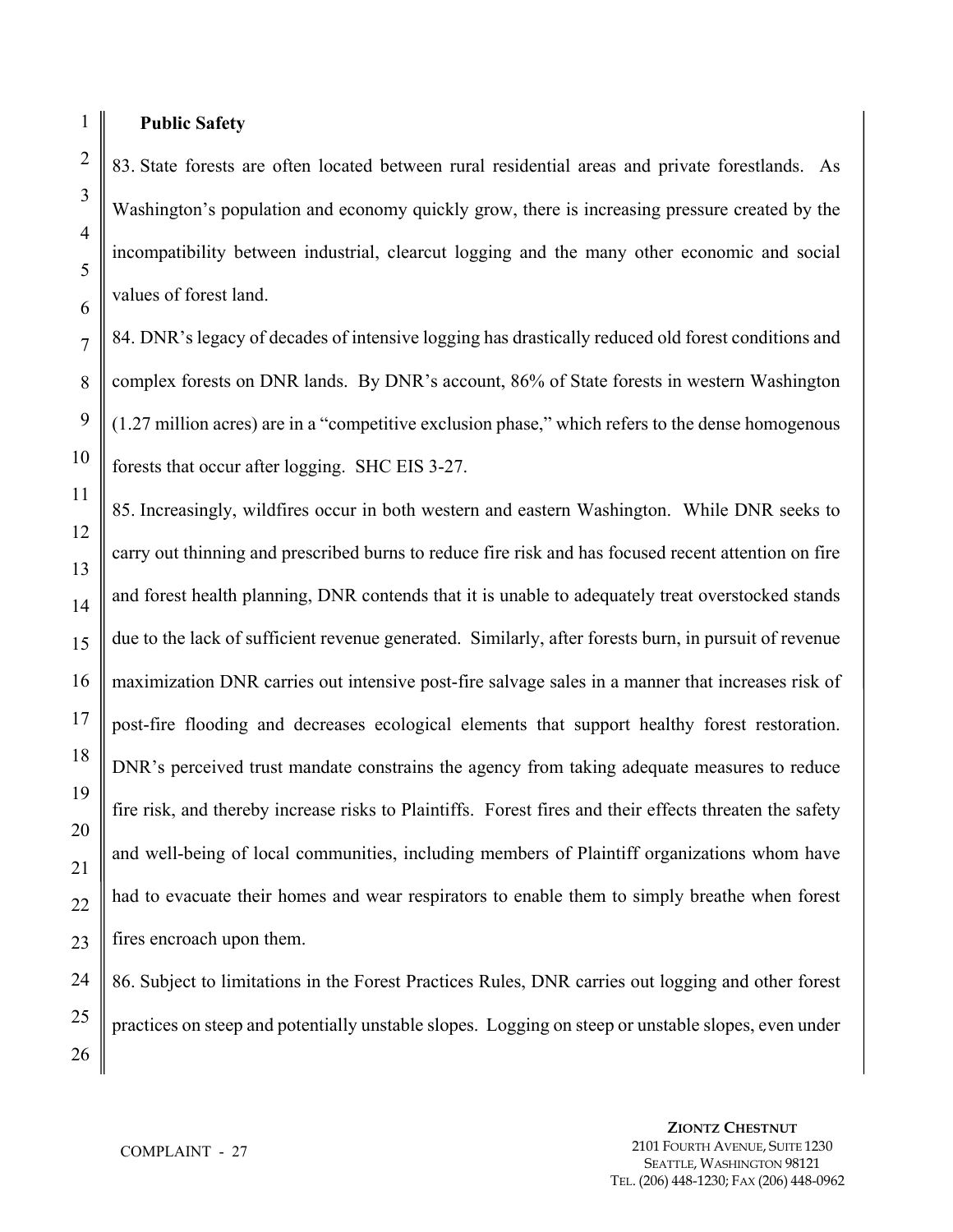1 applicable forest practices rules, can increase risk of landslides, which can threaten human lives and infrastructure and degrade water quality and aquatic habitat.

87. Plaintiffs Holly Koon and Max Duncan provide a site-specific example of the public safety risks imposed by DNR's logging pursuant to the trust mandate. Ms. Koon and Mr. Duncan and their family live on Sumas Mountain, in Whatcom County. In 2015, DNR proposed the North Zender timber sale above their house. The two harvest units  $(\sim 100$  acres total) and a new road segment  $(\sim 2,300$  feet) were located directly on two large deep-seated landslides on Sumas Mountain. An elementary school, at least 15 residential structures, access roads, a domestic water supply intake, and a fish hatchery are all also within the potential runout paths of these two large deep-seated landslides. There are also a significant number of salmon runs (including Coho, Bull Trout, Pink, Chinook, Steelhead, and Cutthroat) and some wetlands with valuable wildlife habitat directly downstream of the two landslides in Kendall Creek. In this particular setting, the confidence in the slope stability assessment must be high because the potential for harm to the Koon family, the public, and public resources if a landslide were to destabilize is high.

88. Concerned about public safety, Ms. Koon and Mr. Duncan retained legal counsel and consulted with a geologist, Dan McShane (President and Senior Geologist at Stratum Group) who reviewed the bare earth LiDAR topographic images for the site, and conducted a site visit. Mr. McShane's opinion was that the proposed logging increased risk of reactivation of the underlying slides. Subsequently, Dr. David Montgomery, a distinguished professor of Earth and Space Sciences at the University of Washington) independently and separately provided an opinion to the Seattle Times that DNR's proposed logging directly over this landslide was imprudent, if not reckless. Field review and local knowledge documents strong evidence of slope movement, including masswasting sites, pistol-butted trees, cracks in the earth, sharp incipient scarps above the headwall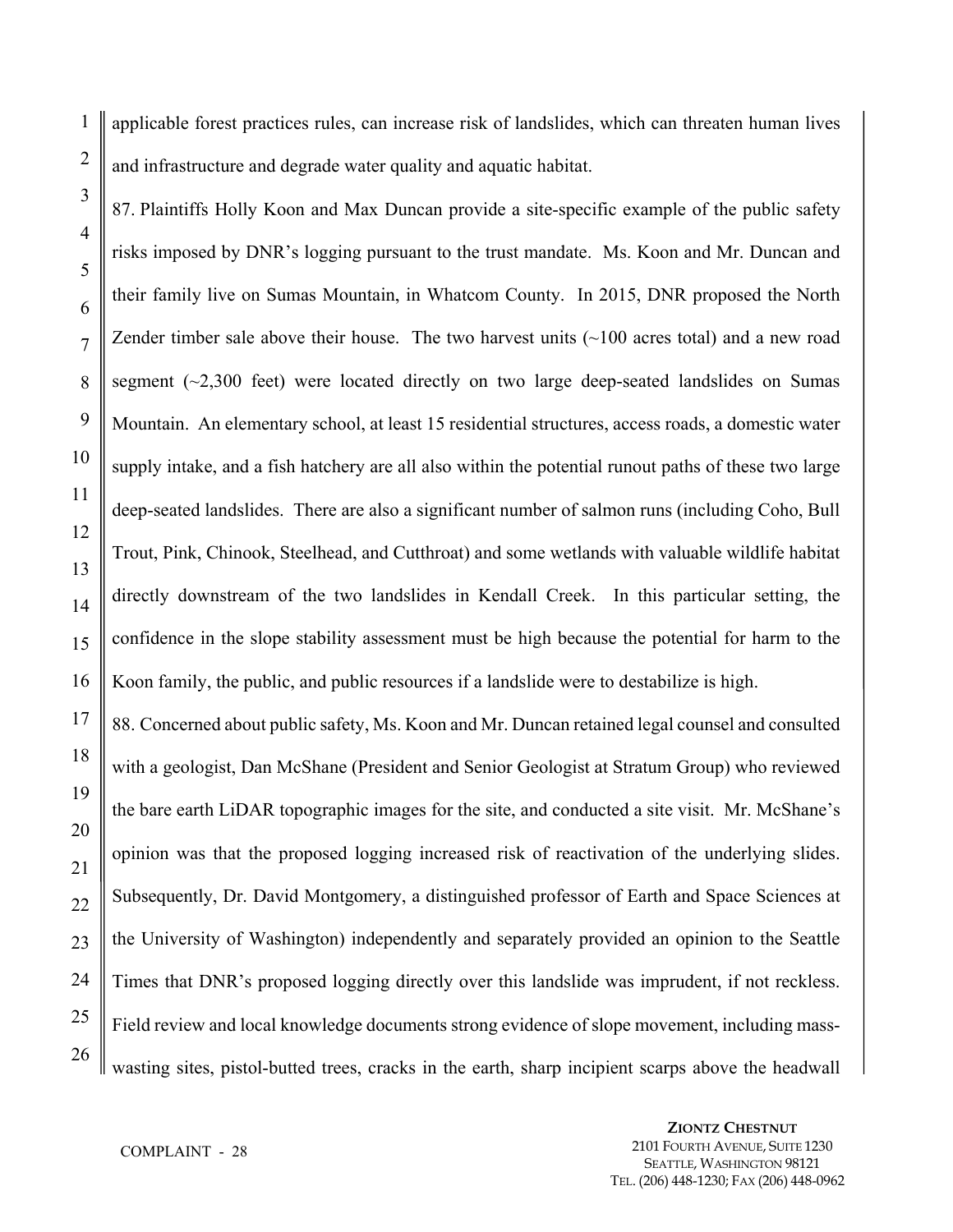1 2 scarps, road bench failures with ensuing landslides, inner gorge slides on headwater streams, not fully developed drainage systems, and unstable worn bedrock.

89. Local slides in the recent past, such as the 2009 deep-seated landslide in Racehorse Creek drainage following DNR logging, help to confirm concerns of potential slide activation.

90. Working with a local organization, Ms. Koon and Mr. Duncan appealed the forest practices permit approval, stating in a declaration that "[i]n the past two decades, multiple mass-wasting landslides have damaged our property, closed off road access to our property, and cost us money to clean up. Most of these landslides originated from sites in the middle of an old DNR unit above our property. Landslides leading from DNR logging roads have also failed and served as the starting point for small landslides directly above our property. These slides increased the flow of surface water onto our property, requiring us to hand-dig mitigating ditches to handle the increased surface flow from DNR land."

91. DNR withdrew the North Zender FPA before logging commenced but has never made a formal declaration that the logging application will not be re-filed. Ms. Koon and Mr. Duncan have a reasonable fear that should the North Zender timber sale application ever be refiled and approved, the resultant deforestation above their home located on steep slopes on top of a deep seated landslide could cause devastating harm to their property, their families, their recreational interests, and their jobs as Mr. Duncan works at the Kendall Elementary School which is also located directly under the path of any reactivation of the deep seated landslide.

23 24 25 26 92. DNR has advised Ms. Koon and Mr. Duncan that the DNR "trust mandate" requires DNR to conduct logging on DNR lands--if such logging is consistent with the applicable forest practice rules and DNR policies regardless of whether or not the proposed logging is desirable or prudent given the location directly above homes or schools. As a result of concerns that the existing

3

4

5

6

7

8

9

10

11

12

13

14

15

16

17

18

19

20

21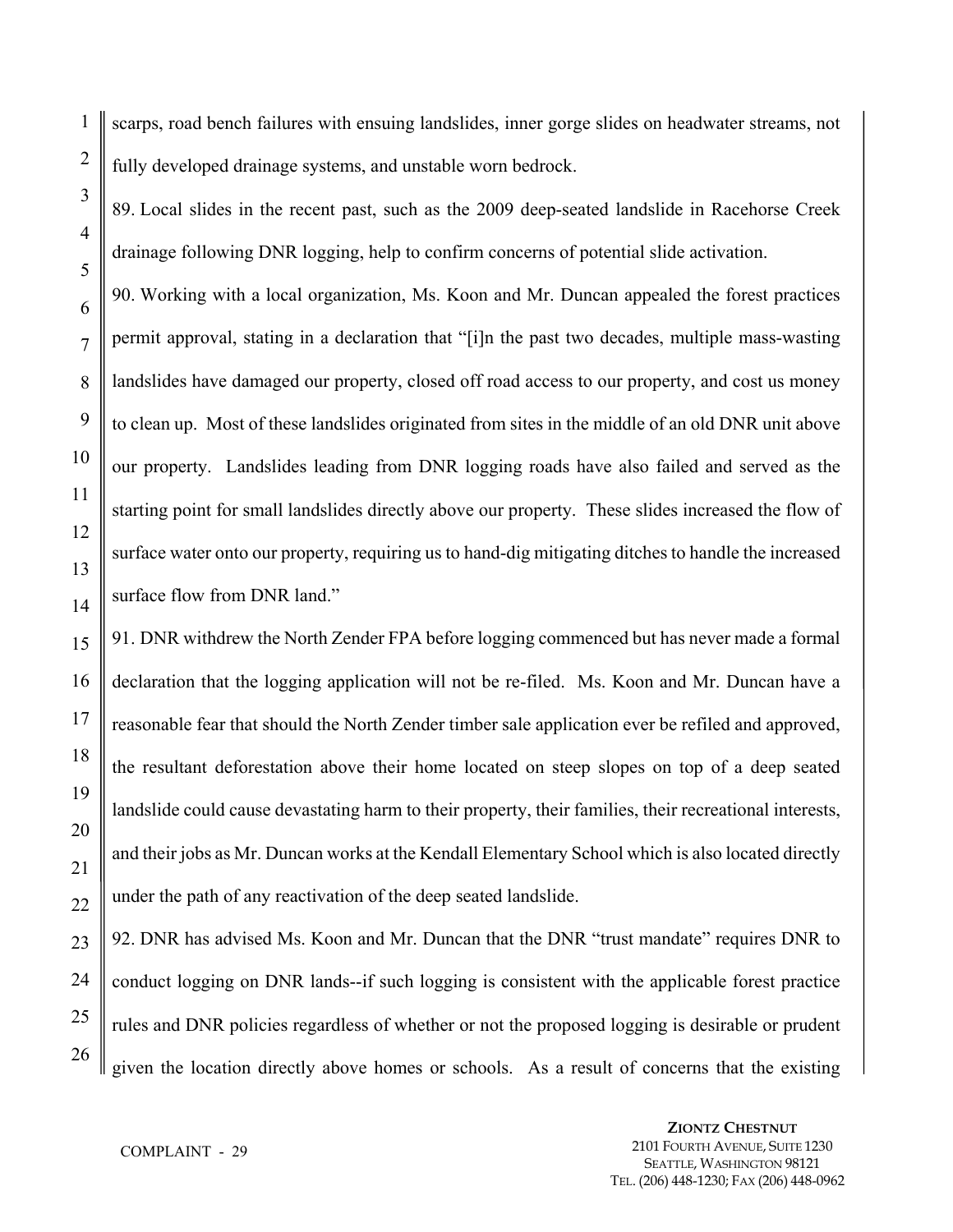regulations were insufficiently stringent, Ms. Koon and Mr. Duncan were also plaintiffs in a lawsuit appealing the update to the Washington Forest Practices Board's Board Manual governing logging on steep and unstable slopes that were instituted following the landslide at Oso.

93. Ms. Koon and Mr. Duncan now enjoy a mutually respectful relationship with their local DNR staff. After several years of collaboratively and creatively addressing local issues as they arise, Ms. Koon and Mr. Duncan have come to trust the competence and critical judgement of the DNR professionals with whom they have worked. For this reason, they were reluctant to join this lawsuit as plaintiffs. However, they made the decision to join in part out of concern that, pursuant to DNR's view of its legal obligations, the North Zender Timber Sale or a similar sale could be reactivated. In Ms. Koon and Mr. Duncan's view, the problem lies not with staff, but rather the "trust mandate" and forest practices rules under which those personnel are obliged to operate. In Ms. Koon and Mr. Duncan's experience, local forest managers are constrained by the trust mandate from finding sensible compromise and creative solutions that would benefit the local community and trust beneficiaries.

94. Ms. Koon and Mr. Duncan also joined this suit because they have a strong conviction that, in a world of climate change models which predict complex conditions not even imagined when current laws were written, competent DNR professionals and local experts on the ground should be free to use their professional judgement to place the interests of ALL of Washington's citizens- -current and future—at the heart of the decision-making process.

95. Finally, Ms. Koon and Mr. Duncan strongly believe that no other homeowner need face the mental harm caused by lying awake at night during a rain-on-snow event (or increasingly common severe rain storm) wondering if a clear-cut above their home may be increasing the likelihood of initiating a landslide that could bury them alive. They believe that a more holistic view of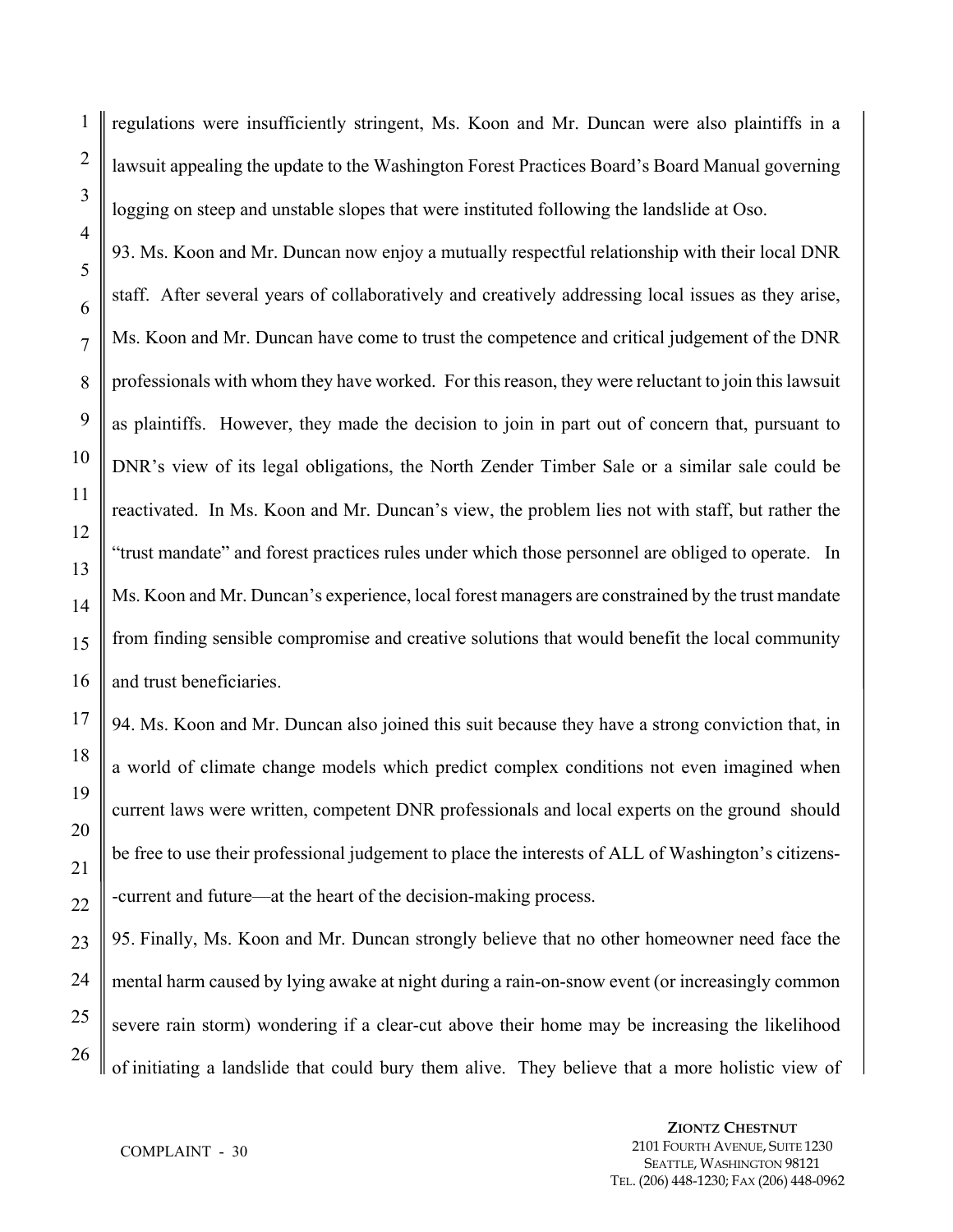DNR's management obligations to serve the public would allow individual foresters needed flexibility to both generate revenue and take into account the reasonable public safety concerns of the local community. Such a broader consideration would allow foresters the discretion to consider not only the degree of risk of slide created by proposed forest practices on public lands, but also the consequences of a slide if it were to occur.

#### **Forest Health**

96. DNR's focus on revenue from logging as the primary objective has led the agency to forego many necessary measures to promote forest health. While the agency has made efforts to improve forest health, those efforts are severely constrained by the perceived trust mandate. DNR claims that ecological thinning, prescribed burns, and other forest health measures are insufficiently lucrative and therefore cannot be carried out absent allocations of outside funds.

97. In western Washington, DNR has acknowledged that historical logging of riparian buffers (protective forests surrounding streams) has led to dense stands that require thinning in order to promote large woody debris, water quality protection, and salmon habitat. As part of its Habitat Conservation Plan and associated Federal law obligations the agency agreed to carry out ecological thinning in these areas according to strict standards.

98. However, DNR has determined that ecological thinning practices are insufficiently lucrative to carry out to the extent needed. As a result, in the 2005-2014 SHC DNR performed only a small fraction of anticipated thinning. The agency committed to 394 million board feet of thinning but only performed 39 million board feet, less than 1 percent of which occurred in riparian areas. SHC EIS at 2-4. In the upcoming sustainable harvest calculation the BNR chose an alternative with the least riparian restoration, and elected not to include such logging in the sustainable harvest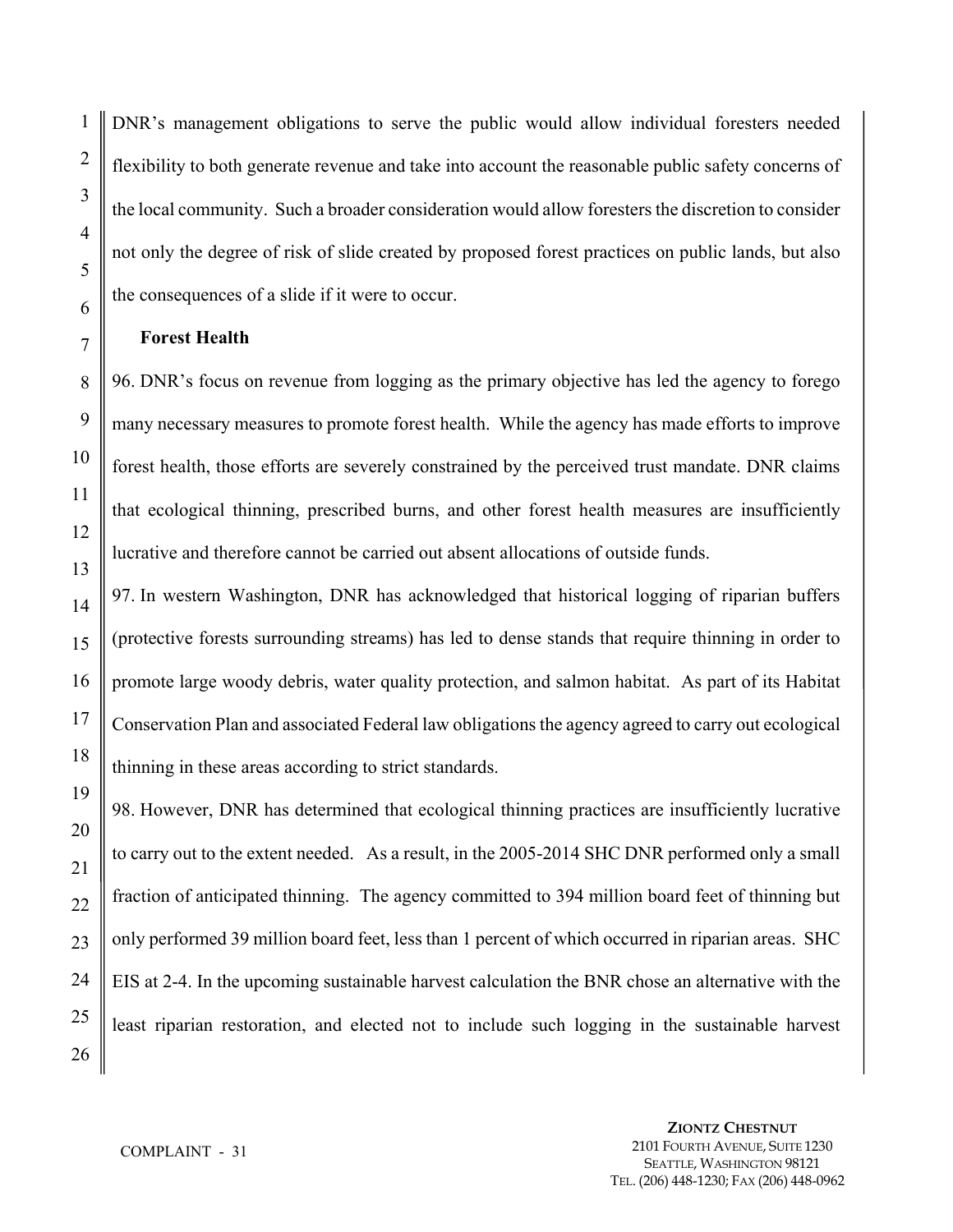calculation because it is not lucrative and reliable enough. "Harvest activities are expected to take place on an average of 11,447 acres and thinning on 1,592 acres per year." SHC EIS at 2-15. 99. In eastern Washington, DNR's historical overharvest, particularly of the largest diameter trees (termed "high-grading") has resulted in extensive acreage of dense, overstocked stands that present great risk of wildfire. In a DNR report titled "The Case for Active Management of Dry Forests Types in Eastern Washington: Perpetuating and Creating Old Forest Structures and Functions," DNR argues for active management of dry forest types in eastern Washington in order to preserve and perpetuate older forest structures and functions. Specifically, the report details the values of large old trees and older forest structures in these dry forests, presents the scientific evidence that substantiates sustain-able active forest management, and offers management guidelines for the restoration and maintenance of older forest conditions.<sup>9</sup>

100. In DNR's "Assessment of Climate Change Related Risks" document, the agency notes that "[f]orest health treatment needs exceed the pace and scale possible with current resources. Tree mortality will likely increase due to interactions between reduced soil moisture, pests, and pathogens, especially in eastern Washington," and also describes increased risk of wildfire.<sup>10</sup> In DNR's "20 Year Forest Health Strategic Plan," the agency writes that restoring stand diversity is important for fire resilience, but that "most DNR trust lands will likely provide early to midseral stage forests [dense young forests] where revenue production is a primary objective."<sup>11</sup>

 $\overline{a}$ 9 Franklin et al., *The Case for Active Management of Dry Forest Types in Eastern Washington: Perpetuating and Creating Old Forest Structures and Functions*. (Sept. 2008) Available at https://www.dnr.wa.gov/Publications/lm\_ess\_eog\_mgmt.pdf

<sup>10</sup> *Washington State Department of Natural Resources Assessment of Climate Change-Related Risks to DNR's Mission, Responsibilities and Operations, 2014-2016 Summary of Results*. Available at https://www.dnr.wa.gov/publications/em\_climate\_assessment010418.pdf?f4d80f

<sup>11</sup> *Washington State Department of Natural Resources 20-Year Forest Health Strategic Plan, Eastern Washington*. Available at https://www.dnr.wa.gov/publications/rp\_forest\_health\_20\_year\_strategic\_plan.pdf?fuivas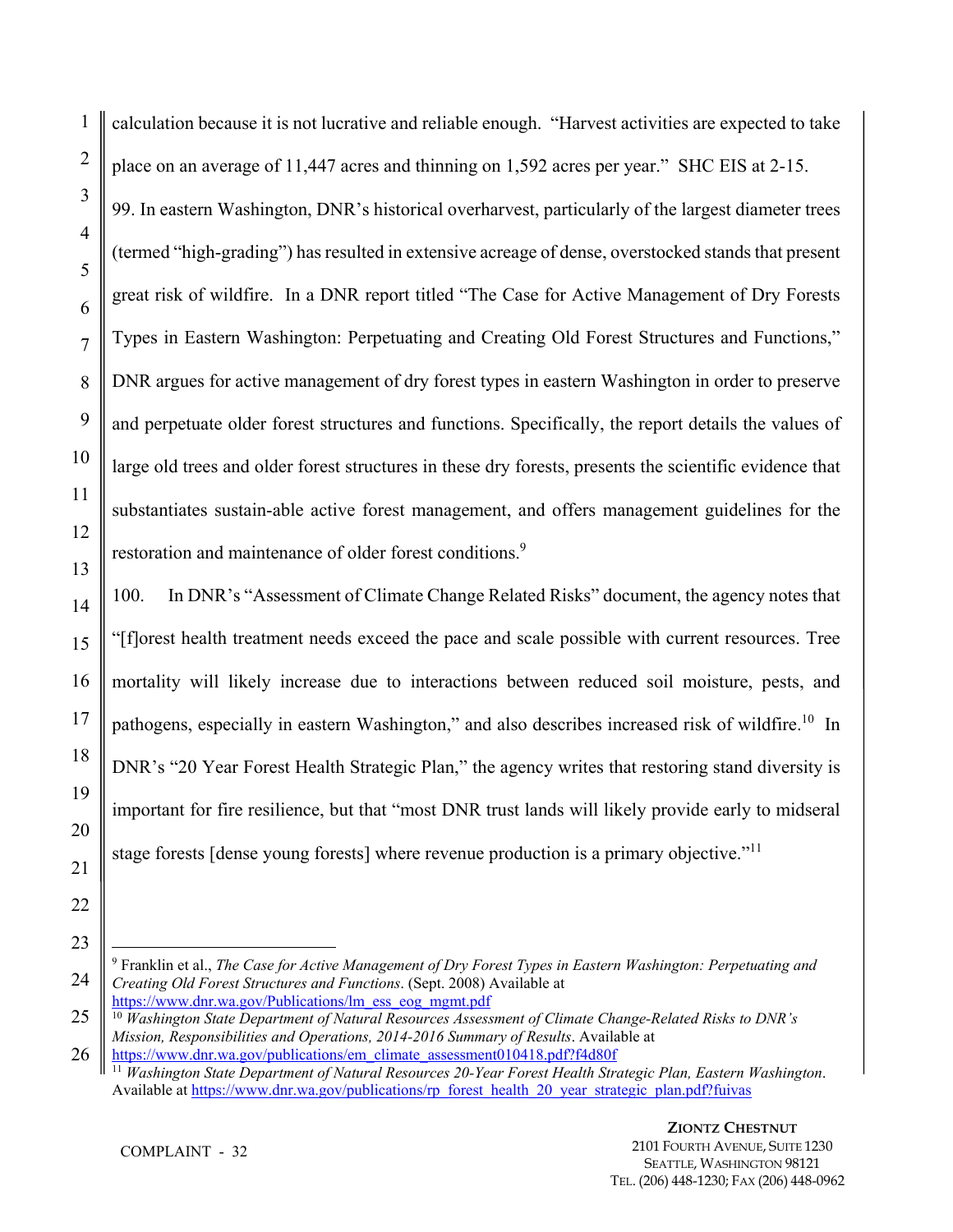101. DNR both recognizes the need to protect and promote forest health in western and eastern Washington, but does not do so as a result of the agency's view that it must prioritize maximization of revenue. In many instances where thinning of small-diameter trees and retention of larger, older trees is needed to promote fire resilience and healthy forests, DNR instead chooses to log large diameter trees in order to meet volume and revenue goals.

102. DNR's view that it must maximize revenue prevents the agency from adequately protecting and promoting forest health, with resulting harms to native ecosystems. Members of Plaintiff organizations reside near unhealthy state forests, and live in fire-prone areas near state forests. Plaintiff organizations have regularly advocated DNR for improved measures to promote forest health, and have been advised by DNR that forest management must maximize revenue. DNR's failure to manage forests for "all the people" further creates increased risk of wildfire and associated public safety hazards throughout Washington that harm Plaintiffs.

#### **Economic and Recreational Impact**

103. The industrial forestry carried out by DNR creates significant economic harms, particularly in communities where recreation is an economic driver. In many locations, timber harvest on DNR lands is compatible with the surrounding "working forest" landscape. In other locations, particularly near rapidly-growing urban or suburban areas, DNR's trust mandate-driven policy of maintaining an aggressive timber program collides with the interests of local residents or the general recreating public's desire for public lands that provide clean water, recreation, scenic beauty, and trails running through natural Northwest forests. In these areas, tourism, recreation, hunting and fishing, and property taxes often provide much greater economic value over time than a timber harvest every 40-70 years (the approximate range of "harvest rotations" typically employed by DNR).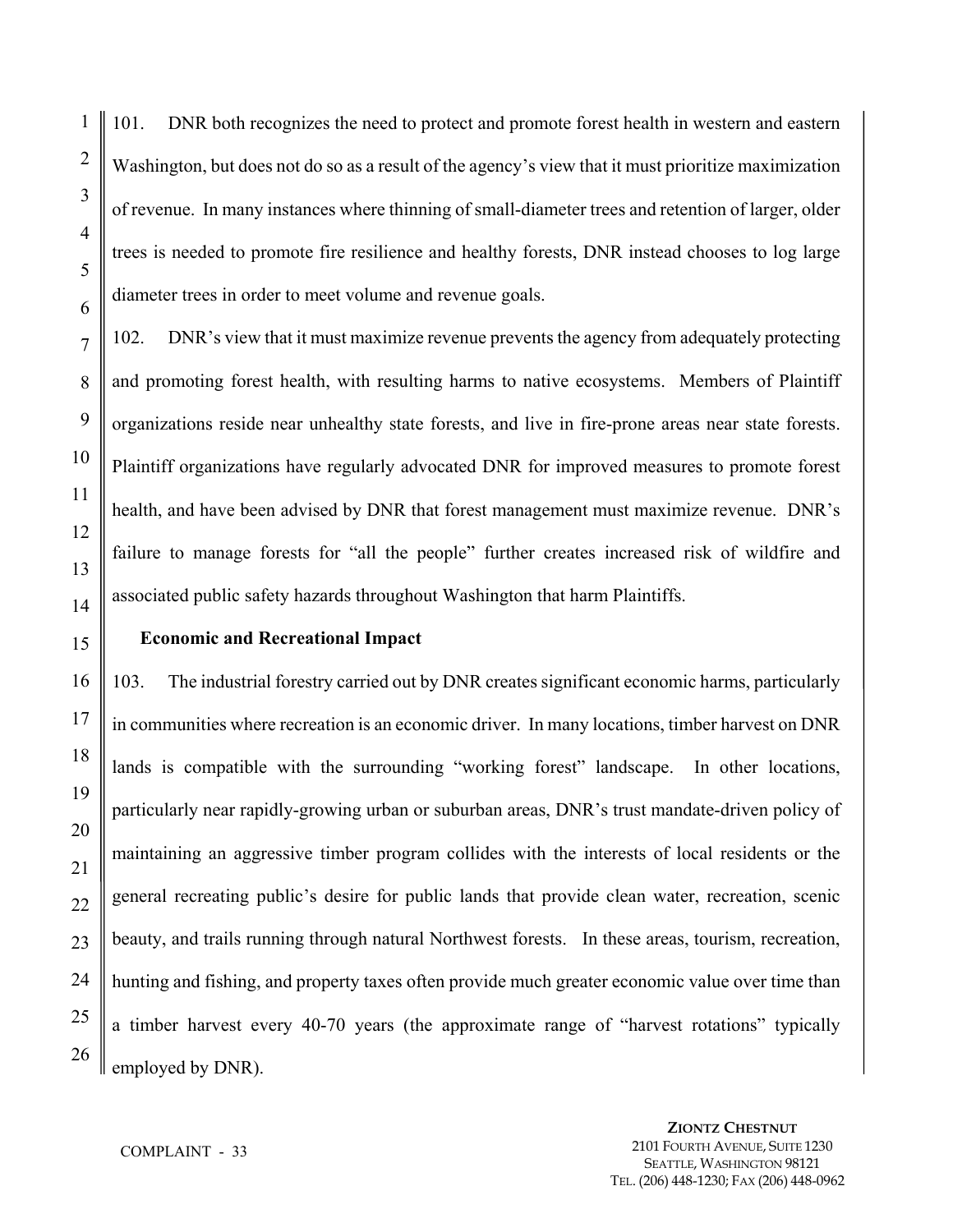104. Plaintiffs Mike and Meg Town provide a site-specific example of the economic impacts of DNR's logging pursuant to the trust mandate, in the Reiter Foothills state forest. The Reiter Foothills forest surrounds Wallace Falls State Park in Snohomish County. The park is accessed from the town of Gold Bar, off State Highway 2. Gold Bar, Index, and surrounding towns have increasingly become home to commuters who work in Everett, Edmonds, and Seattle but desire high quality of life and recreation offered by rural communities.

105. Wallace Falls State Park is a popular forested park featuring the Wallace River and several waterfalls. The Seattle Times documented Wallace Falls as a place where "[m]ossy, old-growth trees and gorgeous waterfalls treat hikers to a sense of wilderness, but the beautiful vistas at Wallace Falls are less than an hour's drive from Everett." The Park and surrounding area is often celebrated by the local chamber of commerce, local politicians, and non-profits as a stunning attraction, and it draws heavy use from throughout the State year-round. Surveys by Wallace Falls staff indicate that between 2011 and 2016, park use increased from 140,000 annual visitors to 175,000. The Washington Trails Association's website describes Wallace Falls as "one of the State's most popular attractions," and posts a warning that parking may be unavailable for visitors. Snohomish County acquired additional land in order to provide parking and greater trail access. 106. The popularity of Wallace Falls State Park has pushed trail users and recreation to the

surrounding DNR-managed State forest. In 2012, DNR received a \$325,000 grant from the Recreation and Conservation Funding Board to create trails in the area surrounding Wallace Falls State Park.

107. Wallace Falls and the surrounding lands are a key driver of the regional economy. Snohomish County's recent "Tourism Strategic Plan" recognizes public land as integral to economic growth, and Governor Inslee's Executive Order 14-01 ("Establishing a Blue Ribbon

1

2

3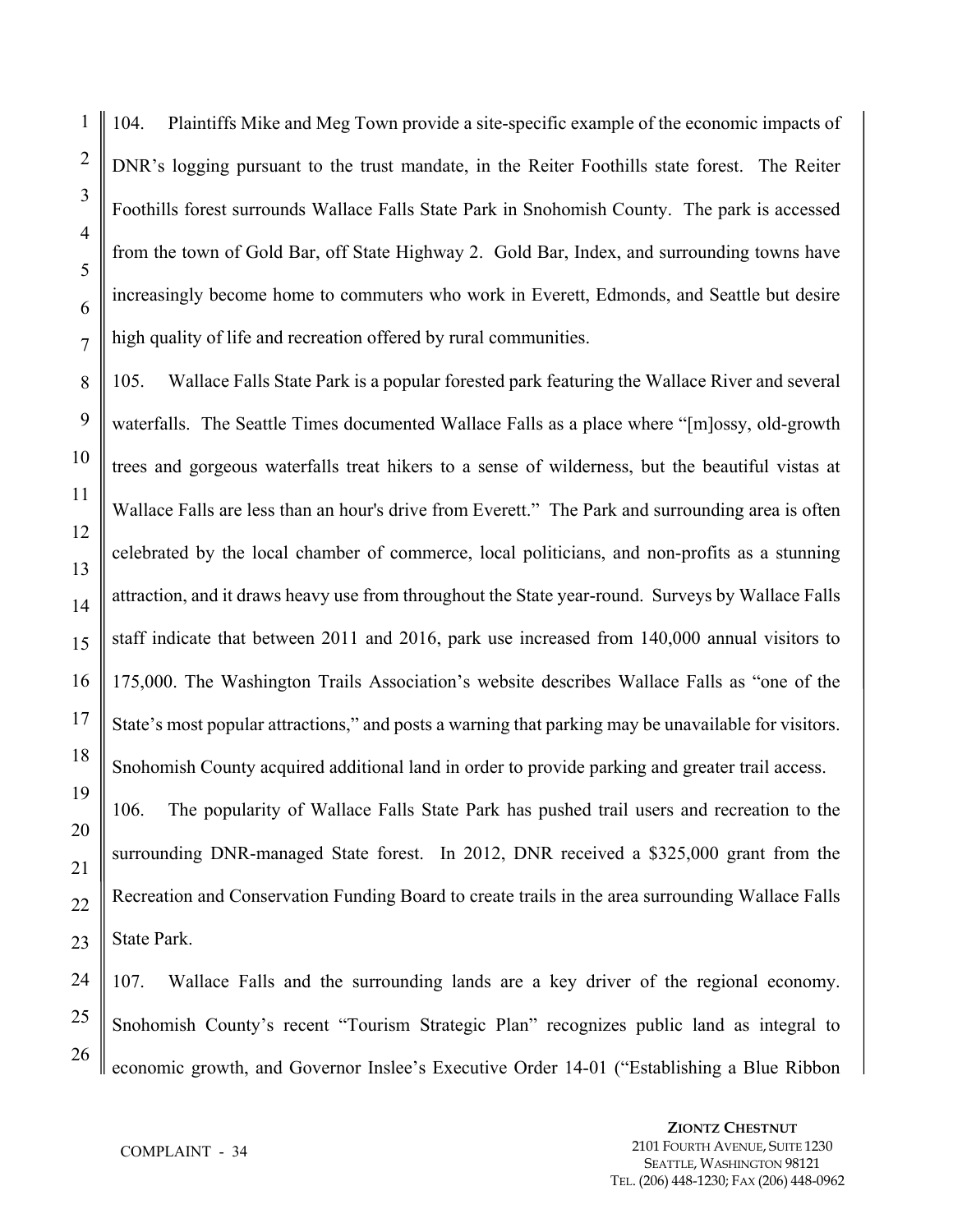1 2 Task Force to Develop a Transformation Strategy for Outdoor Recreation in Washington State") states that "outdoor recreation activities in Washington directly support 227,000 jobs and consumers spend \$22.5 billion on outdoor recreation equipment, apparel, lodging, and other services, generating \$1.6 billion in state and local tax revenue."

108. Despite the pristine beauty and popularity of Wallace Falls, DNR insists that the trust mandate requires it to undertake business-as-usual industrial logging directly adjacent to the boundaries of the park. In March 2014 DNR proposed an approximately 187-acre state timber sale, known as "Singletary," directly to the east of Wallace Falls.

109. DNR waited for approximately two years as a result of permit delays due to a bridge permit, and then brought the sale back to the Board of Natural Resources for consideration in the fall of 2016 and winter of 2017. The sale encountered substantial local opposition and requests for the sale to be reconfigured to be less impactful. According to a Snohomish County joint resolution, Wallace Falls is "one of the county's great hiking trails, tourist attractions, and recreational and economic assets." Indeed, the county first urged DNR to reduce the size of the sale to reflect Snohomish County's wish to protect some of the forest. DNR rejected that request based on its belief that the trust mandate precludes the agency, *even at the request of a beneficiary*, from foregoing potential revenue. Snohomish County later offered to sacrifice its share of the timber revenue for a 25-acre reconveyance from DNR, and sought a delay of the timber sale to acquire funds to compensate junior taxing districts for the remaining lost timber revenue.

110. On October 19, 2016, the Mayor of Gold Bar wrote to DNR: "Regarding the upcoming Singletary Timber sale in Snohomish County, the City also recognizes such timber sales and the income generated for local taxing districts to be one-time events with a potential of fifty to sixty year harvest cycles. Visitors to the Wallace Falls State Park bring a sustainable source of income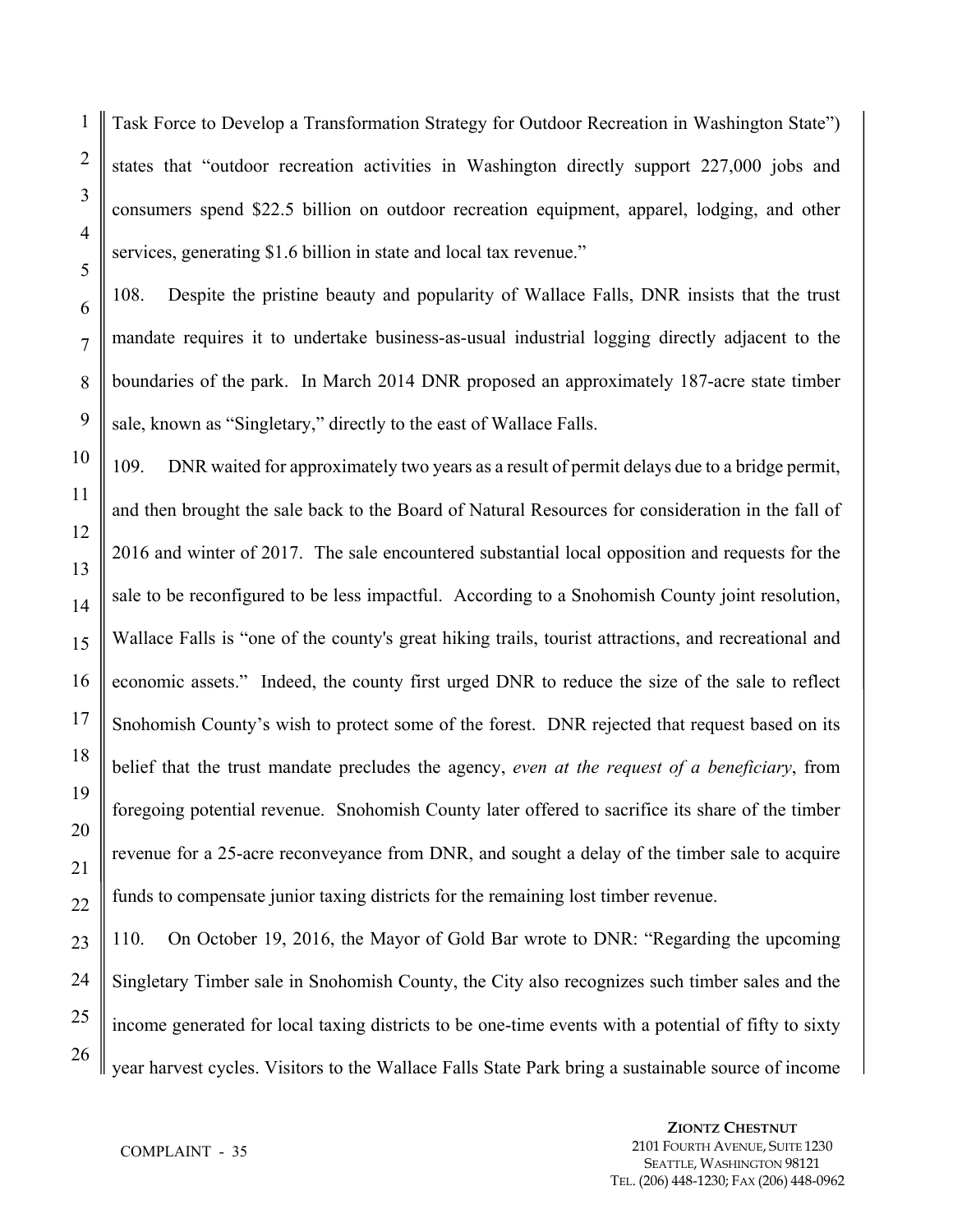to the Skykomish Valley. Since its inception, this Park has been a perennial favorite with hikers and it is anticipated that this demand will only continue to grow.… A timber sale such as Singletary will potentially have negative impacts on both the contributions to current local economies, and the tourism industry."

111. Local conservation organizations appealed the sale to Snohomish County Superior Court under the State Environmental Policy Act and prevailed on a narrow issue that required reconsideration of environmental impacts by DNR. Following that decision, and to demonstrate to DNR and affected trust beneficiaries that the citizens who opposed the Singletary sale acknowledge that forestry, scenic resources, and recreation are not necessarily incompatible, local citizens commissioned a independent professional forestry plan for the Reiter Forest generally and the Singletary area specifically. This plan sought to locate smaller clear-cuts away from recreational trails and the State park while, at the same time, producing timber that would achieve approximately 60% of DNR's harvest volume target.

112. Despite these good faith attempts to compromise, DNR pushed forward. DNR announced in October 2019 that pursuant to its trust mandate it was proceeding forward with a re-designed sale, renamed the "Middle May" timber sale. DNR is pursuing several additional timber sales in close proximity to Wallace Falls State Park. The Middle May sale involves roughly the same number of acres as Singletary but the logging units are more spread out and the area around the biggest trails would be thinned for northern spotted owl habitat instead of clear-cut. This reconfiguration demonstrates DNR's view that it may only adjust timber sales according to existing legal requirements, and the degree to which the perceived trust mandate constrains DNR staff. Throughout the planning process, both in statements to the public and to the BNR, DNR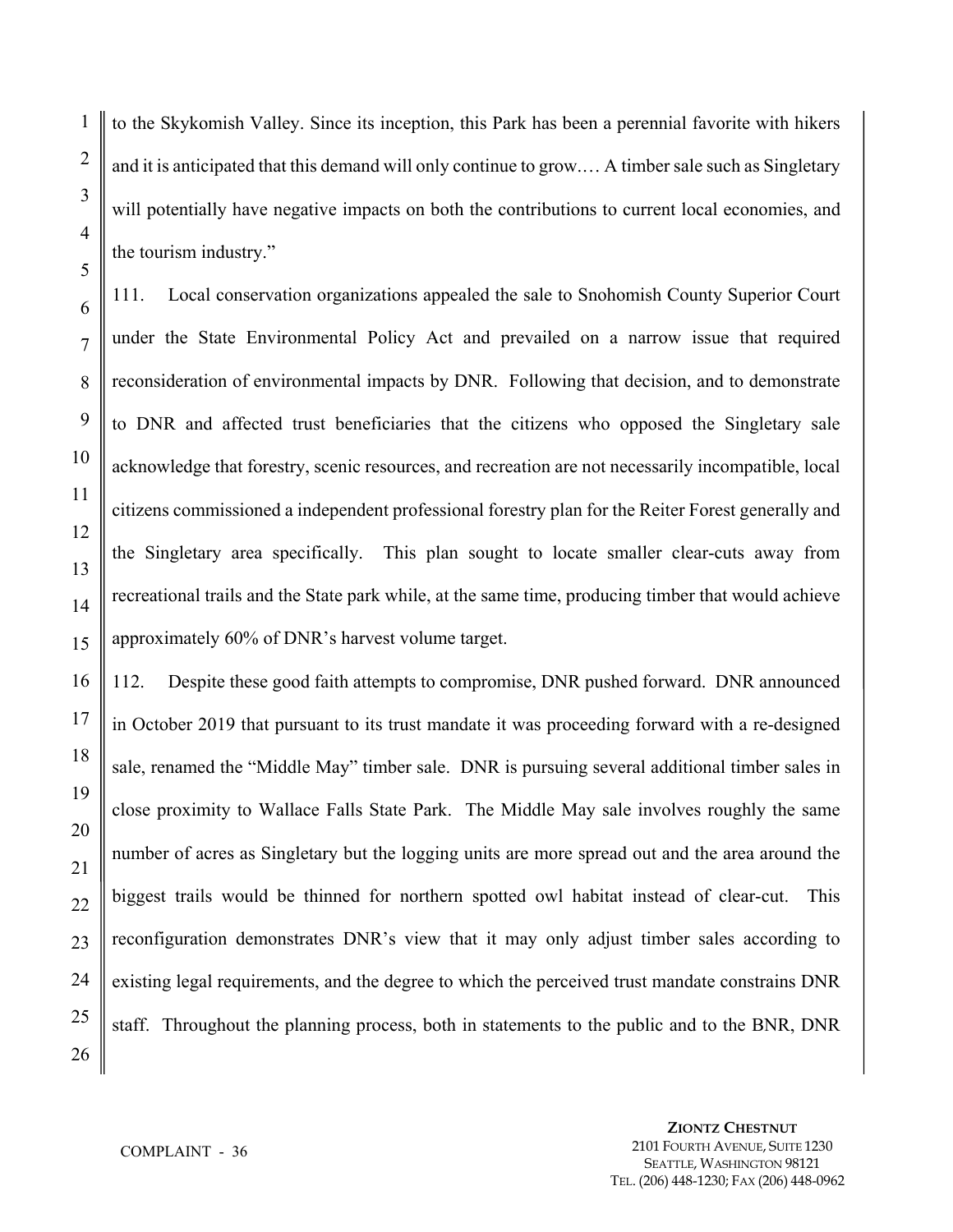1 staff has expressed that their ability to find a compromise solution is greatly constrained by the agency's perceived trust mandate.

113. City of Gold Bar resolution No. 19-15, dated December 17, 2019, confirms that the local government remains concerned about the negative economic impacts of DNR's logging in the vicinity of Wallace Falls State Park. It states in part that "the City of Gold Bar has a history of mining and logging that, while an important part of history and heritage, no longer serves as viable sources of employment or income for its residents," that "timber sales, whether the Singletary plan, the newly proposed plan called Middle May, or other such plans to harvest vast amounts of forest in the surrounding area will negatively and drastically impact both the beauty and functionality of the forests for many decades to come," and "economic growth for Gold Bar and the Skykomish valley is primarily going to come through tourism and services in the next fifty years and not through selling natural resources." The resolution requests that DNR and local governments "find ways to manage the land being proposed for harvesting that will preserve the natural beauty and outdoor recreation, and that will provide sustainable economic benefit for years to come."

114. Plaintiff Mike Town has been a leader in protecting and promoting Reiter Foothills. He has volunteered over a thousand hours working on DNR-related forest issues in the Reiter Foothills Forest, including the Singletary proposed sale and others in the vicinity. Mr. Town serves on the Reiter Foothills Forest Recreation Advisory Board. Mr. Town has also worked with Washington State Parks to protect and to explore the expansion of Wallace Falls State Park into the DNR lands that lie adjacent to it. Mr. Town has participated in dozens of meetings with DNR staff relating to proposed logging in Reiter Foothills Forest.

115. Mr. Town has visited the site of the proposed Singletary sale hundreds of times and has concrete plans to continue to do so in the future. He has given tours of the site multiple times. He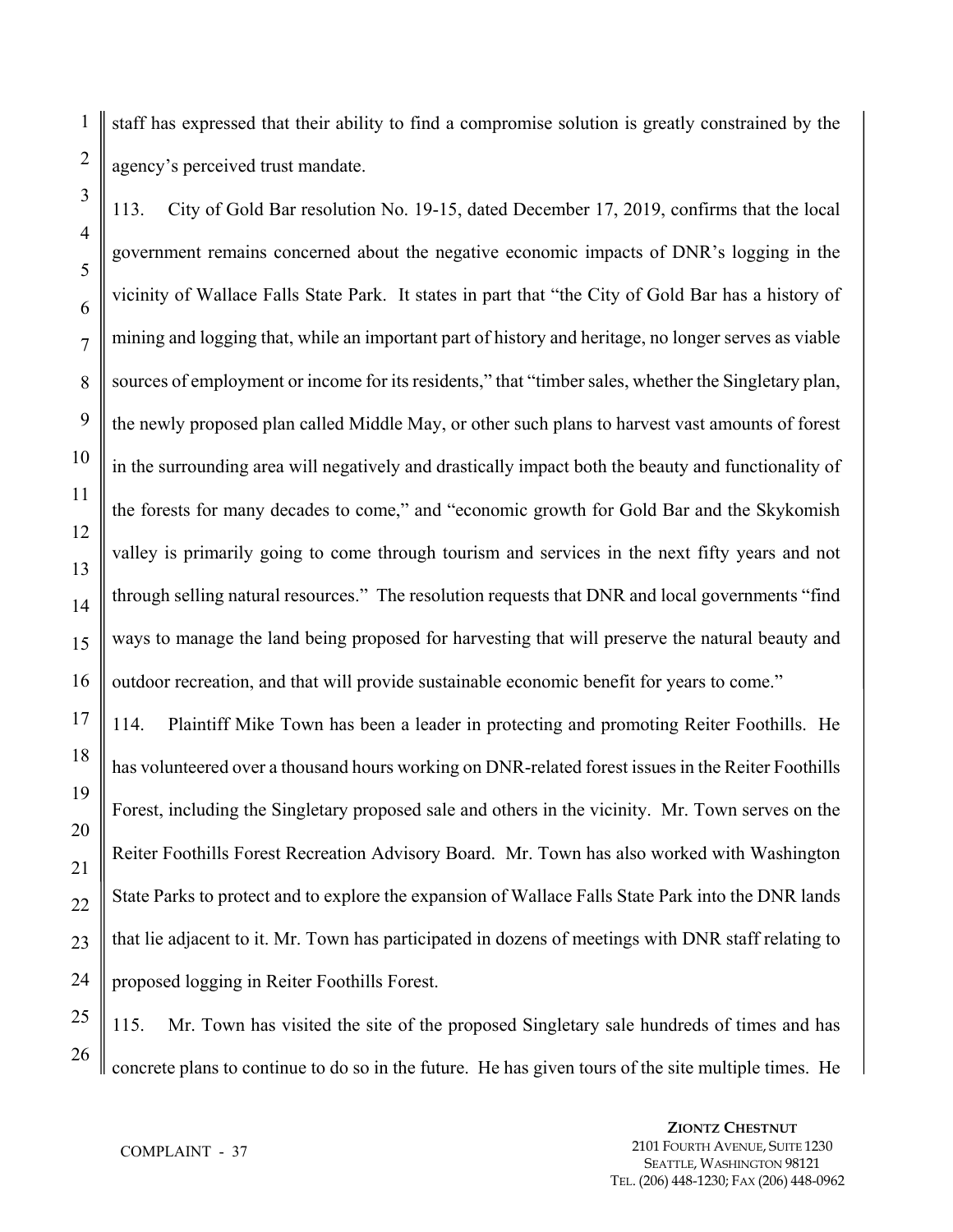has a passionate personal interest in the well-being of the Reiter Foothills Forest and has dedicated much of his life to its protection. DNR's continued pursuit of highly impactful timber sales in Reiter Foothills pursuant to its perceived trust mandate, and inability to modify timber harvest to accommodate interests other than maximization of revenue, harms Mr. Town.

116. Another example of the trust mandate compromising the greater public interest is playing out today in Clark County. There Plaintiff Linda Lorenz owns property near DNR managed State forests, which include the regionally popular wheelchair-accessible Hantwick Trail. In mid-2018, Ms. Lorenz learned that DNR was planning a timber sale known as "Michigan Trotter." Unit 1 of this sale includes the area above and to the south of a large portion of the Hantwick Trail as well as the East Fork of the Lewis River, which comprises valuable steelhead habitat. Since that time, Ms. Lorenz has attended multiple meetings with DNR about Unit 1 of the sale, has organized local and regional activists, and helped convince the Clark County Council to work hard to prevent DNR's logging from damaging the trail and surrounding forest, polluting the river, and potentially harming the river's population of threatened steelhead.

117. DNR staff have informed Ms. Lorenz that, as a result of DNR's trust mandate, the agency has no choice but to log the forests above the trail included in the Michigan Trotter sale and future sales, and absent financial compensation may not provide any additional buffers to protect the Hantwick Trail, public safety, recreational and health benefits, or steelhead habitat. If the forests above the Hantwick Trail are intensively logged as DNR plans, it will reduce Ms. Lorenz's enjoyment of her property and the Hantwick Trail. DNR's proposed logging and ongoing threat of logging in the surrounding forest pursuant to its trust mandate causes recreational, aesthetic, and health impacts to Ms. Lorenz.

 **DNR's Sale and Exchange of Forests and other Public Lands Deemed "Unproductive."**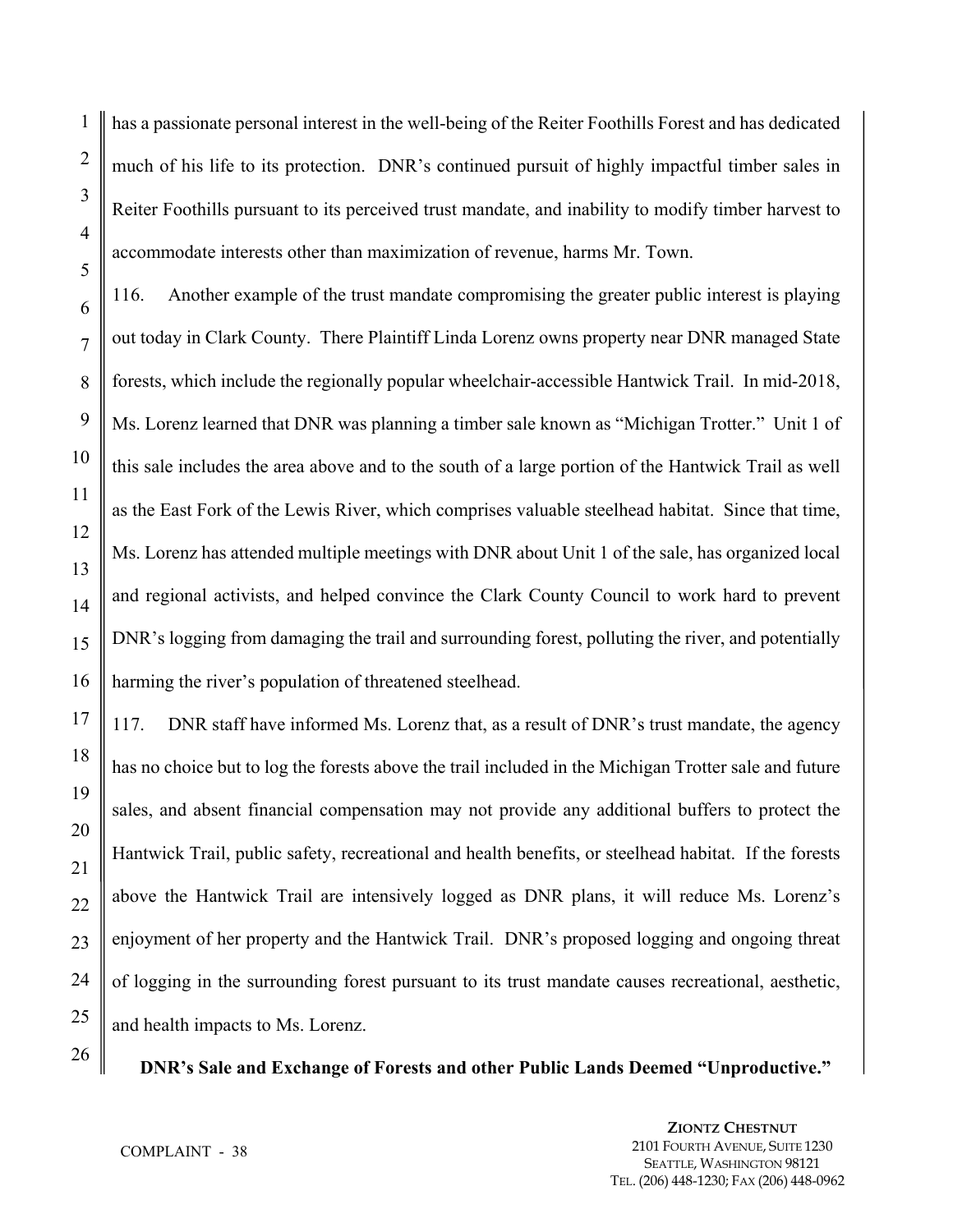118. In response to the pressures of population growth, DNR has increasingly decided to auction or exchange forest land in suburban and surrounding areas, resulting in logging and conversion to commercial and residential use. Where DNR elects to auction or exchange forest lands for commercial use, public resources are significantly degraded, if not completely lost.

119. The basis for DNR's land auctions and exchanges is its perceived trust mandate and uses the "land bank" program created in RCW Ch. 79.19. DNR is currently pursuing the 2019 Land Bank Exchange. It describes the goals of the program as follows: "DNR proposes to exchange State trust lands, which are no longer suitable for trust ownership, with properties that have greater revenue potential to support the trust beneficiaries. Following the exchange, the properties no longer held in trust ownership will be positioned for sale, with proceeds used to purchase more productive properties."12

120. In support of the claim seeking declaratory judgment, Plaintiffs Peter Bahls and Scott Wallace provide examples of the impacts of DNR's forest conversion efforts. Plaintiff Peter Bahls is impacted by DNR's proposed sale of two parcels in Jefferson County near Hood Canal, known as the "Paradise 40" and the "Canal 40." One of the parcels, the Paradise 40 remains heavily forested; the other, the Canal 40, has been logged.

121. Both the Canal and Paradise 40 liquidations raised immediate environmental concerns from private citizens, local government, three Indian tribes, and three environmental organizations. The Jefferson County Commissioners advised DNR that it "opposed the sale." The Commissioners reasoned that the sales threatened to convert working forest land into development lands, and are inconsistent with the County's unanimous decision in 2011 encouraging DNR to consider an

25 26

 $\overline{a}$ 

1

2

3

4

5

6

7

8

9

10

11

12

13

14

15

16

17

18

19

20

21

22

23

<sup>&</sup>lt;sup>12</sup> Washington State Department of Natural Resources Land Bank Exchange 2019. Available at https://www.dnr.wa.gov/managed-lands/land-transactions/land-bank-exchange-2019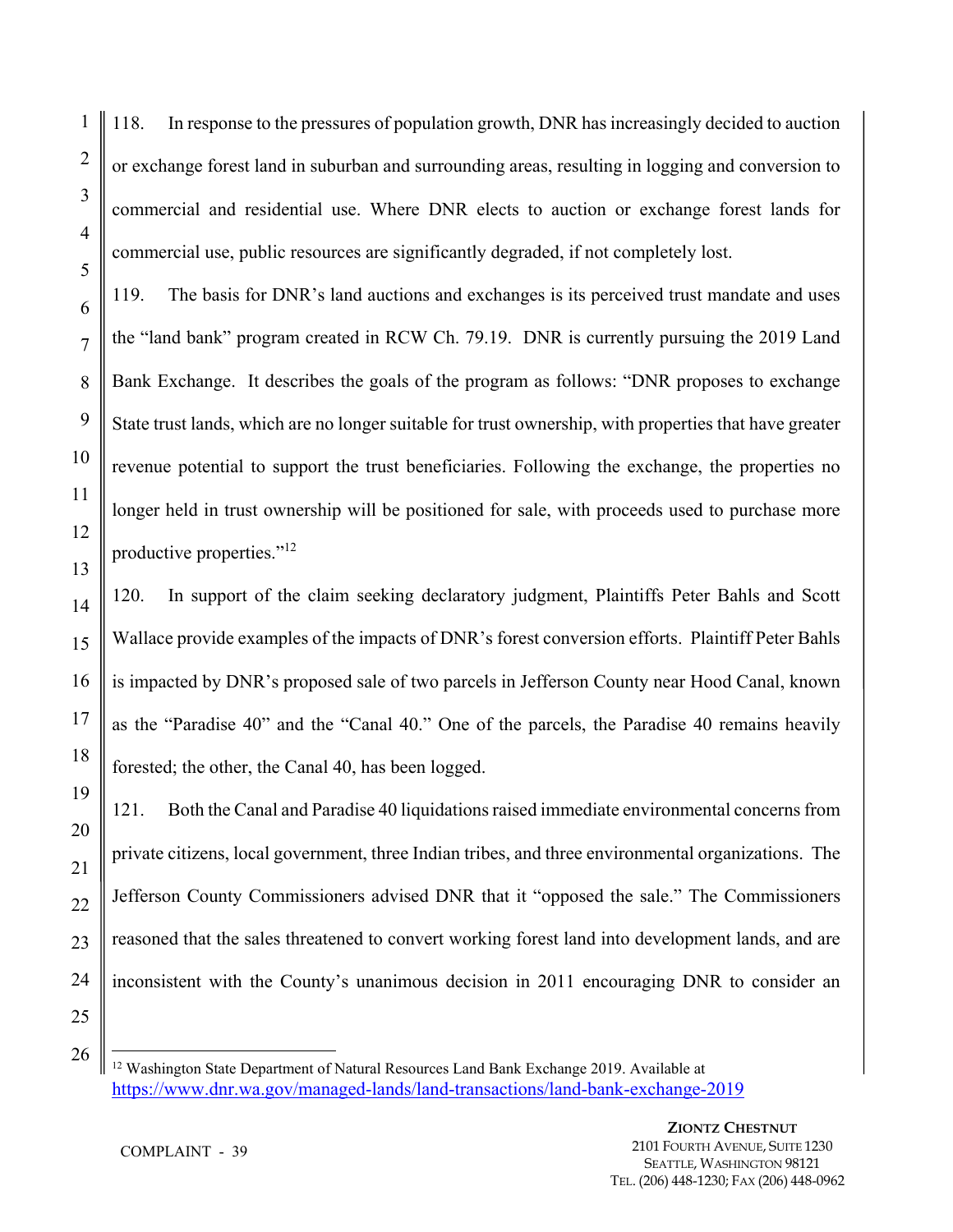1

2

3

alternative forest asset management plan, prepared by a retired DNR forester with 20 years of experience, urging DNR to retain its holdings in the eastern portion of Jefferson County.

122. Jefferson County Commissioners further noted that the Canal 40 sale contains core habitat for the lower Duckabush elk herd, and that the Paradise 40 was development-prone forest land near Port Ludlow.

123. Mr. Bahls is adversely impacted by DNR's proposal to sell "Canal 40" and "Paradise 40." He has a strong interest in advocating for public resources, including clean water and wildlife habitat, and regularly recreates on sites in E. Jefferson County and visits these sites.

124. Plaintiff Scott Wallace of Okanogan County is affected by a similar auction proposed by DNR of approximately 490 acres just outside Twisp, WA. The lands are undeveloped shrub steppe and riparian area habitat. DNR desires to sell them based on the belief that the agency must make more money for the trusts. Development of these parcels could have multiple adverse environmental impacts, including increasing sprawl, straining limited water resources, and developing shrub steppe and riparian habitat.

125. Like many residents and visitors, Mr. Wallace uses these public lands for recreation and the opportunity for viewing wildlife. These parcels slated for sale provide habitat for denning rattlesnakes, nesting raptors and browse for mule and whitetail deer as well as a host of birds and other wildlife. Mr. Wallace and his neighbors have worked to keep trails accessible and free of litter and noxious weeds. Mr. Wallace's recreational and aesthetic enjoyment of the lands and his property would be diminished by the auction.

#### **Water Quality, Salmon, Wildlife, and Native Ecology.**

126. DNR's history of conversion of complex, old forests to homogenous plantations has profound ecosystem impacts to wildlife and humans. As compared to more complex forests, the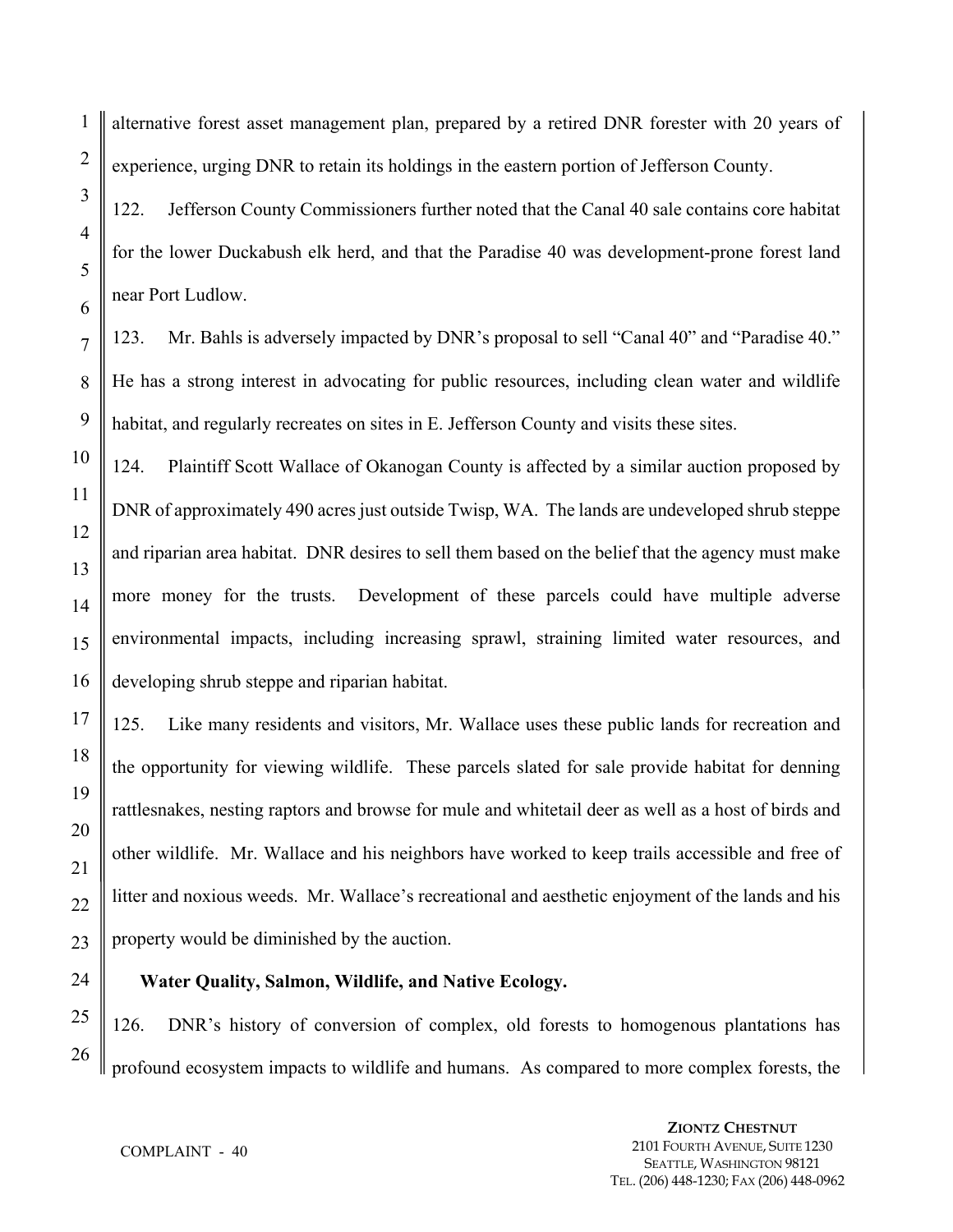1.27 million acres of State forests in competitive exclusion phase provide limited wildlife or ecosystem value, and lead to greatly reduced surface water quantity and quality. DNR concedes that in these forests "[t]rees fully occupy the site, competing for light, water, nutrients, and space. Dense overstory means there are few or no shrubs or groundcovers and relatively little wildlife use." SHC EIS at 3-17.

127. DNR's logging of State forests with complex stand structure and rare ecological conditions is causing continuing harm to the public interest. As one example in support of the claim for declaratory judgment, Plaintiffs Mr. Bahls, the Washington Environmental Council, and the Olympic Forest Coalition, are deeply concerned with DNR's planning of timber sales that involve the harvest of known rare forest plant associations in the vicinity of the Dabob Bay Natural Area in Jefferson County. Within the harvest unit boundaries of planned DNR timber sales in the Dabob Bay area, Natural Heritage Program botanists documented at least two globally imperiled forest types endemic to the Puget Trough in Washington with very few known good quality occurrences. 128. At one point in time, DNR had included these forests in a proposed expansion of the Natural Area, but they were later excluded from the Natural Area at the request of the DNR Olympic Region Office in order to meet the planned sales and expected volume. DNR's expressed view is that it must log these forests to the full extent allowable, regardless of the Plaintiffs' concern regarding extremely rare ecological features. The logging proposals are a direct result of DNR's perceived trust mandate.

129. DNR's logging and associated forest practices also adversely impact water quality and quantity. Forest practices rules and DNR policies allow logging around headwater streams, and a dense network of logging roads increases sediment in streams. For example, the Olympic Experimental State Forest, managed by DNR, contains very high road density ranging from 3.7 to

1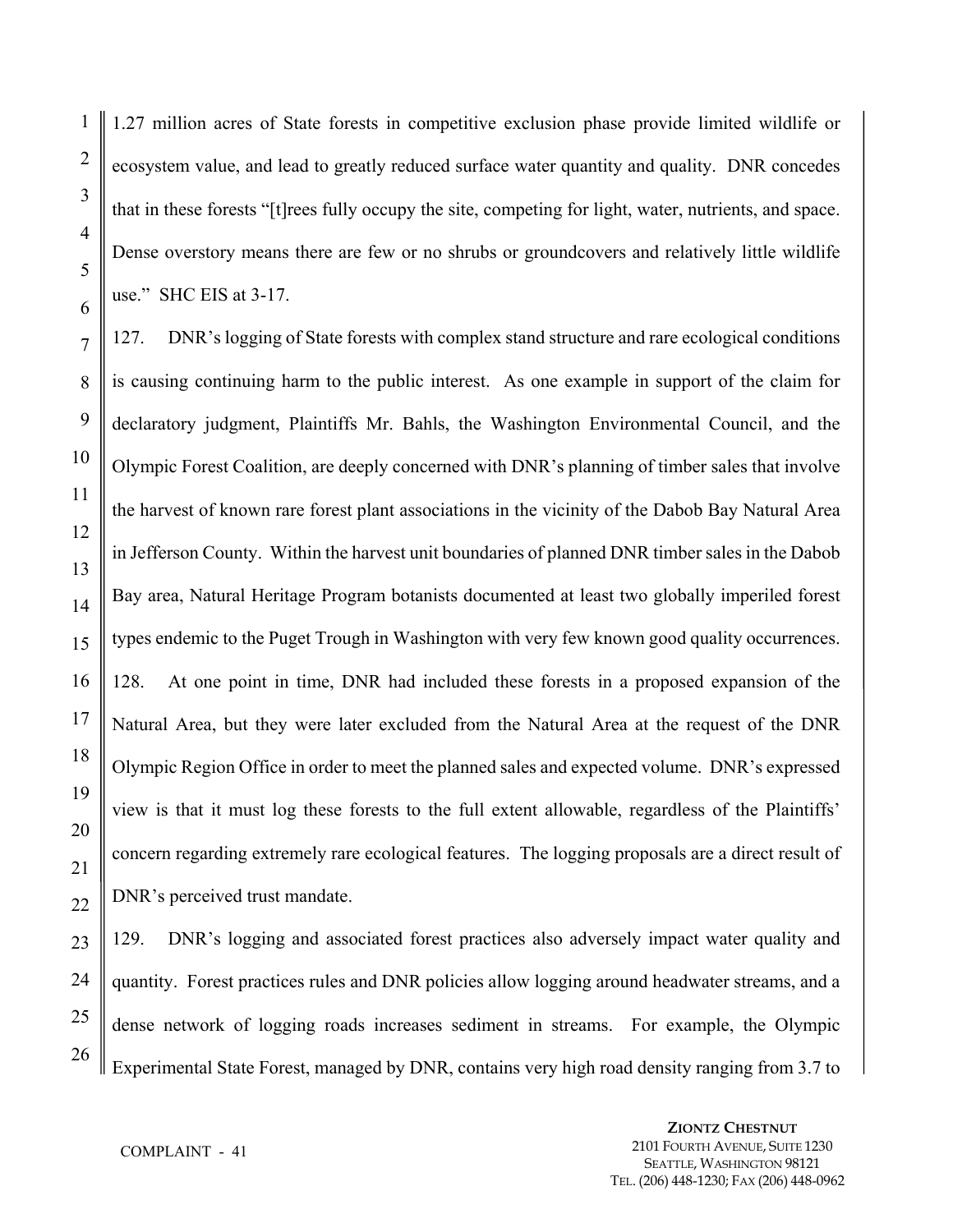5.0 miles of forest road per square mile of forest. In one study carried out in the same region, watersheds with a road density of 4 miles per square mile had elevated sediment loads between 2.6 to 4.3 times the expected natural background rate from basins without logging and logging roads.13 Sediment in streams harms adult fish, reduces spawning substrate, and can reduce benthic insect life and cover salmon redds and eggs.

130. Recent studies conclude that logging in Douglas fir dominant forests (which State forests primarily are), results in sustained depletion of late spring, summer and fall streamflow by up to 50% for periods of greater than 50 years after logging.<sup>14</sup> Decreased stream flow leads to decreased fish passage and warmer temperatures.

131. DNR concedes that its activities degrade wildlife habitat and water quality, with associated harms to threatened and endangered species, and for that reason applied for and received "incidental take permits" to harm threatened and endangered species issued by the U.S. Fish and Wildlife Service and the National Marine Fisheries Service.

132. While DNR has protections in place for water quality and wildlife, those protections serve to somewhat reduce ongoing harm to those resources to the minimum extent allowable. Under the correct reading of the Washington State Constitution, DNR would not always protect wildlife instead of logging, but DNR would have the ability to adjust its management in appropriate circumstances to reflect impacts to the public's interest in preservation and recovery of native ecosystems.

<sup>14</sup> Perry, T.D., and J.A. Jones. 2016. *Summer streamflow deficits from regenerating Douglas-fir forest in the Pacific Northwest, USA. Ecohydrology* 2016:1-13. DOI 10.1002/eco.1790; see also Memo from Chris Frissell, PhD,

 $\overline{a}$ 13 Cedarholme et al. 1981. *Cumulative Effects of Logging Road Sediment on Salmonid Populations in the Clearwater River, Jefferson County, Washington*. Available here: http://www.krisweb.com/biblio/gen\_uofw\_cederholmetal\_1981\_impacts.pdf

*Implications of Perry and Jones (2016) study of streamflow depletion caused by logging for water resources and forest management in the Pacific Northwest,* available here: http://oregon-stream-protection-coalition.com/wpcontent/uploads/2017/10/MEMO-RE-Implications-of-Perry-and-Jones-2016.pdf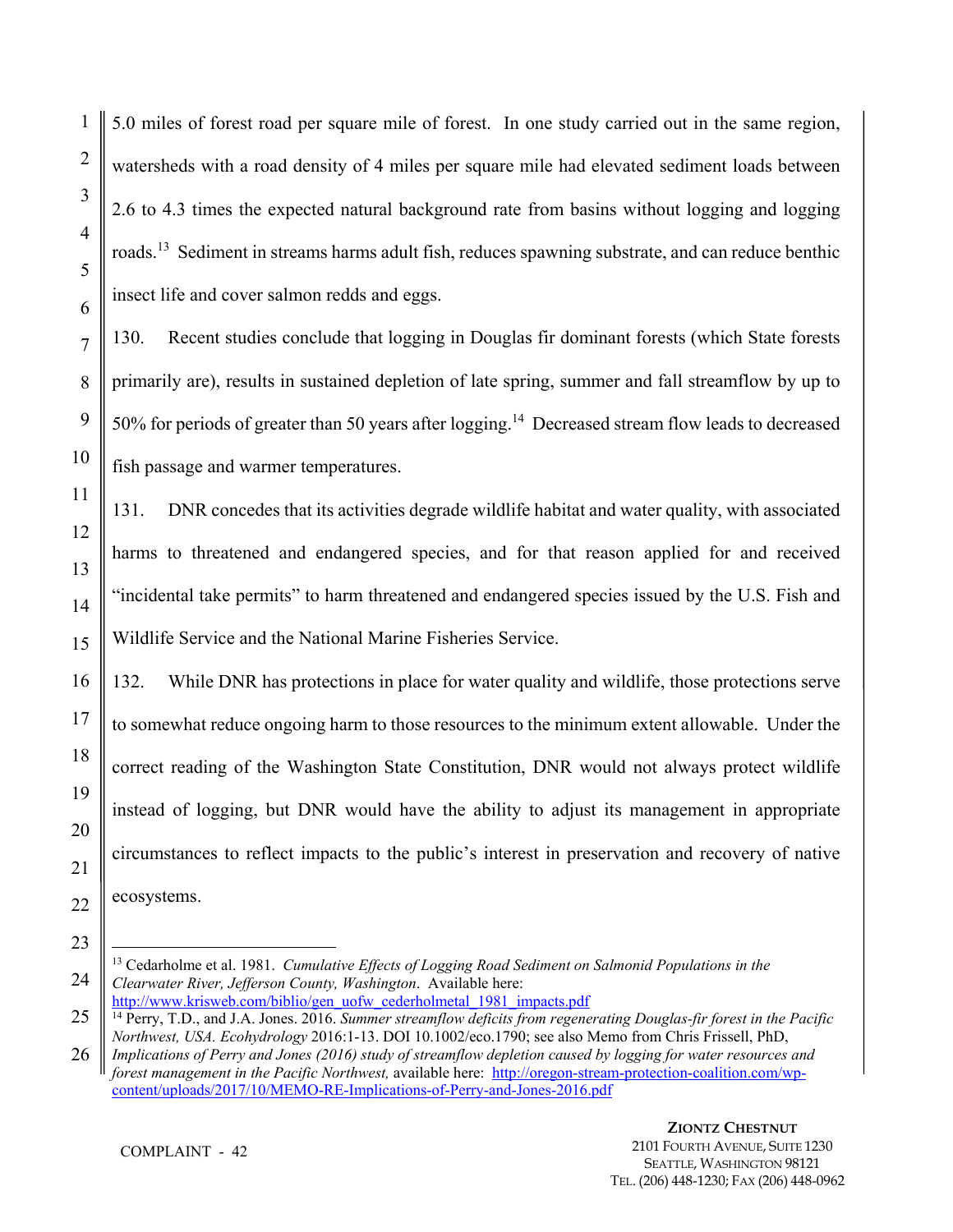133. DNR's view is that it must log to the greatest extent allowable, irrespective of impacts to wildlife or native ecosystems that are not strictly protected. Plaintiffs, including Marcy Golde, who enjoys the opportunity to view marbled murrelets, salmon, and other wildlife on state forests and surrounding lands in Jefferson County, are harmed by DNR's interpretation of its trust mandate and the agency's resulting land management.

#### *The Board of Natural Resources' Adoption of Resolutions 1559 and 1560*

134. On December 3, 2019, the BNR adopted Resolutions 1559 and 1560, concerning the longterm marbled murrelet conservation strategy and the sustainable harvest calculation. Plaintiffs seek writs of certiorari to appeal both of these decisions. As detailed below, in both of these major decisions, the Board's discretion was severely limited and compromised by its incorrect and unconstitutional perception of its trust mandate and the alleged limits on its authority to protect the broader public interest.

#### **The Sustainable Harvest Calculation**

135. The SHC is the "volume of timber scheduled for sale from state-owned lands during a planning decade as calculated by DNR and approved by the Board." RCW 79.10.300 (5). "Sustainable" means "harvesting on a continuing basis without major prolonged curtailment or cessation of harvest." RCW 79.10.310. The broad definition allows DNR significant discretion in setting the method, volume, rotation length, and location of anticipated logging.

136. DNR conducts the SHC calculation by dividing up all state forests into sustainable harvest units and the Olympic Experimental State Forest. This calculation takes into consideration the overall forest land base of State forests and the multiple regulatory and policy restrictions governing logging on state forests.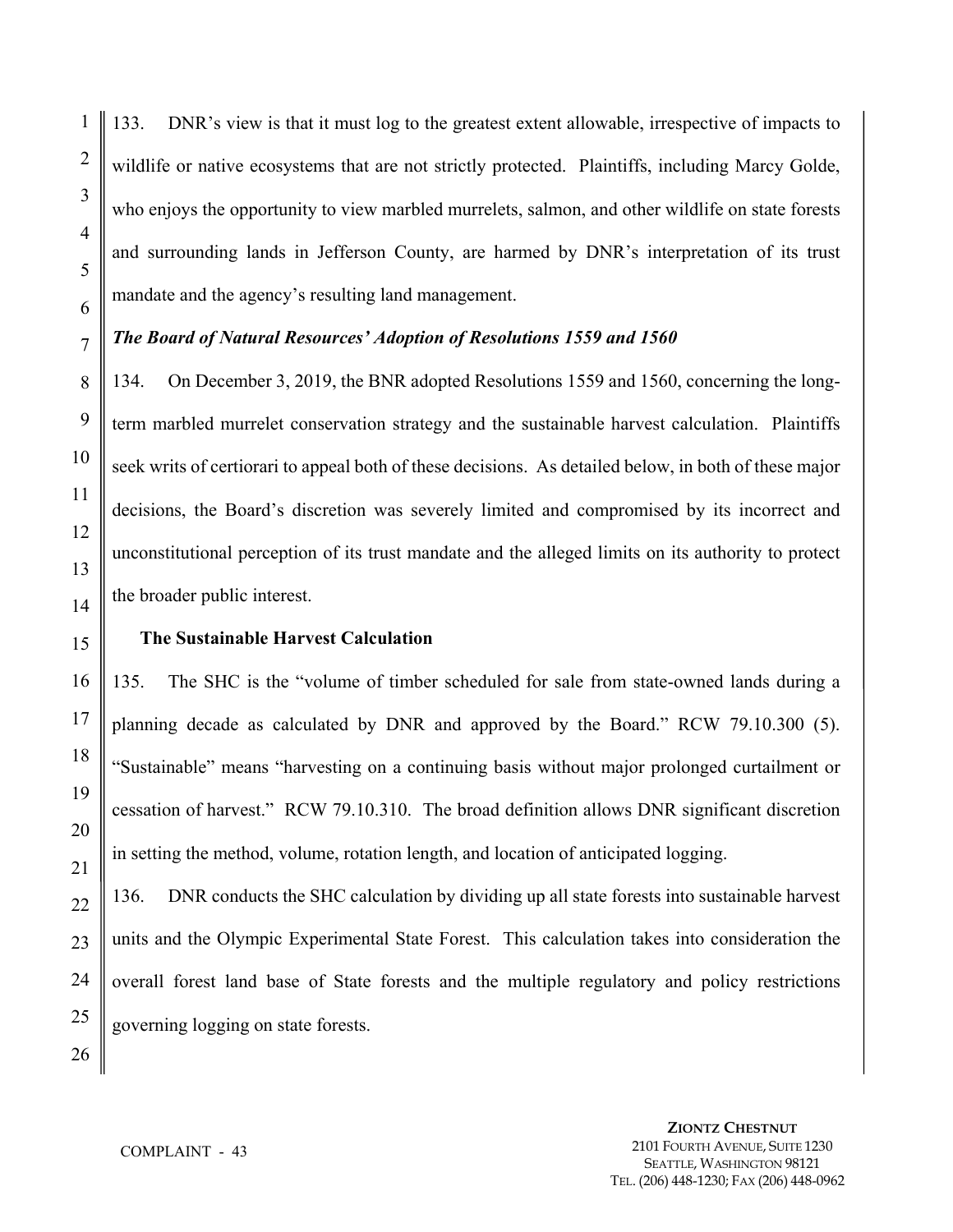137. To set the level of harvest for the next decade, DNR recently evaluated six alternatives with varying volume levels. The alternatives ranged in proposed average annual "harvest acres" from 8,900 acres per year and 384 million board feet of timber to 12,500 acres per year and 550 million board feet of timber. The range of average annual acres of thinning activities undertaken to improve forest health ranged from approximately 1,600 to 7,500.

138. Throughout the process of selecting the SHC, DNR and the BNR stated the belief that the agency was legally required to adopt the SHC that maximized financial returns to trust beneficiaries. A stated objective constraining DNR's evaluation of alternatives was to "[e]nsure alternatives analyzed are reasonable, feasible, and consistent with DNR's trust management obligations, existing DNR policies, and applicable state and federal laws." SHC EIS at S-2.

139. On December 3, 2019, the BNR approved Resolution 1560, which *inter alia*, selected "alternative 6" for the SHC. The selected alternative includes an average of 11,400 acres of upland logging per year to deliver 465 million board feet on average. The BNR selected the least amount of thinning, at approximately 1,600 acres per year, and further directed that volume from thinning not count toward the SHC. BNR directed DNR to implement the SHC selection by preparing timber sales that deliver the requested volume. The result of this decision is continue status quo industrial logging. To the extent BNR made changes in approach, it opted to strongly deemphasize forest health restoration and to further focus and intensify "variable retention harvest," clearcutting, in the uplands.

140. DNR also elected not to meaningfully update its 2006 Policy for Sustainable Forests, which guides implementation of the SHC, even though that Policy by its own terms required revision as of 2011, is not based on best available forest science, contains one mention of climate change, and does not consider the value of carbon sequestration.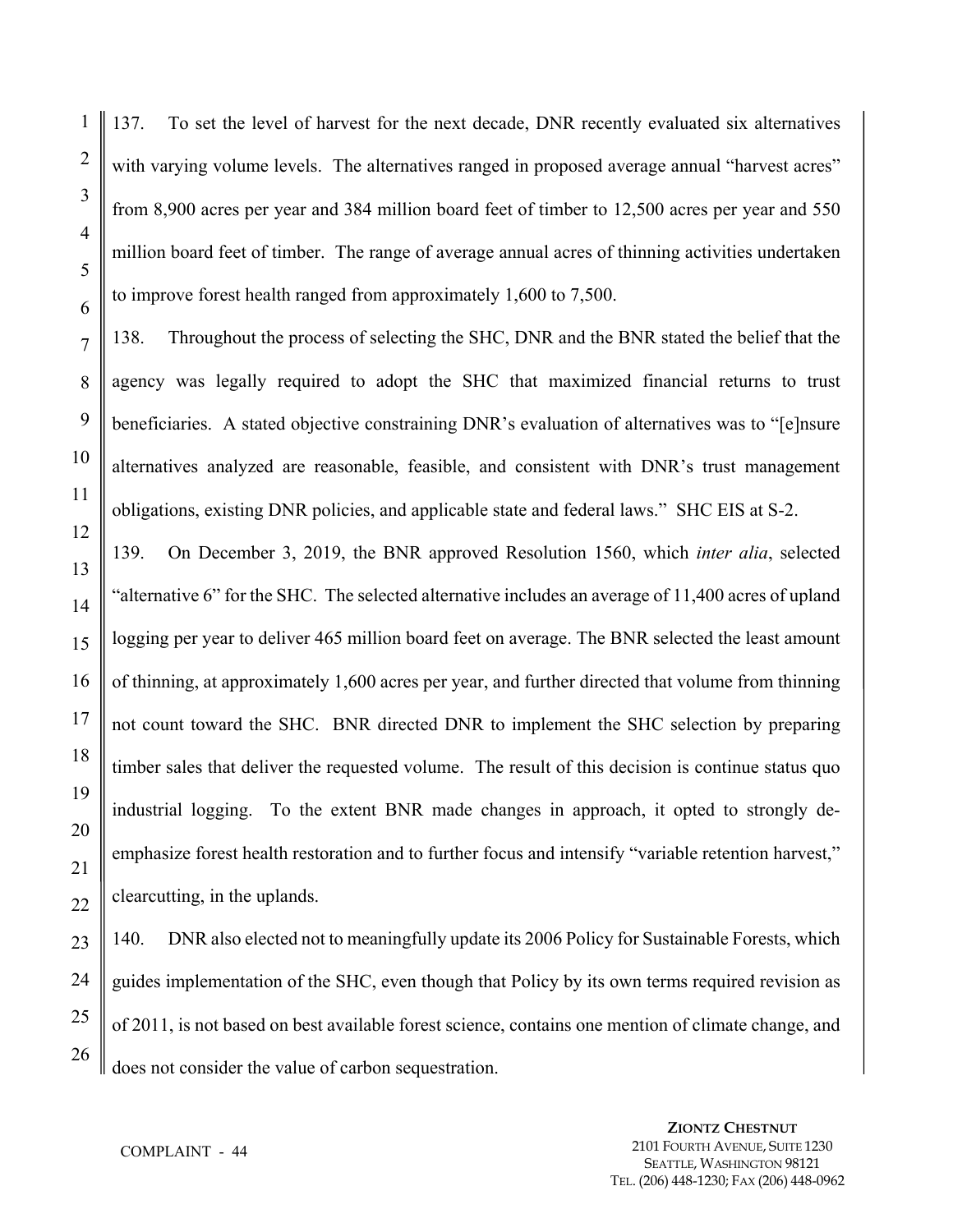141. Decades of industrial logging practices have degraded DNR's state forests, and meaningfully improving forest health would require a significant change in management approach. About 86% of its forests (1.27 mil. acres) are in a crowded "competitive exclusion stage," and only 10% of them are in the "Structurally Complex," a stage which provides significantly more benefits for other values.<sup>15</sup> However, as a result of its perception of the trust mandate, with the adoption of the 2015-2024 SHC DNR plans to continue approximately its status quo approach of industrial logging to maximize revenue. DNR's past policy has been to harvest "structurally and biologically diverse stands and converting them into even-aged young stands dominated by Douglas Fir." SHC FEIS, at 5-3. None of DNR's considered alternatives will appreciably improve the structural complexity of State forests over the next 50 years. SHC EIS at 4-19.

142. DNR's Federal Habitat Conservation Plan does drive some improvement in structural complexity over time. However, these improvements are not expanded in the general management of DNR lands under the newly adopted SHC given the stated constraints of the Trust Mandate. This decision will leave the majority of DNR's forests in western Washington in a less ecologically resilient status than is needed to adapt to climate change and support the state's native biological diversity.

143. BNR's decision to continue a status quo approach to logging means that the agency is foreclosing the opportunity to implement a meaningful climate policy because DNR will instead be driven by delivering the volume for specific trust units in the manner and time set forth in the SHC.

24 25 26

 $\overline{a}$ 

1

2

3

4

5

6

7

8

9

10

11

12

13

14

15

16

17

18

19

20

21

22

<sup>&</sup>lt;sup>15</sup> SHC EIS, at 3-27. "Structurally-complex" forests "increase species diversity and greater abundance of understory species, particularly those associated with older forest conditions. SHC FEIS, at 4-19.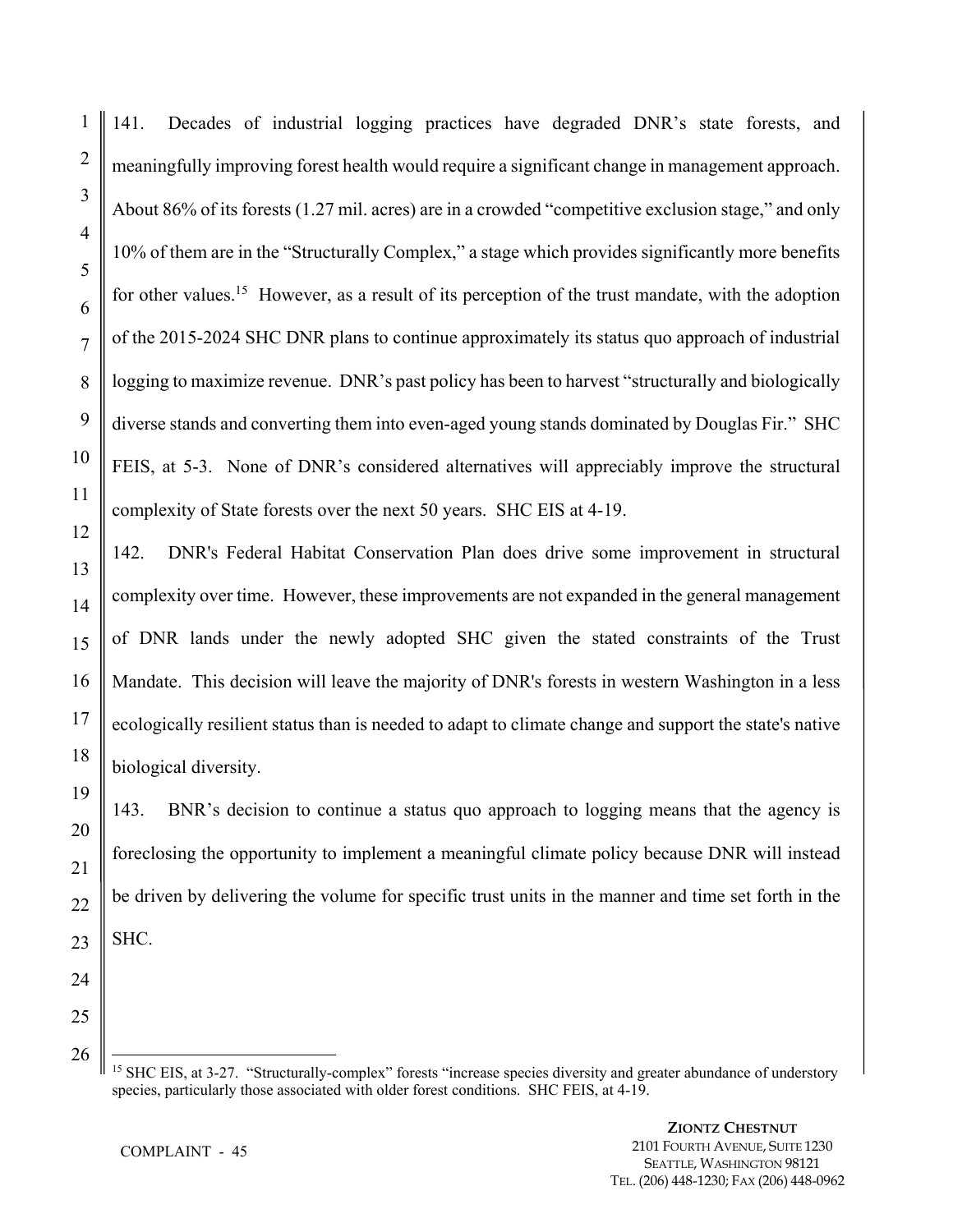144. While the SHC included an objective to "[c]onsider climate change as part of the affected environment, analyze climate change impacts and benefits of the alternatives, and identify possible mitigation measures that will reduce or eliminate any identified adverse environmental climate change impacts of the proposal," SHC EIS at 5-2, the agency did not consider or evaluate adoption of any forest management standard dictated by sound climate policy. Instead, DNR gave itself "credit" for forests that the Legislature has already approved funds for DNR to preserve in natural or recreational status park status (termed Natural Resource Conservation Areas and Natural Area Preserves) and its federal HCP. DNR arbitrarily and capriciously determined that its logging regime selected in the SHC EIS has no adverse climate change impacts and failed to implement any climate change policy.

145. The BNR's adoption of the SHC was based on an erroneous and unconstitutional interpretation of its perceived trust mandate, which unlawfully limited its jurisdiction. The adoption was arbitrary and capricious and justifies review by constitutional writ of certiorari.

#### **The Marbled Murrelet Long-Term Conservation Strategy**

146. DNR implements the Trust Lands Habitat Conservation Plan, signed in 1997. Adherence to the HCP provides DNR with a permit to harm threatened and endangered species through its forest practices. One of the species harmed by DNR logging is the marbled murrelet, a federal and State-listed threatened seabird.

147. The marbled murrelet is a true Pacific Northwest icon because it raises its young in large stands of mature conifer forests and dives for fish in the cold, rich waters of the Pacific Ocean and Puget Sound. Marbled murrelets fill a narrow biological niche within their rugged habitat. The adult female lays a single egg on a wide mossy branch of a Douglas fir, western hemlock, Sitka spruce, western red cedar, or big leaf maple tree. Once the egg has hatched, the parents take turns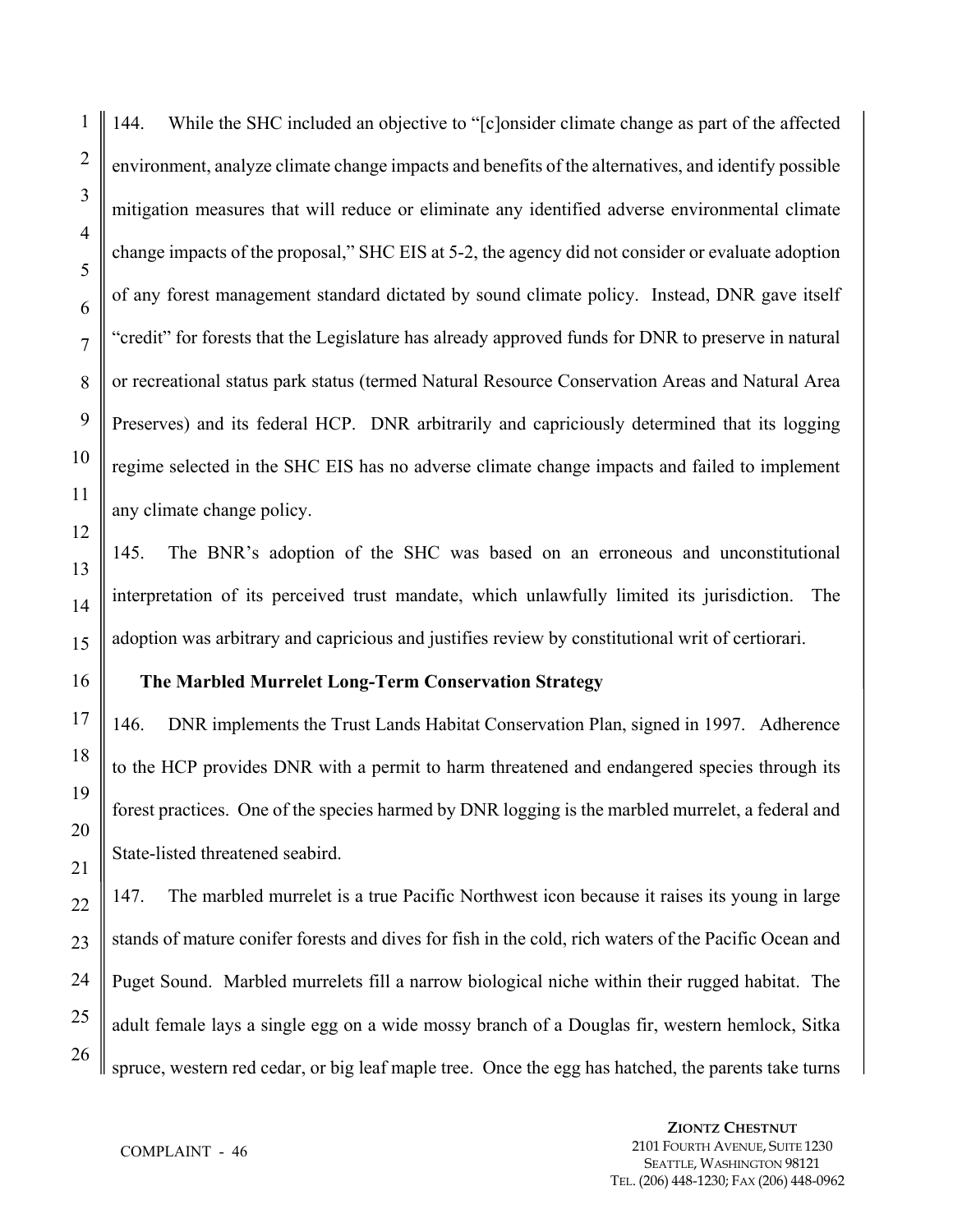protecting the egg and flying up to 55 miles from the nest to marine waters to gather food for the chick. To catch fish and marine life, the marbled murrelet flies under water like a penguin. To complete its round-trip journey, short, strong wing beats power the bird at speeds up to one hundred miles an hour. Murrelet chicks are no less impressive. Their feet barely touch the ground—after molting, they leap from the nesting platform and either crash to the forest floor far below or successfully take flight, bound directly for the salt water. The marbled murrelet is dependent upon large, contiguous stands of mature forests for nesting habitat.

148. Logging adversely affects marbled murrelets in many ways, including decreasing the proportion of marbled murrelets able to find nest sites, fragmenting and creating "edges" around blocks of habitat (which allows greater depredation by crows and other corvids and other detrimental edge effects), and forcing murrelets into lower-quality habitat with negative consequences for nest success. The noise disturbance created by road construction and heavy logging machinery also adversely impacts murrelets.

149. The U.S. Fish and Wildlife Service (USFWS), Washington Department of Fish and Wildife (WDFW), and DNR have all confirmed that loss of habitat due to logging is the leading cause of continued decline of marbled murrelets in Washington. For example, a 2008 DNR report concluded that the "greatest threat identified to marbled murrelets in Washington" is "loss of habitat-containing quality nesting sites" and "an increase in forest fragmentation which is thought to increase predation and decrease nesting success."

150. Over the past several decades, commercial timber harvest has decimated marbled murrelet populations. Across its range, murrelets lost nearly 30 percent of their remaining non-Federal habitat (State and private forests) in the single decade between 1996 and 2006. Between 2000 and 2010, marbled murrelet populations declined by 29 percent. Between 2001 and 2016, the marbled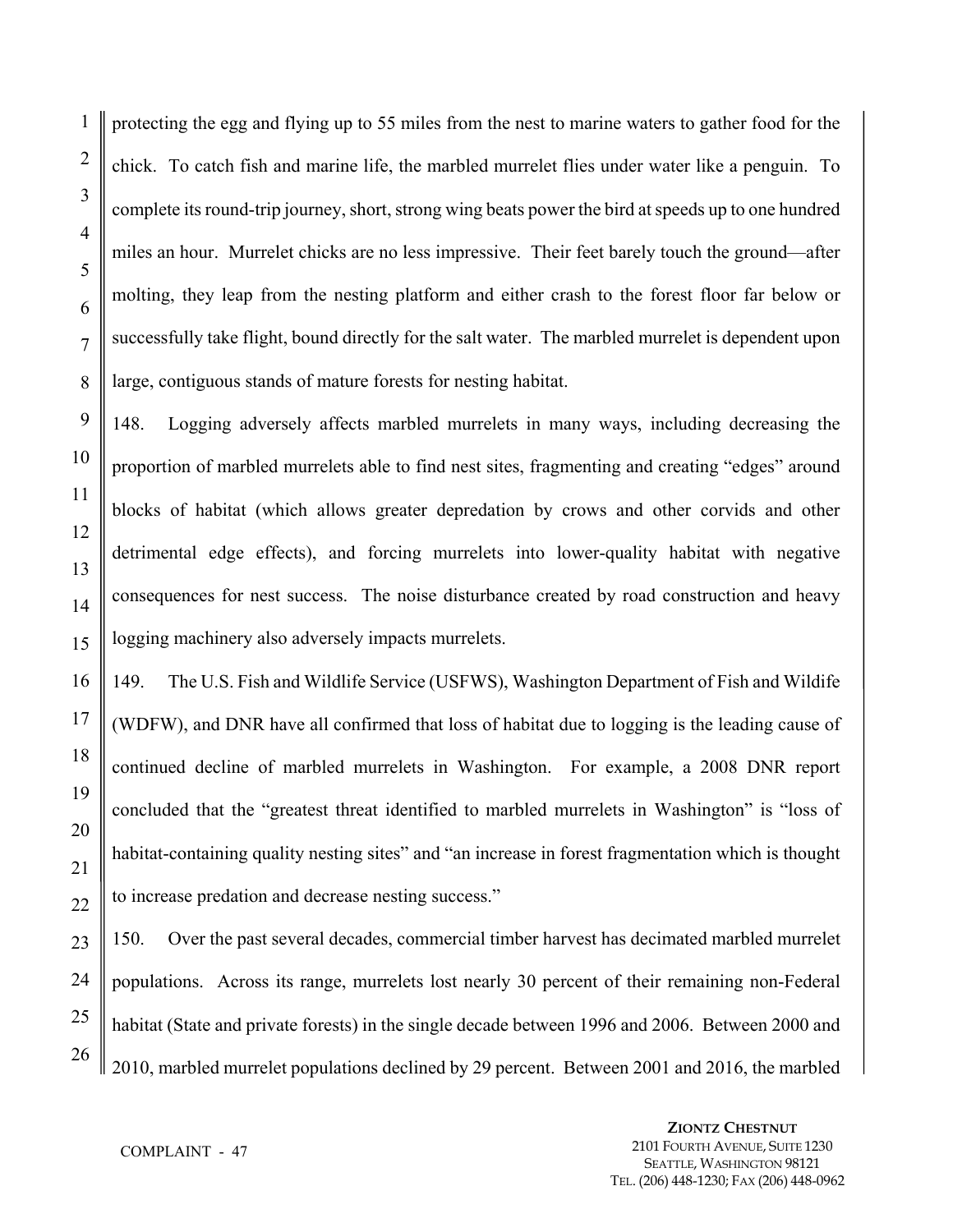murrelet population declined at an average annual rate of 3.9%. The decline has been even more severe in southwest Washington, where the majority of remaining marbled murrelet habitat is on state land. Between 2000 to 2010, the murrelet population in southwest Washington declined by 6.5 percent annually, for a cumulative ten-year decline of approximately 46 percent. If populations decline by half every ten years, marbled murrelets will be extirpated from the region well before the end of the century.

151. When DNR obtained its HCP in 1997, neither the USFWS nor DNR knew much about the biology or habitat of the reclusive murrelet. In order to develop the necessary information to conserve the species, DNR agreed to implement a 5-step "interim strategy", culminating in the development and adoption of a science-based long-term conservation strategy. In the 1997 DNR HCP, the agency committed to "help meet the recovery objectives of the U.S. Fish and Wildlife Service, contribute to the conservation efforts of the President's Northwest Forest Plan, and make a significant contribution to maintaining and protecting marbled murrelet populations in western Washington over the life of the HCP" and "result in improved conditions for the murrelet over time" (p. IV-44).

152. DNR delayed implementation of the long-term conservation strategy over more than a 20 year period, starting and stopping various attempts. In 2012, DNR published a "Purpose and Need" statement which set forth objectives which would guide the development and consideration of alternatives for the LTCS. The statement provided that the first objective of the amendment was to "generate revenue and other benefits for each trust by meeting DNR's trust responsibilities." In 2019, the Final Environmental Impact Statement confirmed that "DNR needs to obtain long-term certainty for timber harvest and other management activities on forested state lands, consistent

1

2

3

4

5

6

7

8

9

10

11

12

13

14

15

16

17

18

19

20

21

22

23

24

25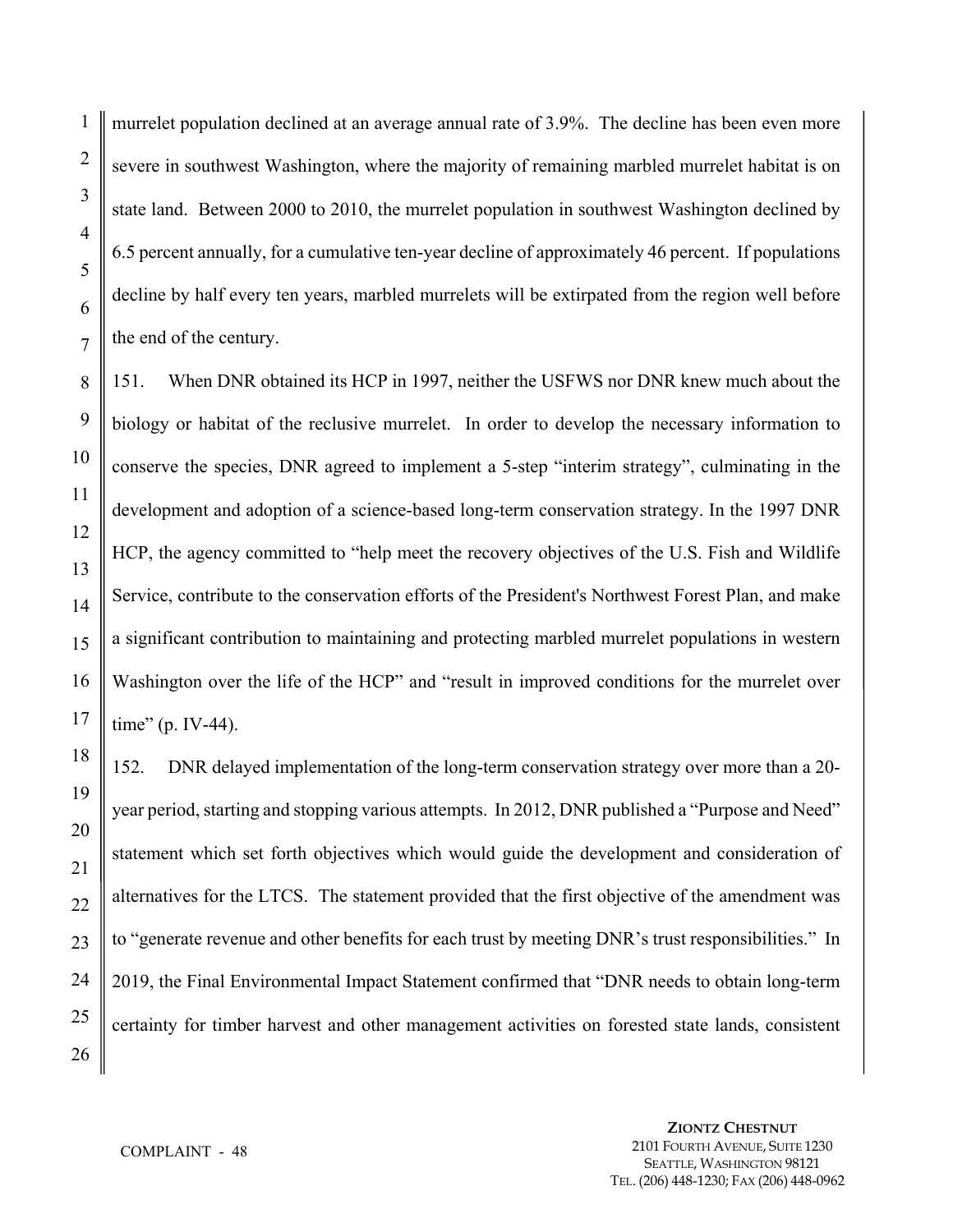1 2 with commitments in the 1997 HCP and DNR's fiduciary responsibilities to the trust beneficiaries as defined by law." FEIS at S-1.

153. Between the years 2012 and 2019, DNR conducted a complex NEPA and SEPA-guided process to evaluate a spectrum of alternative long-term conservation strategies. DNR ultimately set eight  $(8)$  potential alternatives, Alt. A, B, C, D, E, F, and G.<sup>16</sup> Each of these alternatives had different effects on the three key indicators of murrelet survival and recovery: population size, reproduction, and distribution.

154. In written public comments agencies (WDFW and the federal Environmental Protection Agency) and multiple conservation organizations asked DNR to adopt an alternative that is more scientifically precautionary and is more certain to facilitate the species' survival and recovery.

155. DNR ultimately selected the second most logging intensive alternative, "alternative H," as its preferred alternative and submitted that alternative to USFWS for approval as a major amendment to DNR's HCP. The agency's decision was largely based on DNR's stated constraint of achieving its perceived trust mandate. DNR's logging under Alternative H would lead to the harvest of 38,744 raw acres of murrelet habitat (or 11,085 adjusted acres) primarily in the first decades of implementation, and that this harm will be mitigated by Alt. H's highly-speculative and risky commitment to grow back a roughly equivalent amount of habitat, 11,905 adjusted acres measured by footprint, over the remaining 48 years of DNR's HCP. The proposed, uncertain benefit to offset this harm is insufficient to mitigate the risk of Alt. H. Given their dangerously precarious population trend, the inherent biological risks of DNR's mitigation strategy, and loss of habitat, a proposed 706 "adjusted" acre gain over 48 years (15 surplus acres a year across all of

25 26

 $\overline{a}$ 

3

4

5

6

7

8

9

10

11

12

13

14

15

16

17

18

19

20

21

22

23

24

16 MM FEIS, at S-4.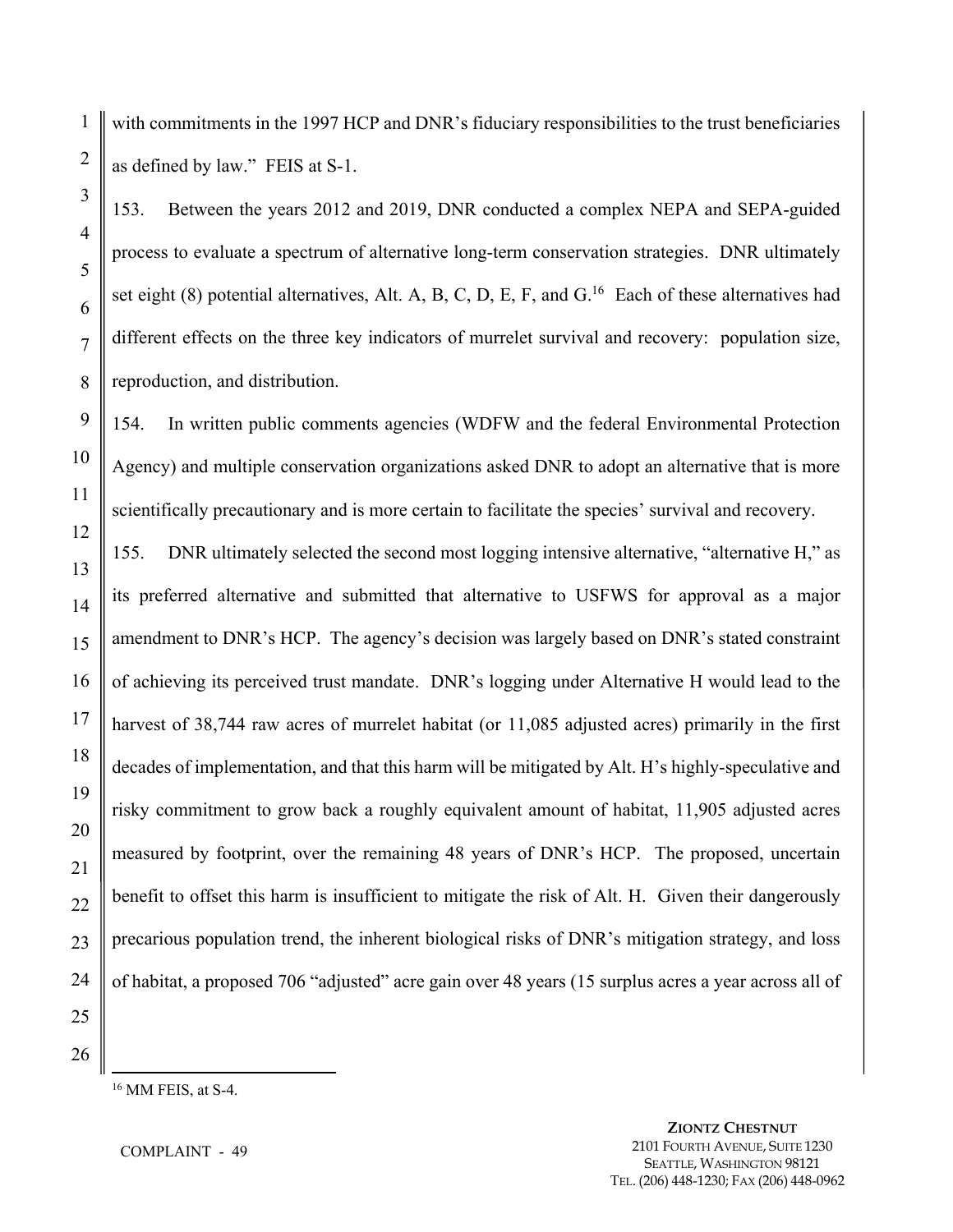1 2 western Washington) does not make a significant contribution to murrelet protection and population stability.

156. Despite having committed to making a significant contribution to marbled murrelet conservation, DNR determined that it could not comply with this agreement and dedicate any more lands to recover this forest-dependent species than the minimum required to secure a federal incidental take permit. In the FEIS, DNR stated that "[w]hile the long-term conservation strategy is likely to improve the conditions for the marbled murrelet over time thereby contributing to the recovery of the species, the state's responsibility is not to provide for recovery of the species. If the state and trust beneficiaries are required to manage for a standard higher than this, it is within the state's authority to terminate the HCP and manage these lands utilizing a 'take' avoidance strategies." MM FEIS, at App. A-13.

157. USFWS approved DNR's amendment request. On December 3, 2019 the BNR decided to accept the HCP and permit amendment. The BNR's approval was based on an erroneous and unconstitutional interpretation of its perceived trust mandate, which unlawfully limited its jurisdiction. The adoption was arbitrary and capricious and illegal, and justifies review by constitutional writ of certiorari.

## **V. CLAIMS**

# **Claim One—Declaratory Judgment that DNR's Interpretation and Application of the Trust Mandate Is Inconsistent with and Violates Article XVI of the State Constitution**

1. Claim one incorporates paragraphs 1-157 above, to the extent applicable.

2. DNR and BNR take the legal position that the State of Washington must manage public lands to as private trusts to maximize financial return for specific beneficiaries. DNR and BNR utilize the trust mandate in virtually every forest planning, management, and operational decision.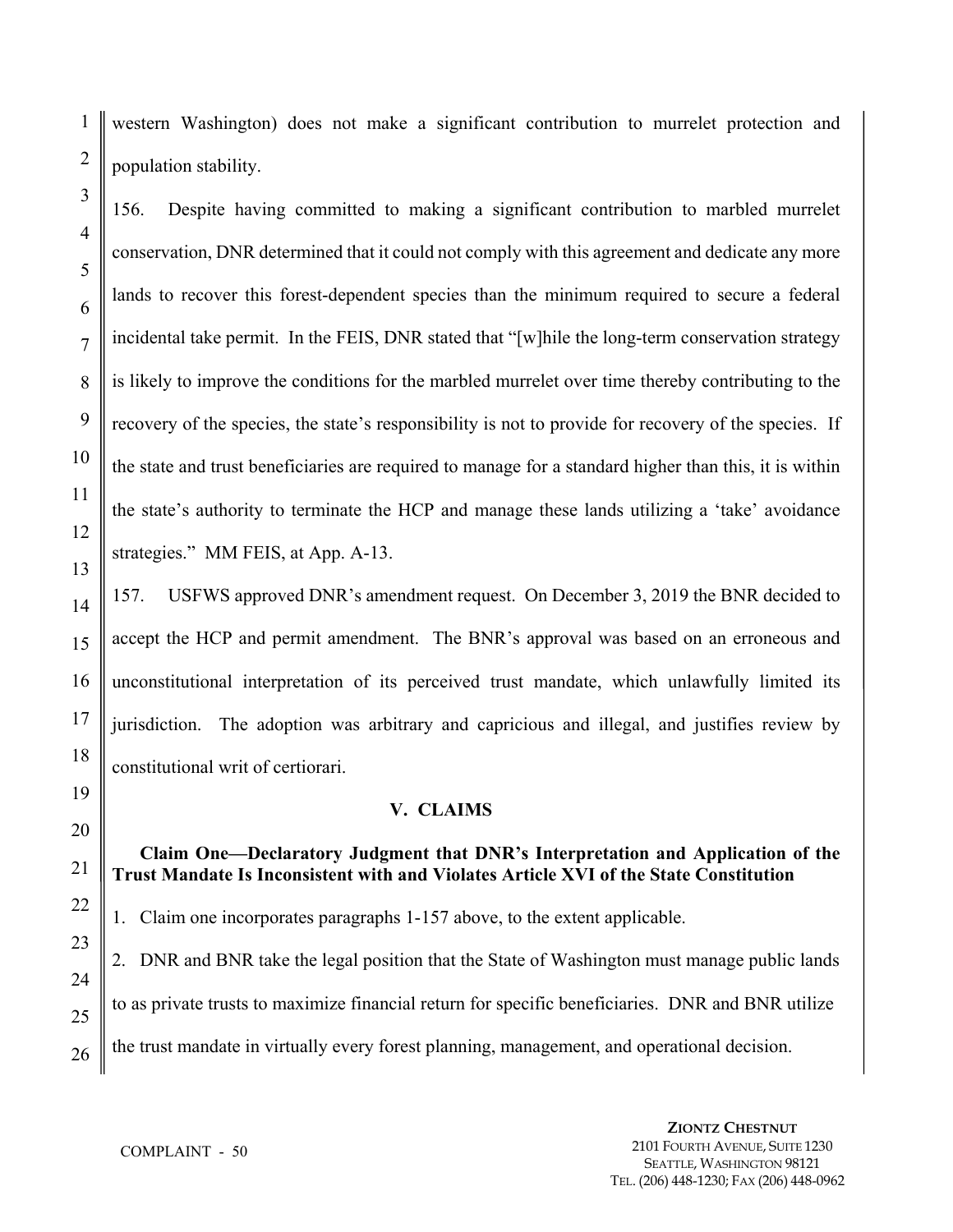1 DNR has candidly admitted in public meetings that this leads to DNR prioritizing maximizing revenue over all other interests when managing State forests.

3. The conflict regarding DNR's legal position relative to the trust mandate is ongoing, welldeveloped and discrete. DNR presents its view of its perceived "trust mandate" at virtually every Board meeting and instructs the Board members that it is legally bound to uphold the obligations of a private trustee. DNR's interpretation of its federal lands also directly affects how DNR manages forest board transfer lands and state forest purchase lands. *See* RCW 79.22.050. 4. Plaintiffs and members of Plaintiff organizations live near and regularly visit DNR-managed public lands in Washington, and will continue to do so. Throughout Washington, DNR's interpretation of its perceived trust mandate harms Plaintiffs and members of Plaintiff organizations. DNR's trust mandate eliminates the ability of Plaintiffs and members of Plaintiff organizations to have their interests taken into account in the management of public lands, and thereby violates their rights under the Washington State Constitution. The logging that DNR carries out pursuant to the trust mandate causes ongoing harm and threat of harm to Plaintiffs and members of Plaintiff organizations on the site-specific scale of described forest management, as well as on the larger scale of fire risk, carbon emissions, poor forest health, and degraded water quality.

5. Plaintiffs seek a declaration from this Court interpreting the meaning of the phrase "all the people" in article XVI, section 1 of the constitution. The Court should declare that the constitution mandates that DNR has an obligation to manage State forests on behalf of "all the people," which includes the duty to consider impacts to public interests as part of the agency's discretionary management decisions.

> **ZIONTZ CHESTNUT** 2101 FOURTH AVENUE, SUITE 1230 SEATTLE, WASHINGTON 98121 TEL. (206) 448-1230; FAX (206) 448-0962

#### COMPLAINT - 51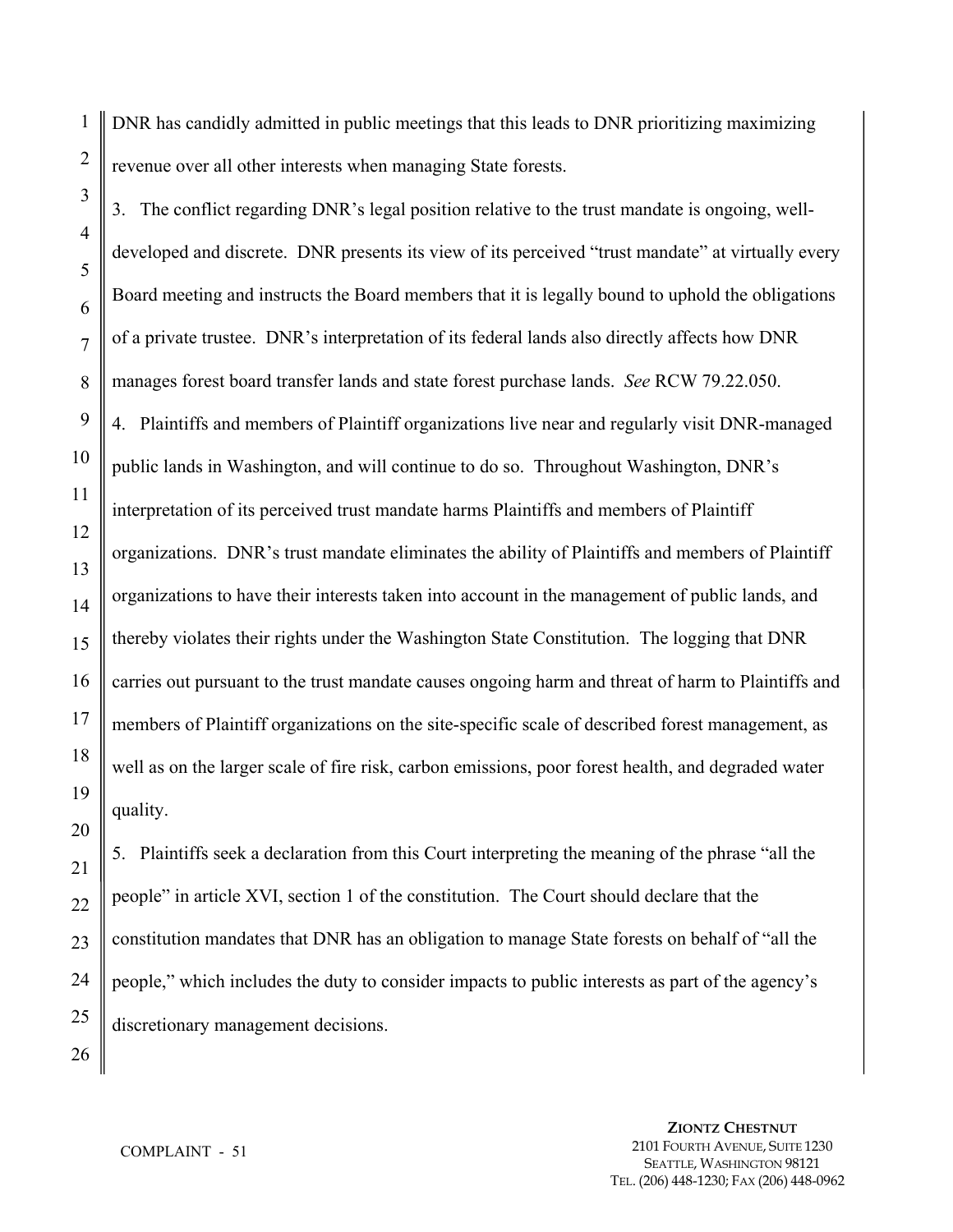6. Plaintiffs further seek a declaration that DNR's systematic assertion that it must prioritize the financial interests of specific beneficiaries and cannot consider broader public interests in management of State forests violates Plaintiffs' rights established in article XVI, section 1 of the constitution.

# **Claim Two – Writ of Constitutional Certiorari and Invalidation of the Board of Natural Resources' Approval of the Sustainable Harvest Calculation.**

1. Claim two incorporates paragraphs 1-157 above, to the extent applicable.

2. As set forth in this Complaint, Plaintiffs allege that the Board of Natural Resources' decision approving the sustainable harvest calculation is illegal, unconstitutional, and manifestly arbitrary and capricious. These allegations justify issuance of a writ of constitutional certiorari and preparation of an administrative record.

3. Plaintiffs request an order from this Court declaring that the BNR's approval of the SHC is illegal, unconstitutional, and manifestly arbitrary and capricious, invalidating the approval, and remanding the SHC to the Board for appropriate reconsideration.

# **Claim Three—Writ of Constitutional Certiorari and Invalidation of the Board of Natural Resources' Approval of the Marbled Murrelet Longterm Conservation Strategy.**

1. Claim three incorporates paragraphs 1-157 above, to the extent applicable.

2. As set forth in the Complaint, Plaintiffs allege that the Board of Natural Resources' decision approving the Marbled Murrelet Long-term Conservation Strategy is, to the extent it is based on DNR's misinterpretation of the trust mandate, illegal, unconstitutional, and manifestly arbitrary and capricious. These allegations justify issuance of a writ of constitutional certiorari and preparation of an administrative record.

25 26 3. Plaintiffs request an order from this Court declaring that the BNR's approval of the marbled murrelet long-term conservation strategy is illegal, unconstitutional, and manifestly arbitrary and

1

2

3

4

5

6

7

8

9

10

11

12

13

14

15

16

17

18

19

20

21

22

23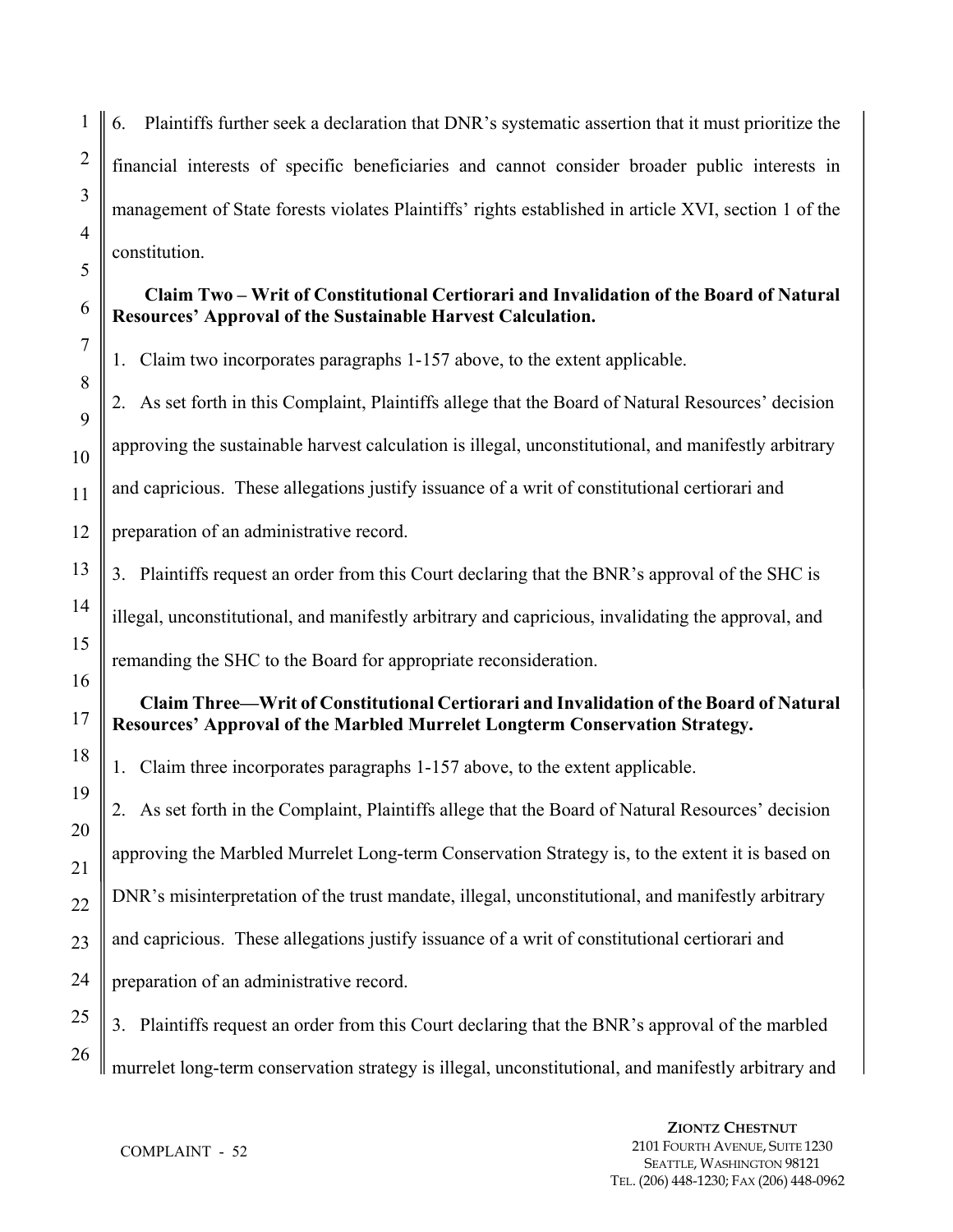1 capricious; invalidating the approval; and remanding the marbled murrelet long-term conservation strategy to the Board for appropriate reconsideration.

#### **VI. RELIEF REQUESTED**

Plaintiffs respectfully request the following relief:

1. Grant of declaratory relief set forth in Claim One above.

2. Based on the facts alleged herein, to grant the petition for writ of constitutional certiorari for review of the Board of Natural Resources' decision to approve the Sustainable Harvest Calculation at its December 3, 2019 meeting, and to direct the Defendants to prepare an administrative record. For sake of judicial efficiency and reduced cost to the parties, Plaintiffs request that the Court direct the parties to work collaboratively on preparation of an electronic administrative record that is narrowed as appropriate to address Plaintiffs' claims.

3. Based on the facts alleged herein, to grant the petition for writ of constitutional certiorari for review of the Board of Natural Resources' decision to approve the marbled murrelet long-term conservation strategy at its December 3, 2019 meeting, and to direct the Defendants to prepare an administrative record. For sake of judicial efficiency and reduced cost to the parties, Plaintiffs request that the Court direct the parties to work collaboratively on preparation of an electronic administrative record that is narrowed as appropriate to address Plaintiffs' claims.

4. Enter an order invalidating the Board's approval of the sustainable harvest calculation in Resolution 1560 and remand to the Department of Natural Resources and Board of Natural Resources for reconsideration.

5. Enter an order invalidating the Board's approval of the Marbled Murrelet Long-term Conservation Strategy in Resolution 1559 and remand to the Department of Natural Resources and Board of Natural Resources for reconsideration.